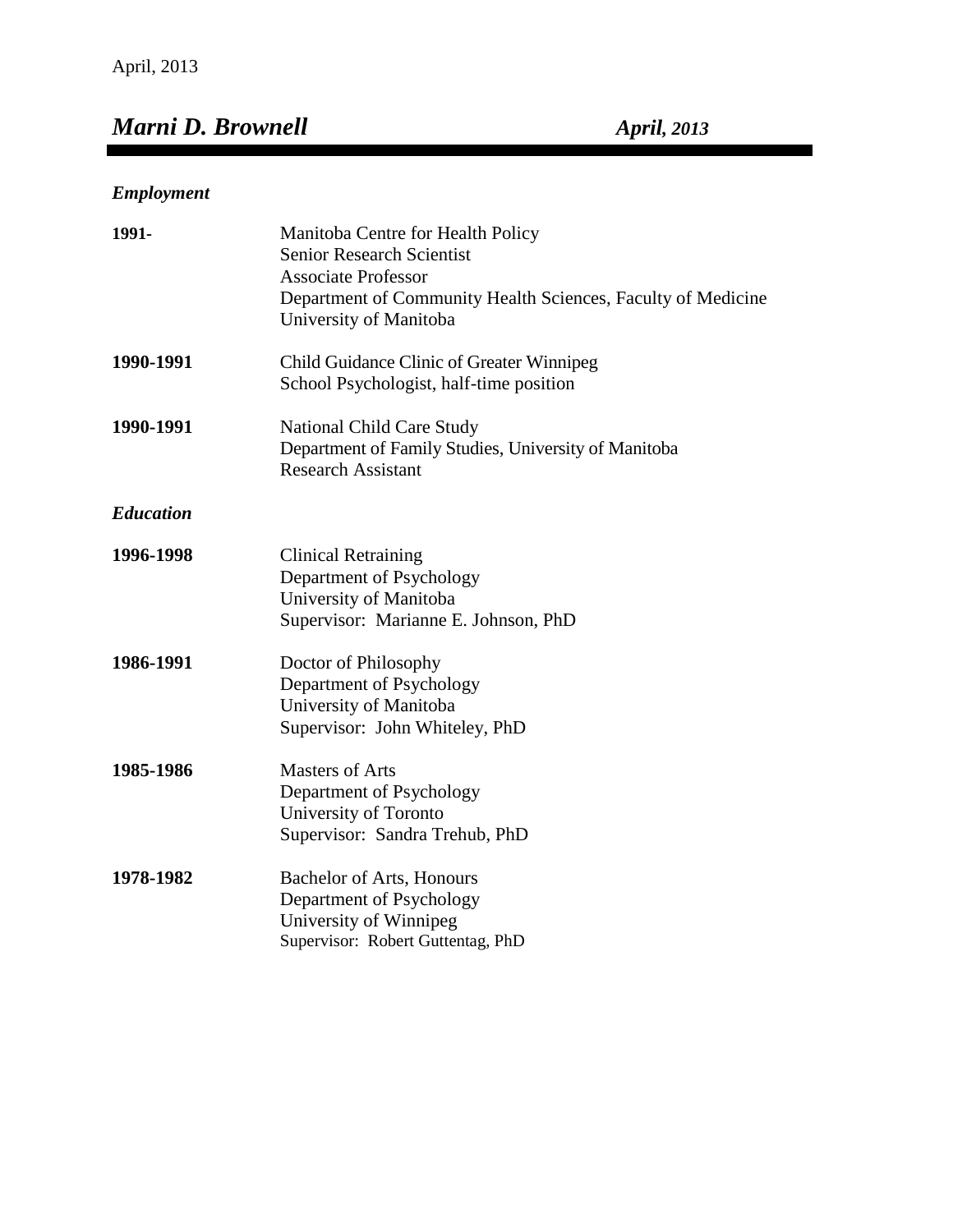## *Grants:*

| 2013 | Brownell M, Ouelette-Kuntz H, Shooshtari S, Hanlon-Dearman A<br>Validation study on administrative data in Manitoba for the purpose of<br>ASD surveillance.<br>Public Health Agency of Canada<br>2013-2014<br>\$150,000                                                                                                                                                                                                                                                                 |
|------|-----------------------------------------------------------------------------------------------------------------------------------------------------------------------------------------------------------------------------------------------------------------------------------------------------------------------------------------------------------------------------------------------------------------------------------------------------------------------------------------|
| 2013 | C Hertzman, M Guhn, M Janus, M Brownell, E Duku, B Forer, N<br>Muhajarine<br>Examining the social determinants of children's developmental health<br>with a population-level, pan-Canadian database.<br><b>CIHR</b><br>2013-2016<br>\$888,942                                                                                                                                                                                                                                           |
| 2013 | C Snider, M Brownell, B Elias.<br>A multilevel analysis of risk and protective factors for youth homicide and<br>severe intentional injury in Winnipeg.<br>Manitoba Medical Services Foundation<br>2013-2014<br>\$20,000                                                                                                                                                                                                                                                                |
| 2012 | Potter EK, Chakraborty PK, Coyle DA, Kronick JB, Wilson K, Dodds L,<br>Grosse S, Miller F, Speechly K, Feigenbaum A, Guttmann A, Mitchell J,<br>Vallance H, Fell D, Little J, Nakhla M, Wilson B, Gerghaty M, Mhanni A,<br>Siriwardena K, Brownell M<br>Emerging Team in Rare Diseases: Achieving the "Triple Air" for inborn<br>errors of metabolism<br>Canadian Institutes of Health Research, Emerging Team Grant: Rare<br>Diseases - Health Services/GELS<br>2012-2017: \$1,490,490 |
| 2012 | <b>Brownell M, Chartier M.</b><br>Identification of Factors and Supports that Contribute to the Educational<br><b>Success of Students in Foster Care</b><br>Manitoba Health<br>2012-2014: \$200,000                                                                                                                                                                                                                                                                                     |
| 2012 | Doupe M, Brownell M.<br><b>Public Reporting Template for Long-Term Care Quality Indicators</b><br>Manitoba Health<br>2012-2014: \$200,000                                                                                                                                                                                                                                                                                                                                               |
| 2012 | Singh H, Bernstein C, Targownik L, Brownell M, Roos LL, Blanchard J.                                                                                                                                                                                                                                                                                                                                                                                                                    |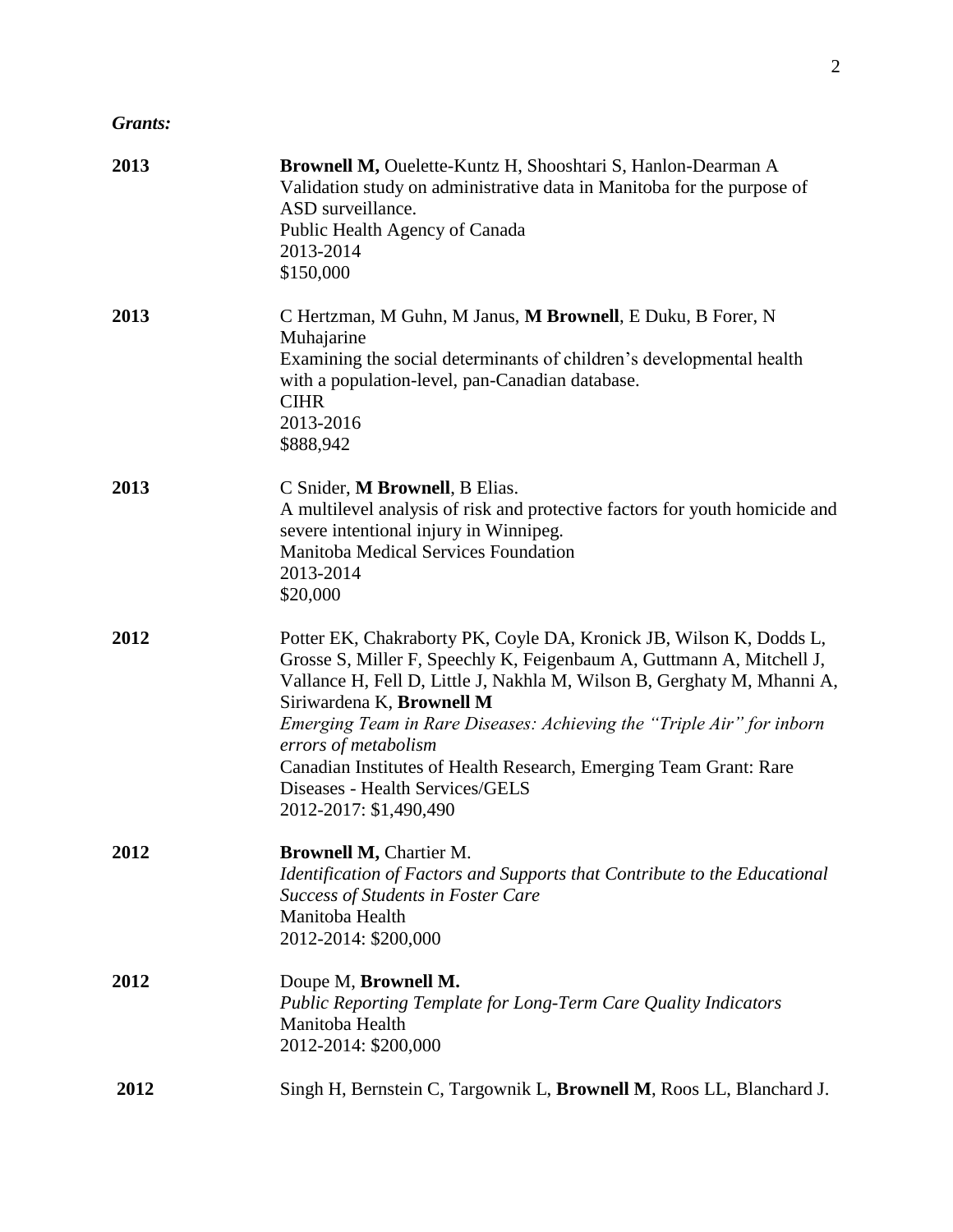|      | Academic Performance among Children with Inflammatory Bowel<br>Disease: A Population-Based Study.<br><b>American College of Gastroenterology</b><br>2012: \$35,000                                                                                                                                                                                                                                  |
|------|-----------------------------------------------------------------------------------------------------------------------------------------------------------------------------------------------------------------------------------------------------------------------------------------------------------------------------------------------------------------------------------------------------|
| 2011 | Roos L, Bolton, JM, Brownell M, Jutte DP, Katz L, Roos N, Samuel SM,<br>Strohschein LA.<br>Childhood social factors in development-the CHILDSOC Project.<br>CIHR, Secondary Analysis of Databases Program<br>2011-2013: \$98,984                                                                                                                                                                    |
| 2011 | Ouelette Kuntz H (PI), Brownell MD (co-PI), Flavin MP, Lam YM, Roos<br>LL, Smith GN.<br>Investigating the Association between Interpregnancy Interval and Autism<br>Spectrum Disorders using the Manitoba Centre for Health Policy's Data<br>Repository<br><b>CIHR Operating Grant: Secondary Analysis of Databases</b><br>2011-2013: \$70,376                                                      |
| 2011 | Brownell M, Hanlon-Dearman A, Elias B, Chateau D, Chudley A,<br>Phillips-Beck W, Roos N, Longstaffe S.<br>Utilization of Health, Education and Social Services by Manitoba First<br>Nations Children with FASD<br>Canadian Foundation on Fetal Alcohol Research Operating Grant<br>2011-2013: \$50,000                                                                                              |
| 2011 | Martens PJ, Brownell M (co-PI), Katz A, Metge C, Santos R, Finlayson<br>G, Chartier M, Doupe M, Fransoo R, Hertzman C, Raymond C, Roos L,<br>Roos N, Smith M<br>PATHS Equity for children: A program of research into what works to<br>reduce the gap for Manitoba's children<br>CIHR Operating Grant on Programmatic Grants to Tackle Health and<br><b>Health Equity</b><br>2011-2016: \$2 million |
| 2011 | Ruth C, Brownell M.<br>Long-term Outcomes of Manitoba's InSight (formerly Stop-FAS) Mentoring<br>Program<br>Manitoba Health<br>2011-2013: \$200,000                                                                                                                                                                                                                                                 |
| 2011 | Chartier M, Volk J, Alix-Roussin A, Cooper M, Attawar D, McCarthy JA,<br>Facundo E, with Keyes C, Embry D, Walker J, Brownell M, Santos R<br>Towards Flourishing: Improving the Mental Health of New Mothers and<br>Families in Manitoba's Families First Home Visiting Program<br>Public Health Agency of Canada (Innovation and Strategy Program)<br>2011-2015: \$2.5 million                     |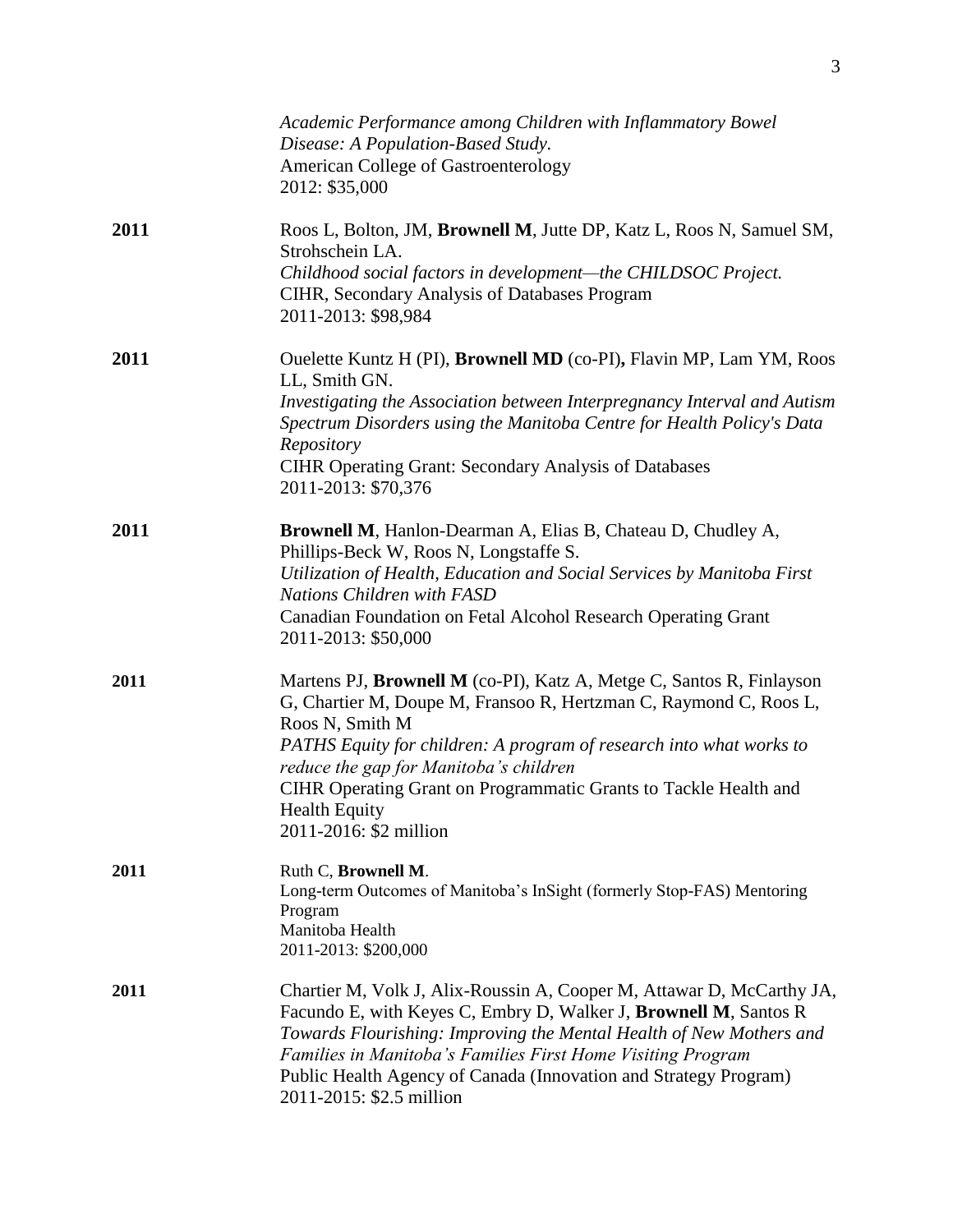| 2010 | <b>Brownell M, Chartier M, Santos R</b><br>How are Manitoba's Children Doing?<br>Manitoba Health<br>2010-2012: \$200,000                                                                                                                                                                                                                                                                   |
|------|--------------------------------------------------------------------------------------------------------------------------------------------------------------------------------------------------------------------------------------------------------------------------------------------------------------------------------------------------------------------------------------------|
| 2010 | Astrid Guttmann, Melanie Barwick, Marni Brownell, Eyal Cohen,<br>Louise Hanvey, Marilyn Booth, Ian Manion, Charlotte Moore, Joseph<br>Reisman<br>The Medical Home of Children and Youth in Canada<br>Canadian Institutes of Health Research (KT Synthesis Grant)<br>$10/2010 - 09/2011$ : \$94,402                                                                                         |
| 2010 | Heaman M, Kingston D, Brownell M<br>Pathways between Pre- and Post-natal Maternal Psychological Distress<br>and Childhood Anxiety<br>Manitoba Institute of Child Health and the Children's Hospital Foundation<br>of Manitoba (Operating Grant)<br>July 2010 - June 2011: \$30,000                                                                                                         |
| 2010 | Brehaut J, Kohen D, Rosenbaum P, Miller A, Lach L, Brownell M,<br>McGrail K, Garner R, Arim RG, Guevremont A<br>The health of Canadian caregivers: Using administrative health services<br>data to understand the determinants of the health of caregivers of children<br>with chronic health problems<br>Canadian Institutes of Health Research (Operating Grant)<br>2010-2013: \$349,699 |
| 2010 | Hanlon-Dearman A, Brownell M, Chudley A<br>Combining Clinic Data on Fetal Alcohol Spectrum Disorder (FASD) With<br>Administrative Data on Health, Education and Social Services: Analysis<br>of Service Utilization<br>Manitoba Medical Services Foundation and the Manitoba Institute for<br>Child Health<br>2009-2010: \$25,000                                                          |
| 2010 | <b>Brownell M, Gilbert R, O'Donnell M</b><br>Child Maltreatment in Manitoba: Using Hospital Discharge and Child<br>Protection Data for International Comparison of Trends<br>Manitoba Centre for Health Policy<br>2010-2011: \$21,000                                                                                                                                                      |
| 2010 | Heaman M, Brownell M (co-PI), Helewa M, Derksen S, Bogdanovic B,<br>McGowan KL, Kingston D.<br>Perinatal Services and Outcomes in Manitoba<br>Manitoba Health<br>2009-2012: \$200,000                                                                                                                                                                                                      |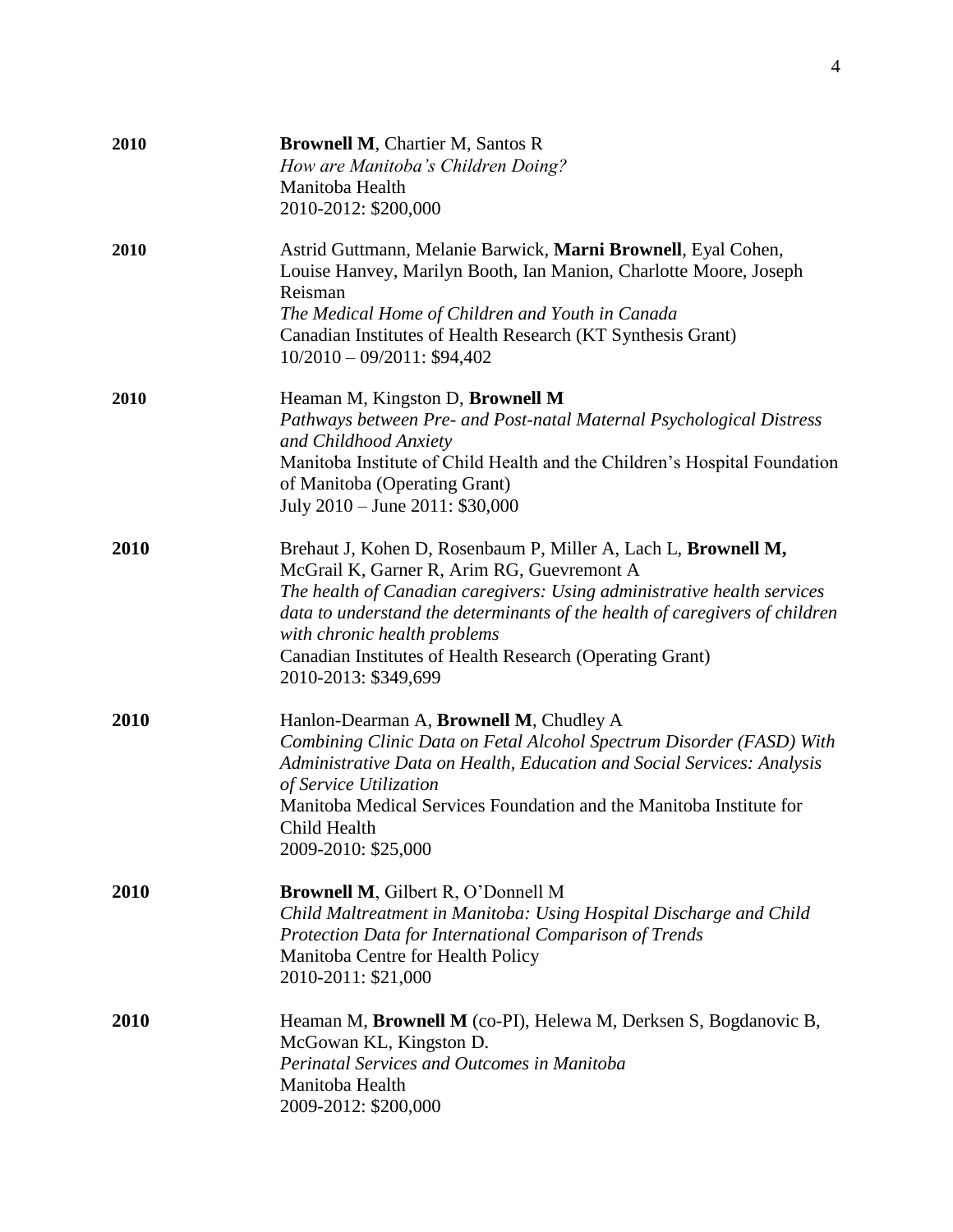| 2009 | Martens P, Brownell M (co-PI), Au W, MacWilliam L, Prior H, Shultz J,<br>Guenette W, Ellliot L, Buchan S, Anderson M, Caetano P, Mege C, Santos<br>R, Serwonka K.<br>Health Inequalities in Manitoba: Is the socioeconomic gap widening or<br>lessening over time?<br>Manitoba Health<br>2009-2011: \$200,000                                                                     |
|------|-----------------------------------------------------------------------------------------------------------------------------------------------------------------------------------------------------------------------------------------------------------------------------------------------------------------------------------------------------------------------------------|
| 2009 | Kozyrskyj A, Chartier M, Brownell M, Becker A<br>The Interplay between maternal distress and addiction on the development<br>of childhood asthma and allergic disease<br>Norlien Foundation Inc.<br>2009-2011: \$100,000                                                                                                                                                          |
| 2009 | Kozyrskyj A, Chartier M, Brownell M, Becker A, Letourneau N,<br>Mandhane P.<br>Maternal distress and the development of atopic disease in children:<br>Potential pathways and intervention.<br>AllerGen NCE Inc. (Allergy, Genes, and Environment Network)<br>2009-2012: \$50,000                                                                                                 |
| 2009 | Katz LY, Roos N, Brownell M, Martens P, Enns MW, Kozyrskyj A, Elias<br>B, Sareen J.<br>Morbidity and mortality of children and adolescents in the child welfare<br>system.<br>Winnipeg Foundation and the Health Sciences Centre Foundation,<br>Winnipeg<br>2009-2010: \$33,900                                                                                                   |
| 2009 | Brownell M, Hanlon Dearman A, Chudley A, Longstaffe S, Lix L, Roos<br>N, Ridd D.<br>Combining Clinic Data on Fetal Alcohol Spectrum Disorder (FASD) With<br>Administrative Data on Health, Education and Social Services: Exploring<br>the Feasibility of Using Administrative Data to Identify Children with<br>Fasd<br>Manitoba Centre for Health Policy<br>2009-2011: \$45,000 |
| 2009 | Dahinten, SV, Arim R, Brownell M.<br>Early Identification of Families with Young Children at Risk: Evaluating a<br>Public Health Screening Measure through the Use of NLSCY Data<br><b>Canadian Institutes of Health Research</b><br>Operating Grant: Maternal and Child Health<br>2009-2011: \$76,936                                                                            |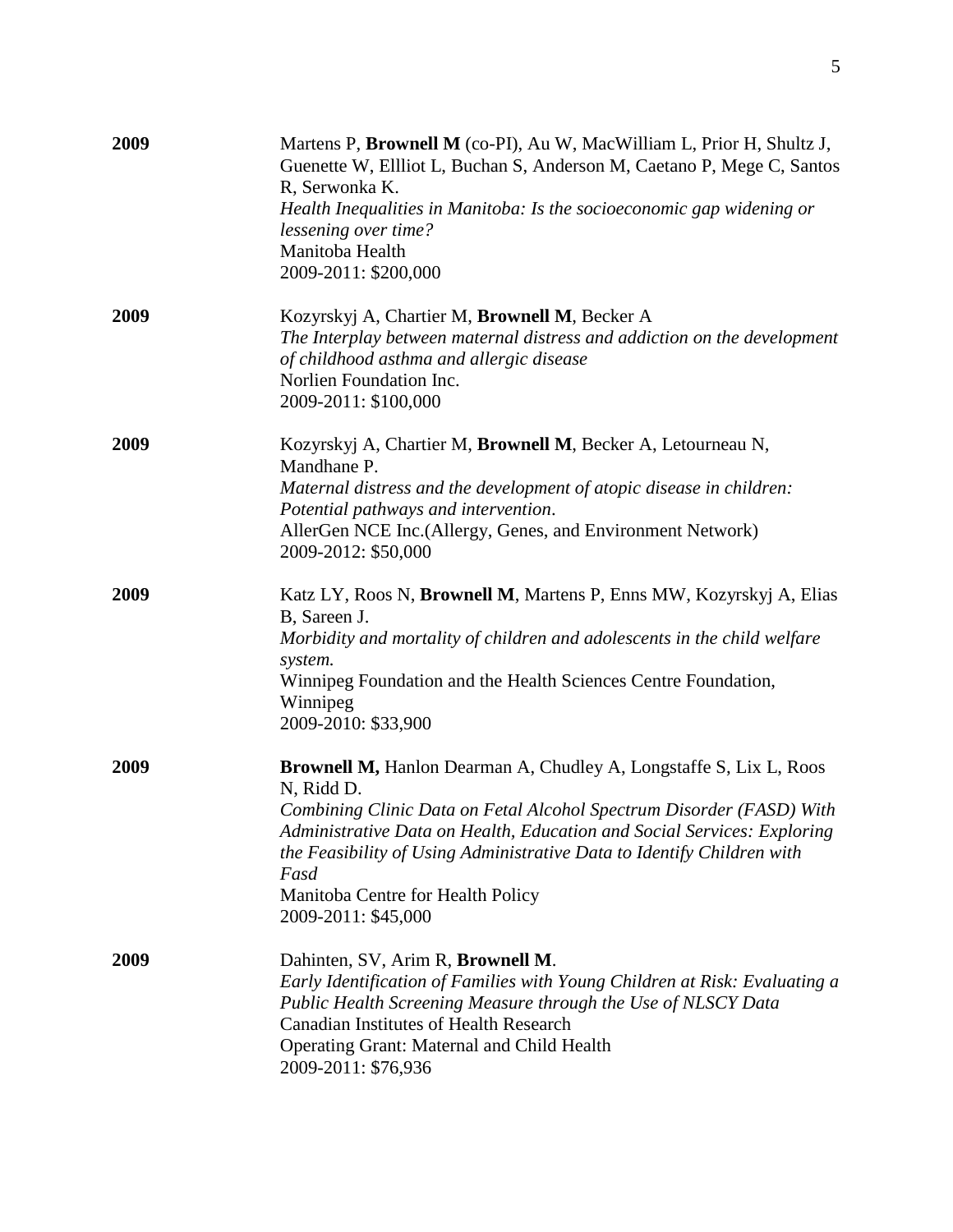| 2009 | Heaman M, Martens PJ, Brownell MD, Helewa ME<br>Predictors and Outcomes of Prenatal Care: Vital Information for Future<br><b>Service Planning</b><br><b>Canadian Institutes of Health Research</b><br>External Funding Partner: Public Health Agency of Canada<br>Operating Grant: Maternal and Child Health<br>2009-2011: \$100,000 |
|------|--------------------------------------------------------------------------------------------------------------------------------------------------------------------------------------------------------------------------------------------------------------------------------------------------------------------------------------|
| 2009 | Ouellette-Kuntz H, Brownell M, Shoostari S<br>Enhancing Autism Spectrum Disorders Surveillance in Canada<br>Public Health Agency of Canada<br>2009-2010: \$128,523                                                                                                                                                                   |
| 2009 | Grynspan D, Brownell M, Del Bigio M, Martens P, Smith M<br>Building a Pediatric Autopsy Database for the Province of Manitoba<br>Diagnostic Services of Manitoba (Operating Grant)<br>02/2009-02/2010: \$12,000                                                                                                                      |
| 2008 | Shooshtari, S, Yu C.T., Brownell M., Martens P, Mills R<br>Trajectories in Health and Use of Health and Social Services by<br>Children with Developmental Disabilities: A Population-based<br>Longitudinal Study<br>Manitoba Health Research Council (MHRC) (Operating Grant Program)<br>$06/2008 - 03/2011$ : \$79,720              |
| 2008 | Brownell M, Roos N, Longston A, Najduch A, Matczuk A<br>Monitoring Early Literacy Intervention in Manitoba<br>Manitoba Education, Citizenship and Youth<br>2008-2011: \$40,000                                                                                                                                                       |
| 2008 | Santos R, Brownell M (co-PI)<br>The Early Development Instrument<br>Manitoba Health and Healthy Living<br>2009-2011: \$200,000                                                                                                                                                                                                       |
| 2008 | <b>Brownell M, Chartier M</b><br>An Evaluation of the Manitoba Healthy Baby Program<br>Manitoba Health and Healthy Living<br>2009-2011: \$200,000                                                                                                                                                                                    |
| 2008 | Ouellette-Kuntz H, Brownell M, Shoostari S<br>Reproductive and Child Health (Workshop).<br>Using Administrative Datasets to Examine Environmental Risk Factors for<br>Autism.<br><b>Canadian Institutes for Health Research</b><br>2008-2009: \$6,000                                                                                |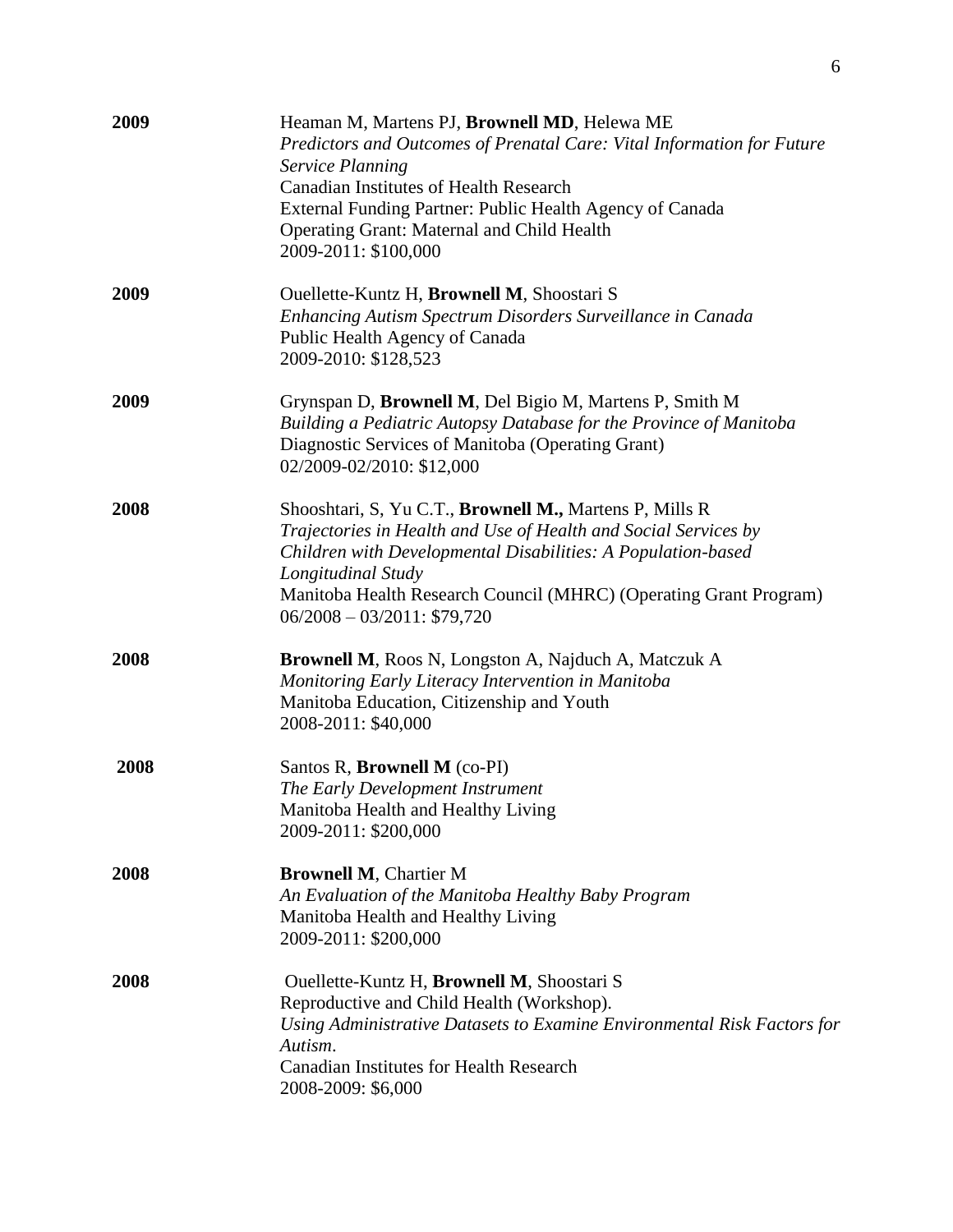| 2008      | Cohen B, Anderson M, Botting I, Brownell M, Deane L, MacKinnon S,<br>Mignone J, Orsini M, Serwonka K.<br>Building Capacity for Equity-Focused Health Impact Assessment in<br>Manitoba<br><b>Canadian Institutes of Health Research</b><br><b>CRAG Large Grant Development Fund</b><br>$01/2008 - 07/2008$ : \$4,000 |
|-----------|---------------------------------------------------------------------------------------------------------------------------------------------------------------------------------------------------------------------------------------------------------------------------------------------------------------------|
| 2007-2009 | Roos N, Brownell M, Roos LL, Jutte D, Polyzoi L<br>Social Sciences and Humanities Research Council of Canada<br><b>Standard Research Grants</b><br>Success Despite the Odds: Identifying Factors that Promote Educational<br><b>Success in High-Risk Adolescents</b><br>$04/2007 - 04/2009$ : \$103,097             |
| 2005-2008 | <b>Brownell M, Roos N, Jutte D, Roos L</b><br><b>Canadian Institutes of Health Research</b><br><b>Operating Grant</b><br>Unpacking the Gradient, Digging Deeper: Who, What, When, Why, How?<br>$03/2005 - 03/2009$ : \$229,600                                                                                      |
| 2005-2006 | Strohschein L, Roos N, Brownell M<br><b>RBC</b> Financial Group<br>Divorce Histories, Residential Mobility and Educational Outcomes<br>$01/2006 - 01/2008$ : \$13,944                                                                                                                                               |
| 2005/06   | Roos N, Brownell M, Kozyrskyj A, Roos LL.<br><b>Canadian Institutes of Health Research</b><br>International Opportunity Program - Development Grant<br>A New Public Health Strategy for Children in Care: Developing a<br>Canadian/Australian Collaboration<br>$01/2005 - 01/2006$ : \$25,000                       |
| 2005/06   | Jacob B, Brownell M, Charach A<br>National Bureau of Economic Research<br>Educational Attainment and Health Status for Adolescents with Attention<br>Deficit Hyperactivity Disorder: Do Medications Make a Difference? A<br><b>Feasibility Study</b><br>$06/2005 - 06/2006$ : \$32,400                              |
| 2003-2007 | Co-Investigator<br>Social Sciences and Humanities Research Council<br>Initiative for the New Economy<br>Raising and Leveling the Bar: A Collaborative Research Initiative on<br>Children's Learning, Behavioural, and Health Outcomes.                                                                              |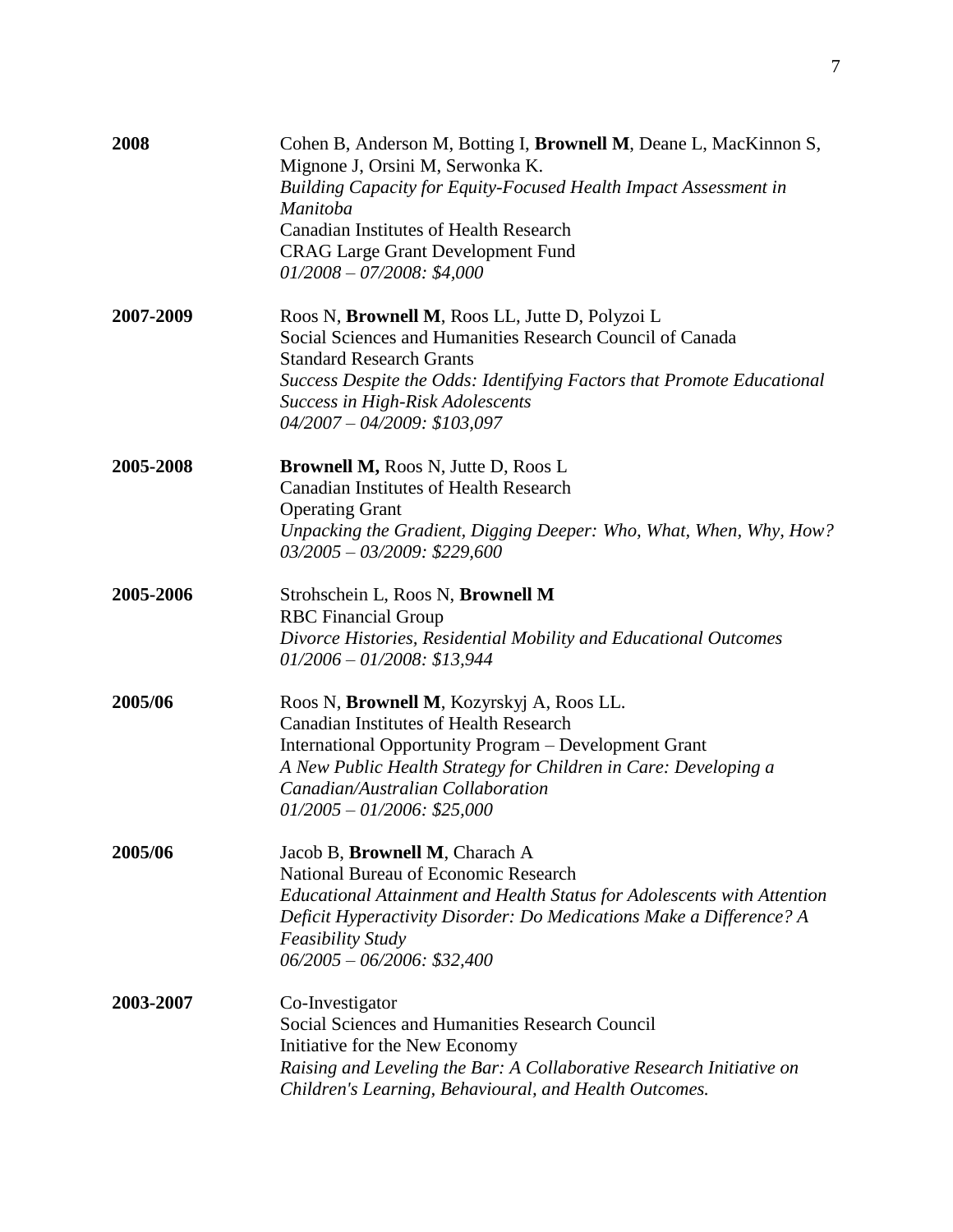*10/2003 – 09/2007: \$3,000,000* **2004-2006** Co-Investigator RBC Financial Group *The Apgar Score as an Early Measure of Resilience 04/2004 – 03/2009: \$72,950* **2004-2006** Collaborator Canadian Institutes of Health Research *Health Equity for Intellectually Disabled Individuals 12/2003 – 12/2005: \$100,000* **2003-2006 Brownell M**, Roos N, Watson D Canadian Population Health Initiative *Inequalities in Child Health: Assessing the Roles of Family, Community, Education and Health Care 07/2003 – 06/2006: \$488,015* **2001-2006** Co-Investigator Canadian Institutes of Health Research *The Need to Know: Collaborative Research by the Manitoba Centre for Health Policy and Evaluation and Manitoba Rural and Northern Regional Health Authorities 01/2001 – 12/2006: \$2,257,396* **1997** Principal Investigator Manitoba Health Research Council *A Population-Based Study of the Prevalence of Attention-Deficit/Hyperactivity Disorder and Use of Stimulant Medication in Manitoba Children Awards:* **2001-2006** New Investigator Health Career Award CIHR/SSHRC/NHRDP *A Population-Based Perspective of Health, Health Care Utilization and the Determinants of Health of Children* **1986-1990** Post Graduate Scholarship Natural Sciences and Engineering Research Council of Canada University of Manitoba **1985-1986** Connaught Graduate Scholarship University of Toronto **1982** Governor General's Gold Medal Highest standing in Arts, Honours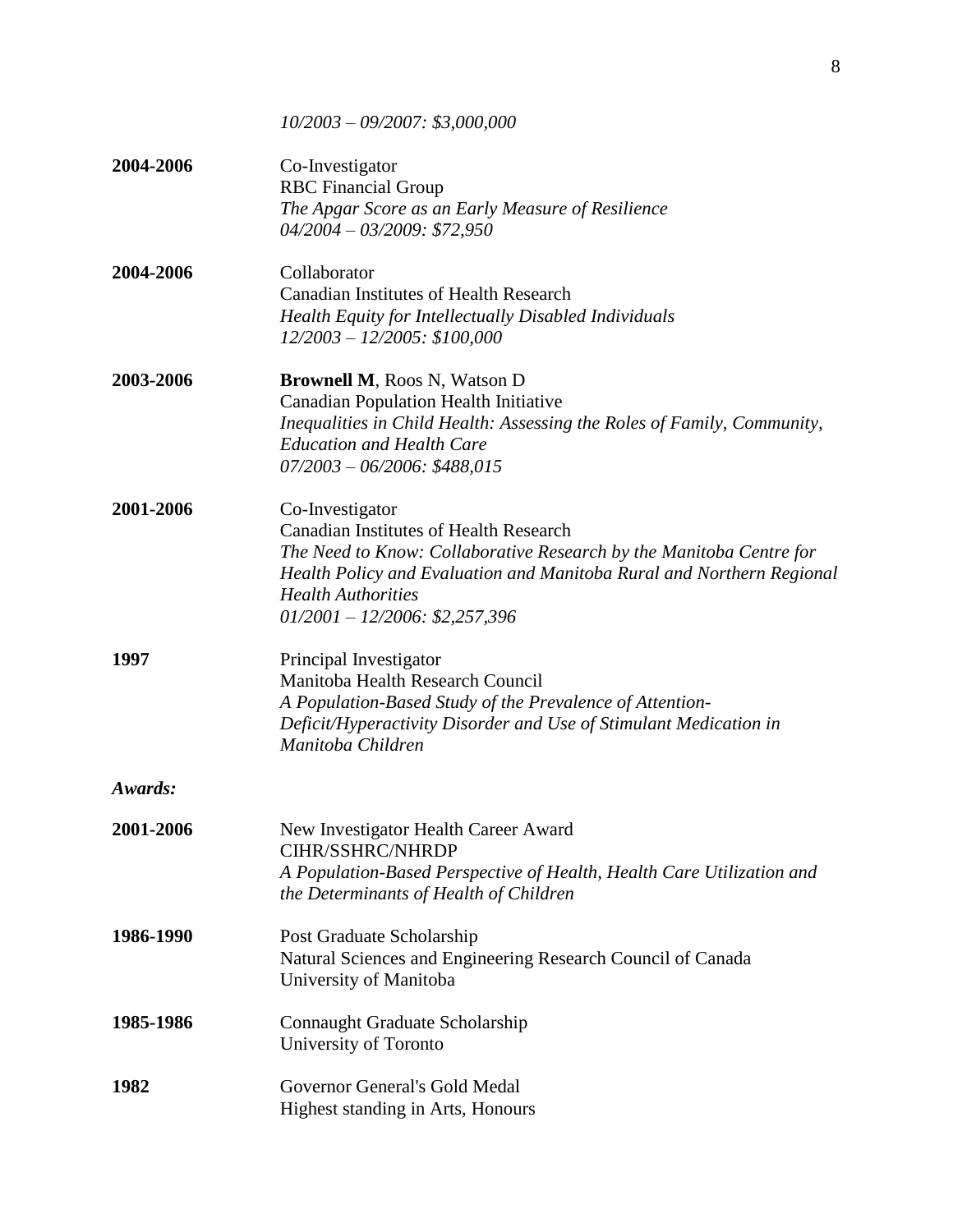|             | University of Winnipeg                                                                                 |
|-------------|--------------------------------------------------------------------------------------------------------|
| 1982        | University Gold Medal in Psychology<br><b>Highest standing in Psychology</b><br>University of Winnipeg |
| 1981        | Board of Regents General Proficiency Scholarship                                                       |
| 1981        | Joseph Wolinsky Memorial Scholarship in Psychology                                                     |
| <b>1980</b> | Winnipeg RH Institute Incorporated General Proficiency Scholarship                                     |
| <b>1980</b> | Dr. A. R. Cragg Scholarship in Psychology                                                              |
| 1979        | Robert Bruce General Proficiency Scholarship                                                           |

## *Peer-Reviewed Publications:*

(\* indicates students I am/was supervising; \*\* indicates students for whom I am/was a committee member)

## *Articles Accepted for Publication:*

Brownell MD, Hanlon-Dearman AC deB, MacWilliam LR, Chudley AE, Roos NP, \*Yallop LP, Longstaffe MD. Use of health, education and social services by individuals with fetal alcohol spectrum disorder. (accepted in the Journal of Population Therapeutics and Clinical Pharmacology).

Shooshtari S, **Brownell M**, Dik N, Chateau D, Yu CT, Mills RSL, Burchill CA, Wetzel M. A population-based longitudinal study of depression in children with developmental disabilities in Manitoba. (accepted in the Journal of Mental Health Research in Intellectual Disabilities).

\*\*Burland E, Martens P**, Brownell M**, Doupe M, Fuchs D. The evaluation of a fall management program in a nursing home population. (accepted in The Gerontologist).

## *Refereed Publications:*

**Brownell M**, Jutte D. Administrative data linkage as a tool for child maltreatment research. *Child Abuse & Neglect* 2013;37:120-124

\*Ruth C, Roos N, Hildes Ripstein E, **Brownell M**. The influence of gestational age and socioeconomic status on neonatal outcomes in late preterm and early term gestation: A population based study. BMC Pregnancy and Childbirth 2012, 12: 62 doi:10.1186/1471-2393- 12-62

\*\*Balogh R, Ouellette-Kuntz H**, Brownell M**, Colantonio A. Factors associated with hospitalizations for ambulatory care sensitive conditions among persons with an intellectual disability-a publicly insured population perspective. *Journal of Intellectual Disability Research* 2013;57(3):226-239.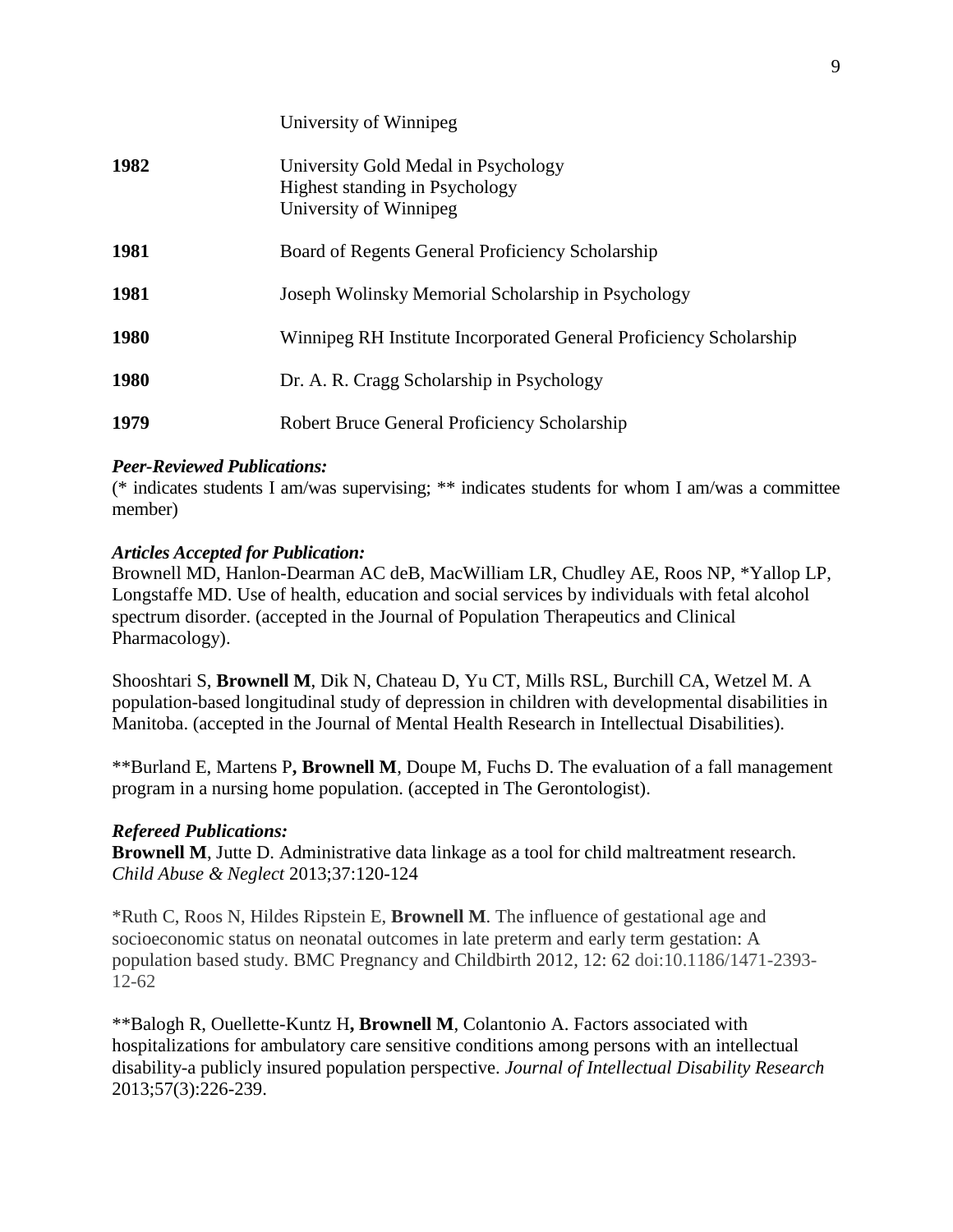\*Ruth C, Roos N, Hildes Ripstein E, Brownell M. Infants born to mothers with diabetes in pregnancy at the population level in Manitoba: More questions than answers. *Canadian Journal of Diabetes* 2012;36(2):71-74.

\*\*Dart, AB; Sellers, EA; Martens, PJ; Rigatto C; **Brownell, M**; Dean, HJ. High burden of kidney disease in youth onset type 2 diabetes. *Diabetes Care* 2012;35(6):1265-1271.

Gilbert R, Fluke J, O'Donnell M, Gonzalez-Izquierdo A, **Brownell M**, Gulliver P, Janson S, Sidebotham P. Child maltreatment variation in trends and policies in six developed countries. *Lancet* 2012;379(9817):758-772.

Doupe M**, Brownell M**, St. John P, Strang DG, Chateau D, Dik N. Nursing home adverse events: further insight into highest risk periods. *J Am Med Dir Assoc* 2011;12(6):467-474.

**Brownell M,** Chartier M, Santos R, Au W, Roos N, Girard D. Evaluation of a newborn screen for predicting out-of-home placement. *Child Maltreatment* 2011;16(4):239-249.

Katz L, Au W, Singal D, **Brownell M**, Roos N, Martens PJ, Chateau D, Enns MW, Kozyrskyj AL, Sareen J. Suicide and suicide attempts in children and adolescents in the child welfare system. *CMAJ* 2011;183(17):1977-1981.

**Brownell M**, Chartier M, Au W, Schultz J. Program for expectant and new mothers: a populationbased study of participation. *BMC Public Health* 2011;11:691. http://www.biomedcentral.com/1471-2458/11/691.

\*\*Dart AB, Martens PJ, Sellars EA, **Brownell MD**, Rigatto C, Dean HJ. Validation of a pediatric diabetes case definition utilizing administrative health data in Manitoba, Canada. *Diabetes Care* 2011;34:898-903.

**Brownell M**, Kozyrskyj A, Fuchs D, Santos R. Using administrative data to study child health. *Healthcare Policy* 2011;6(Special Issue):91-93.

Jutte D, Roos LL, **Brownell M.** Administrative Record Linkage as a Tool for Public Health Research. *Ann Rev of Pub Health* 2011;32:91-108.

\*\*Balogh R, Ouellette-Kuntz H**, Brownell M**, Colantonio A. Ambulatory care sensitive conditions in persons with an intellectual disability – Development of a consensus. *J Appl Res Intellect Disabil* 2011;24(2):150-158

**Brownell M**, Roos N, MacWilliam L, Leclair L, Ekuma O, Fransoo R. Academic and social outcomes for high-risk youths in Manitoba. *Canadian Journal of Education*, 2010;33(4):804-836.

Denny K, **Brownell M**. Taking a social determinants perspective on children's health and development. Editorial, *Canadian Journal of Public Health*, 2010;101(Suppl3):S4-S7.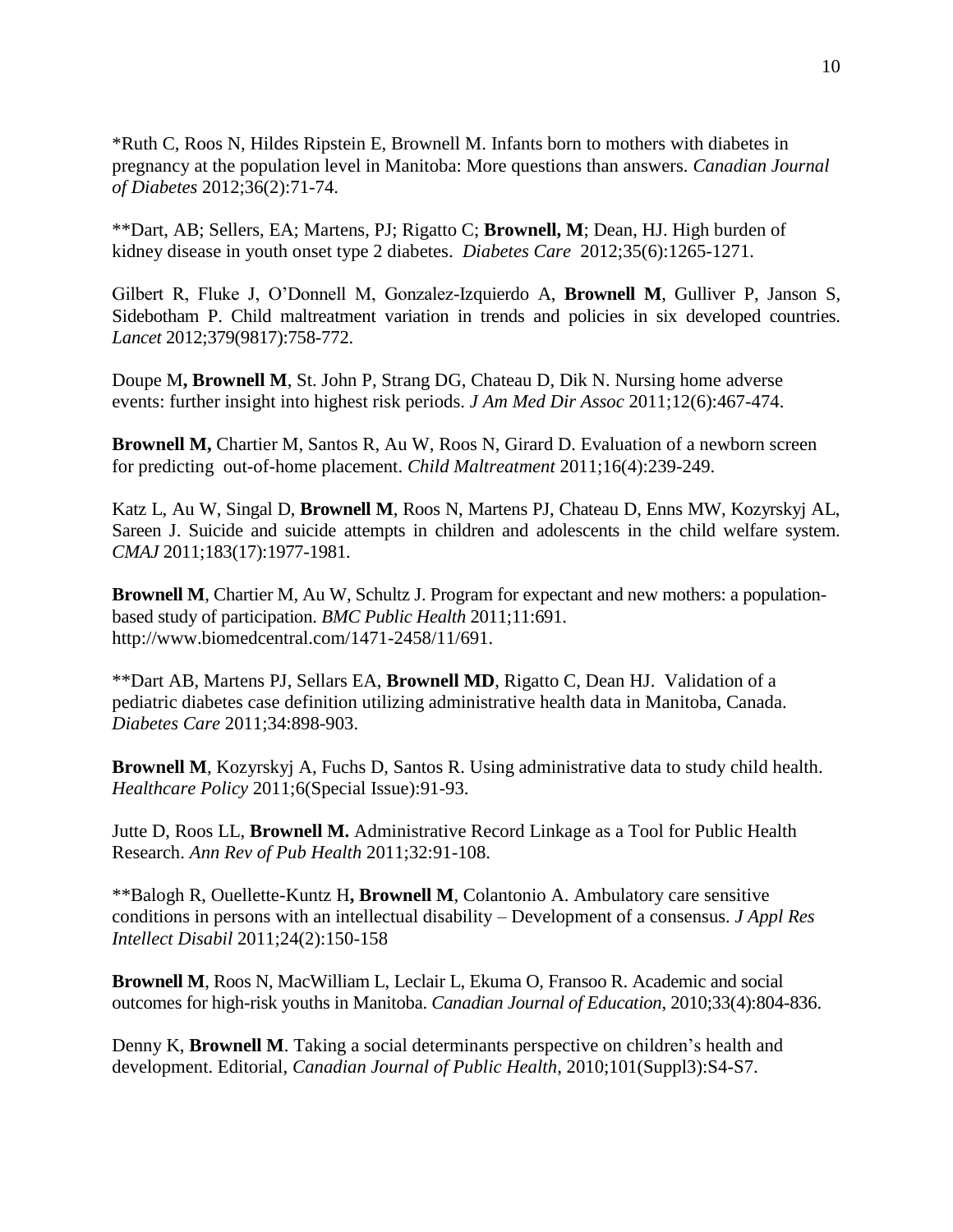**Brownell MD**, Derksen SA, Jutte DP, Roos NP, Ekuma O, Yallop L. Socioeconomic inequities in children's injury rate: Has the gradient changed over time? *Canadian Journal of Public Health*, 2010;101 (Suppl.3):S28-S31

\*\*Balogh R, **Brownell M,** Ouellette-Kuntz H, Colantonio A. Hospitalization rates for ambulatory care sensitive conditions for persons with and without an intellectual disability –  $a$ population perspective. *J of Intellectual Disability Research* 2010;54(9):820-832.

Jutte D, Roos N, **Brownell M**, Briggs G, MacWilliam L, Roos LL. The ripples of adolescent motherhood: Social, educational and medical outcomes for children of teen and prior teen moms. *Acad Pediatr* 2010;10(5):293-301.

Roos NP, Roos LL, **Brownell, M**, Fuller EL. Enhancing Policy Makers' Understanding of Disparities: Relevant Data from an Information-Rich Environment. *Milbank Q*. 2010;Sep;88(3):382-403.

Jutte D, **Brownell M**, Roos NP, Schippers C, Boyce WT, Syme SL. Rethinking what's important: Biological versus social predictors of childhood health and educational outcomes. *Epidemiology* 2010;21(3):314-323.

Ouellette-Kuntz H, Shooshtari S, Temple B, **Brownell M**, Burchill C, Yu CT, Holden J, Hennen B. Estimating Administrative Prevalence of Intellectual Disabilities in Manitoba. *Journal on Developmental Disabilities* 2009;15(3):69-80.

Strohschein L, Roos N, **Brownell M**. Family structure histories and high school completion: Evidence from a population based registry. *Can J Sociol* 2009; 34(1):83-103.

Mitchell B, Carleton B, Smith A, Prosser R, **Brownell M**, Kozyrskyj A. Trends in psychostimulant and antidepressant use by children in two Canadian provinces. *Can J Psychiat* Vol 5 2008;3(3):152-159.

Roos L, **Brownell M**, Lix L, Roos N, Forget E, Walld R, MacWilliam L. From health research to social research: Privacy, methods, approaches. *Soc Sci Med* 2008;66(1):117-129.

\*Guevremont A, Roos NP, **Brownell M**. Predictors and consequences of grade retention: Examining data from Manitoba Canada. *Can J School Psychol* 2007;22(1):50-67.

**Brownell MD**, \*Guevremont A, Au W, Sirski M. The Manitoba Healthy Baby Prenatal Benefit Program: Who is participating? *Can J Pub Health* 2007;98(1):65-69.

Roos NP, **Brownell M**, \*Guevremont A, Fransoo R, Levin B, MacWilliam, Roos L. The complete story: A population-based perspective on school performance and educational testing. *Can J Educ* 2006;(3):1-22.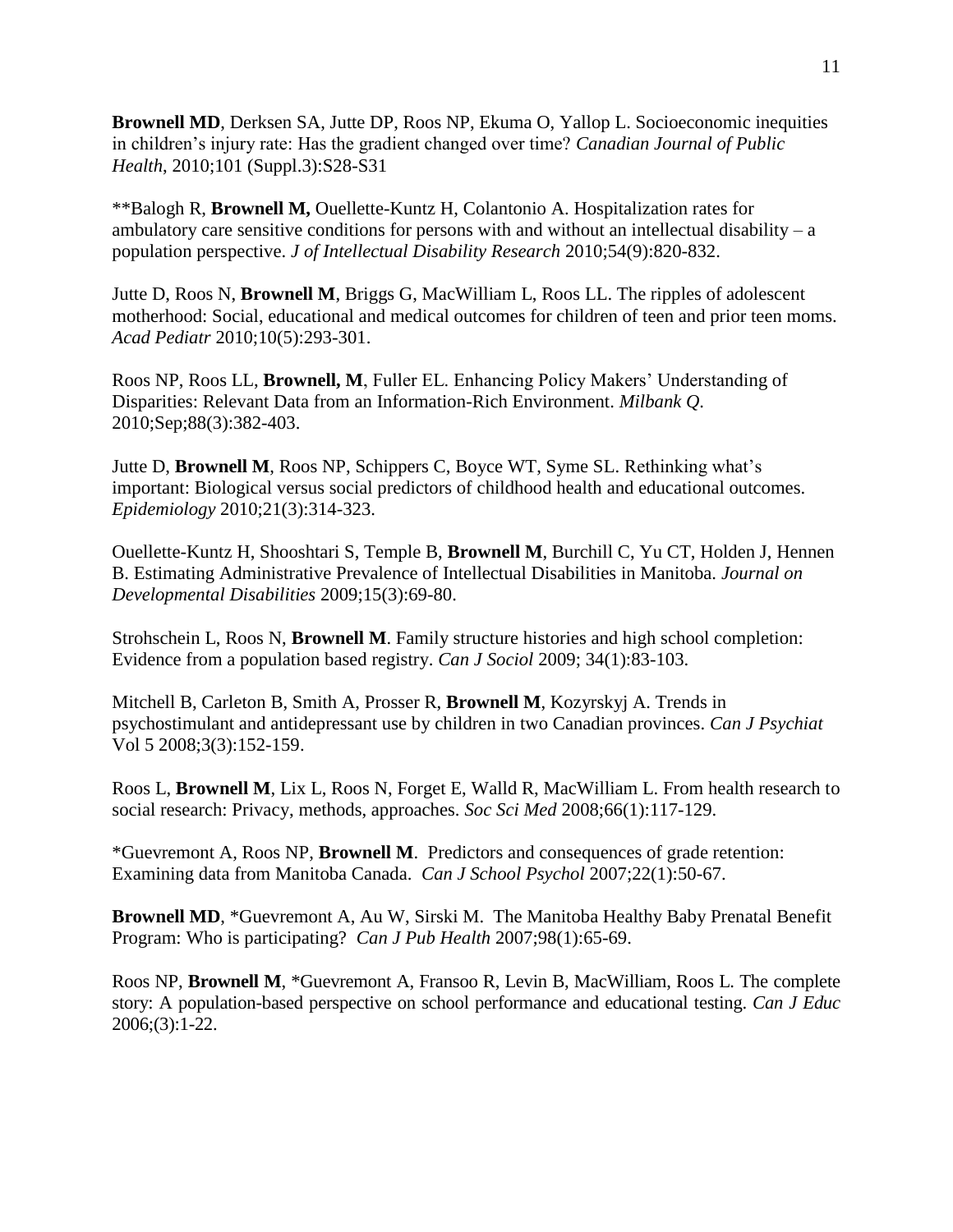**Brownell MD**, Mayer T, Chateau D. The incidence of methylphenidate use by Canadian children: What is the impact of socioeconomic status and urban or rural residence? *Can J Psychiatry* 2006;51(13):847-854.

**Brownell MD**, Roos NP, Fransoo R, Roos LL, \*Guèvremont A, MacWilliam L, Yallop L, Levin B. Is the class half-empty? A population-based perspective on socio-economic status and educational outcomes. *IRPP Choices*, 2006;12(5):1-30.

Lix LM, Ekuma O, **Brownell M,** Roos LL. A framework for modelling differences in regional mortality over time. *J Epidemiol Community Health* 2004;58:420-425.

**Brownell MD.** Tonsillectomy rates for Manitoba children: Temporal and spatial variations. *Healthcare Manage Forum* 2002; Winter (Suppl):21-26.

**Brownell MD**, Martens PJ, Kozyrskyj A. (Eds.) Improving Children's Health. How Populationbased Research Can Inform Policy: The Manitoba Experience. Special supplement to the *Can J Pub Health* 2002: 93.

**Brownell MD**, Mayer T, Martens PJ, Kozyrskyj A, Fergusson P, Bodnarchuk J, et al. Using a population-based health information system to study child health. *Can J Pub Health* 2002;93(Suppl. 2): S9-S14.

**Brownell MD**, Friesen D, Mayer T. Childhood injury rates in Manitoba: Socioeconomic influences. *Can J Pub Health* 2002;93(Suppl. 2): S50-S56.

**Brownell MD**, Kozyrskyj A, Roos NP, Friesen D, Mayer T, Sullivan K. Health service utilization by Manitoba children. *Can J Pub Health* 2002;93(Suppl. 2): S57-S64

Kozyrskyj A. Fergusson P, Bodnarchuk J, **Brownell MD**, Burchill C, Mayer T. Community Resources and Determinants of the Future Health of Manitobans. *Can J Pub Health* 2002;93(Suppl. 2): S70-S76.

Martens PJ, Frohlich N, Carriere KC, Derksen S, **Brownell MD**. Embedding child health within a framework of regional health: Population health status and sociodemographic indicators. *Can J Pub Health* 2002;93(Suppl. 2): S15-S20.

Martens PJ, **Brownell MD**, Kozyrskyj A. Epilogue. The virtual classroom: a summary of child health indicators. *Can J of Pub Health* 2002;93(Suppl. 2): S77-S80.

Brisson M, Edmunds WJ, Law B, Gay NJ, Walld R, **Brownell MD,** Roos LL, DeSerres G. Epidemiology of varicella and zoster in Canada and the United-Kingdom. *Epidemiol Infect*  2001;127:305-314.

**Brownell** M.D. and Yogendran M.S. Attention-deficit hyperactivity disorder in Manitoba children: medical diagnosis and psychostimulant treatment rates. *Can J Psychiatry* 2001;46:264-272*.*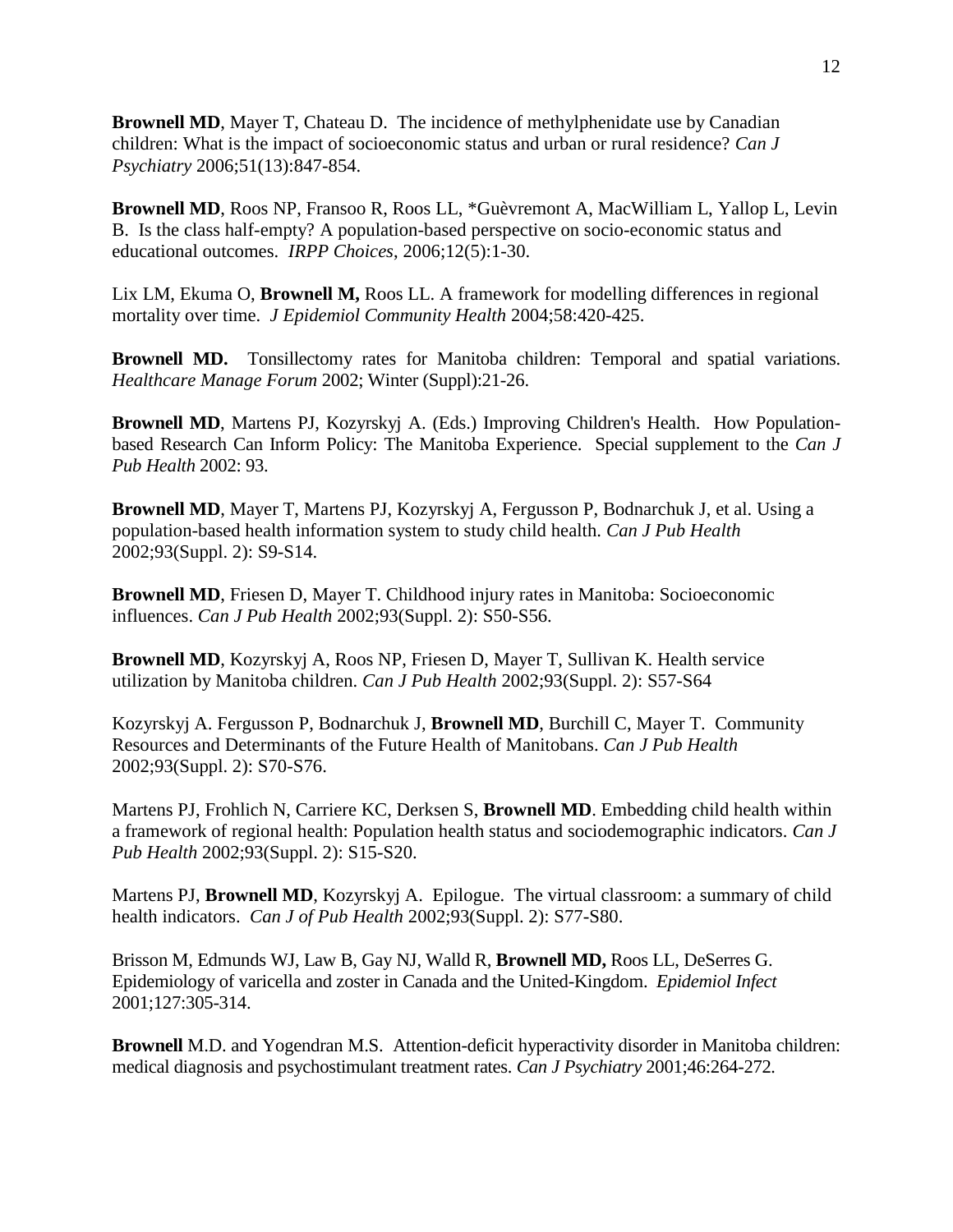**Brownell M.D**., Roos N.P. and Roos L.L. Monitoring health reform: a report card approach. *Soc Sci Med 2001;*52:657-670.

Roos NP, Black C, Roos LL, Frohlich N, Decoster C, Mustard CA, **Brownell M**, Shanahan M, Fergusson P, Toll F, Carriere KC, Burchill C, Fransoo R, MacWilliam L, Bogdanovic B, Friesen D. Managing health services: How the Population Health Information System (POPULIS) works for policy makers. *Med Care* 1999;37(6 Suppl): JS27-JS41.

**Brownell MD**, Roos NP, Burchill CA. Monitoring the impact of hospital downsizing on access to care and quality of care. *Med Care 1999;* 37 (6 Suppl), JS135-JS150.

Shanahan M, Loyd M., Roos NP, **Brownell M**. A comparative study of the costliness of Manitoba hospitals. *Med Care 1999;*37 (6 Suppl), JS101-JS122*. .* 

Shanahan M, **Brownell M,** Roos NP. The unintended and unexpected impacts of downsizing: Costly hospitals become more costly. *Med Care 1999;*37 (6 Suppl), JS123-JS134.

Roos NP, Black C, Roos LL, Frohlich N, DeCoster C, Mustard CA, **Brownell MD**, Shanahan M, Fergusson P, Toll F, Carriere KC, Burchill C, Fransoo R, MacWilliam L, Bogdanovic B, Friesen D. Managing health services: How administrative data and population based analyses can focus the agenda*. Health Serv Manage Res 1998;*11:49-67*.* 

Roos NP, **Brownell MD**, Shapiro E, Roos LL. Good news about difficult decisions: Why the Canadian approach to hospital cost control appears to work. *Health Aff 1998;*17(5):239-246.

DeCoster CA, **Brownell MD**. Private health care in Canada: Saviour or siren? *Public Health Rep 1997;*112:298-305.

Harrison ML, Graff LA, Roos NP, **Brownell MD**. Discharging patients earlier from Winnipeg hospitals: Does it adversely affect quality of care? *CMAJ* 1995;153, 745-751.

**Brownell MD,** Roos NP. Variation in length of stay as a measure of efficiency in Manitoba hospitals. *CMAJ* 1995;152, 675-688.

**Brownell MD,** Roos NP. Efficiency of obstetric bed use in Manitoba. *Ann R Coll Surg Engl* 1994;27:405-408

Roos NP, **Brownell MD**. Introducing data into the health policy process: Developing a report on the efficiency of bed use in Manitoba. *Healthcare Manage Forum* 1994;7:46-50.

**Brownell MD,** Whiteley JH. Development and training of referential communication in children with mental retardation. *Am J Ment Retard* 1992;97:161-171.

**Brownell MD**, Trehub SE, Gartner GM. Children's understanding of referential messages produced by deaf and hearing speakers. *First Language* 1988;8:271-286.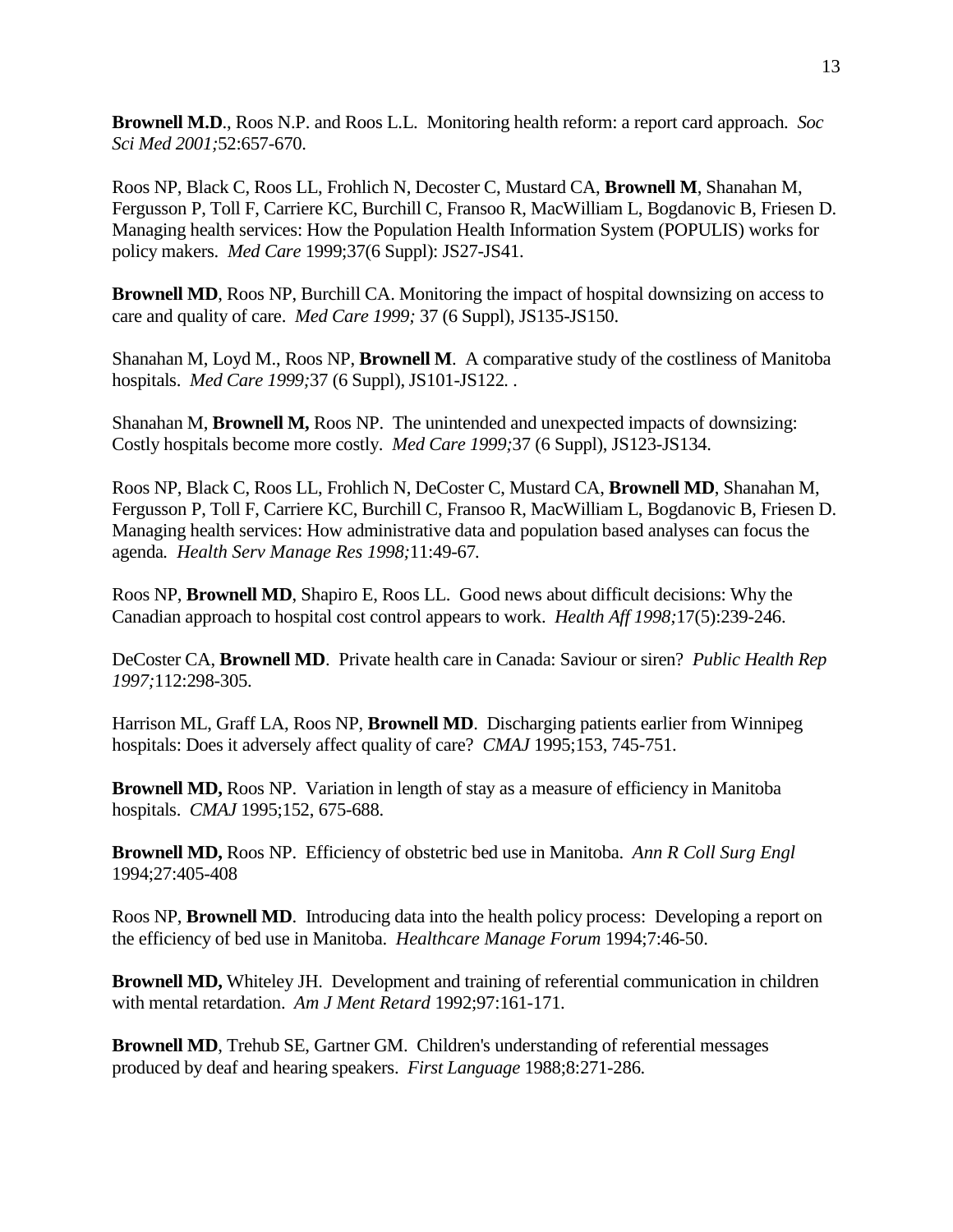#### *Other Publications:*

**Brownell M**. Child maltreatment rates not falling, new study finds. In N Roos, SM Singer, K O'Grady, C Tapp, S Turczak (Eds.) Canadian Health Policy in the News: Why Evidence Matters. Evidence Network: Canada; 2012: 276-279.

**Brownell M**. Kids in care need more, and earlier, education supports. In N Roos, SM Singer, K O'Grady, C Tapp, S Turczak (Eds.) Canadian Health Policy in the News: Why Evidence Matters. Evidence Network: Canada; 2012: 291-292.

Gilbert R, Fluke J, O'Donnell M, Gonzalez-Izquierdo A, **Brownell M**, Gulliver P, Janson S, Sidebotham P. Authors' response to the comments on "Child maltreatment variation in trends and policies in six developed countries, by Gilbert RE, et al. Radford L, Corral S, Bradley C, Fisher H. *Lancet* 2012;379(9831):2049.

**Brownell M,** Chartier M, Santos R, Ekuma O, Au W, Sarkar J, MacWilliam L, Burland E, Koseva I, Guenette W. *How are Manitoba's Children Doing?* Manitoba Centre for Health Policy, Winnipeg MB: October 2012.

Heaman M, Kingston D, Helewa M, **Brownell M**, Derksen S, Bogdanovic B, McGowan K, Bailly A. *Perinatal Services and Outcomes in Manitoba*. Manitoba Centre for Health Policy, Winnipeg MB: November 2012.

Santos R, **Brownell M**, Ekuma O, Mayer T, Soodeen R. *The Early Development Instrument (EDI) in Manitoba: Linking Socioeconomic Adversity and Biological vulnerability at Birth to Children's Outcomes at Age 5*. Manitoba Centre for Health Policy, Winnipeg MB: May 2012.

**Brownell M.** Time to treat kids in care differently. Winnipeg Free Press, March 22, 2012. (OpEd).

**Brownell M.** Concerns raised over Canada's high rate of children in care. *iPolitics.ca*, December 14, 2011. (OpEd).

Hanlon-Dearman A, **Brownell M,** Chudley A, MacWilliam L, Longstaffe S, Roos N, Yallop L. Combining Clinic Data on Fetal Alcohol Spectrum Disorder (FASD) With Administrative Data on Health, Education and Social Services: Use of health and social services by children with FASD. Report for the Manitoba Medical Services Foundation, Winnipeg MB, June 30, 2011.

Fuchs D, Burnside L, DeRiviere L, **Brownell M**, Marchenski S, Mudry A, Dahl M. *The Economic Impact of Children in Care with FASD and Parental Alcohol Issues Phase II: Costs and Service Utilization of Health Care, Special Education, and Child Care.* Centres of Excellence in Child Welfare, Ottawa, ON: 2009.

Burnside L, Fuchs D, Marchenski S, Mudry A, De Riviere L, **Brownell M**, Dahl M. The impact of FASD: Children with FASD involved with the Manitoba Child Welfare System. In: EP Riley,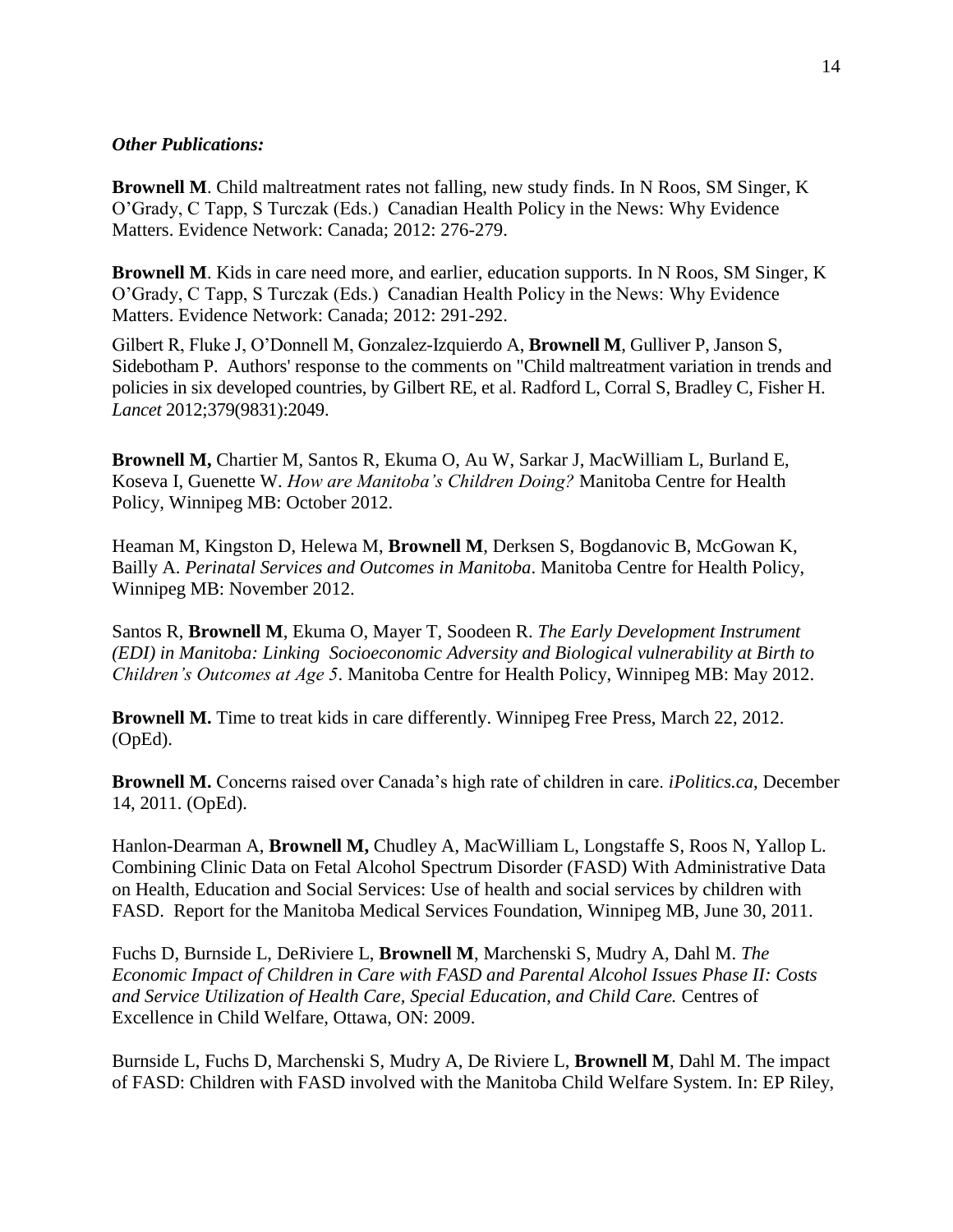S Clarren, J Weinberg & E Jonsson (Eds.). *Fetal Alcohol Spectrum Disorder: Management and Policy Perspectives of FASD.* Wiley-Blackwell, Weinheim, Germany, 2011.

**Brownell M,** Chartier M, Au W, Schultz J. *Evaluation of the Healthy Baby Program*. Manitoba Centre for Health Policy, Winnipeg MB: November 2010.

Martens P, **Brownell M**, Au W, et al. *Health Inequities in Manitoba: Is The Socioeconomic Gap in Health Widening or Narrowing Over Time?* Manitoba Centre for Health Policy, Winnipeg, MB: September 2010.

**Brownell M**, Fransoo R, Martens P. Social determinants of health and the distribution of health outcomes in Manitoba. In L. Fernandez, S. MacKinnon & J. Silver (Eds.), *The Social Determinants of Health in Manitoba*. The Canadian Centre for Policy Alternatives: Winnipeg, MB, May 2010.

**Brownell M.** Media Interview, The Motherhood Issue: Harper lectures the G8, but what about northern Manitoba. Winnipeg Free Press, Winnipeg MB, (Mary Agnes Welch, February 13, 2010, page A6).

**Brownell M**. Grading schools wrong way to success. Winnipeg Free Press, February 6, 2010, page A18.

Monitoring Committee of the Early Childhood Learning Knowledge Centre (Hertzman C, Bertrand J, Boivin M, Boyd L, **Brownell M**, LeBlanc J, Lachance M, Milbrath C, Williams R). The World's Best Infrastructure for Child Development Statistics in Canada: Strategies for Federal-Provincial-Territorial Collaboration. [report] Canadian Council on Learning, Montreal: June 2009.

**Brownell M**, De Coster C, Penfold R, Derksen S, Au W, Schultz J, Dahl M. *Manitoba Child Health Atlas Update*. Manitoba Centre for Health Policy, Winnipeg MB: November 2008

\*\*Balogh RS, Ouellette-Kuntz H, **Brownell M**, Colantonio A. Ambulatory care sensitive conditions in people with an intellectual disability. Abstract book of IASSID conference. *J Intell Disabil Res* 2008;52 (8 & 9):766.

**Brownell M**, Santos R, Kozyrskyj A, Roos N, Au W, Dik N, Chartier M, Girard D, Ekuma O, Sirski M, Tonn N, Schultz J. *Next steps in the provincial evaluation of the BabyFirst Program: Measuring early impacts on outcomes associated with child maltreatment.* Manitoba Centre for Health Policy, Winnipeg: October 2007.

**Brownell M**, Roos N, MacWilliam L, Fransoo R. Equal opportunity for all? High school completion rates for high risk youths. *MASS Journal* 2007;8(2):14-19.

Briggs G, **Brownell M**, Roos N. Teen mothers and socioeconomic status: the chicken-egg debate. *Young Mothers* 2007,9(1):62-74.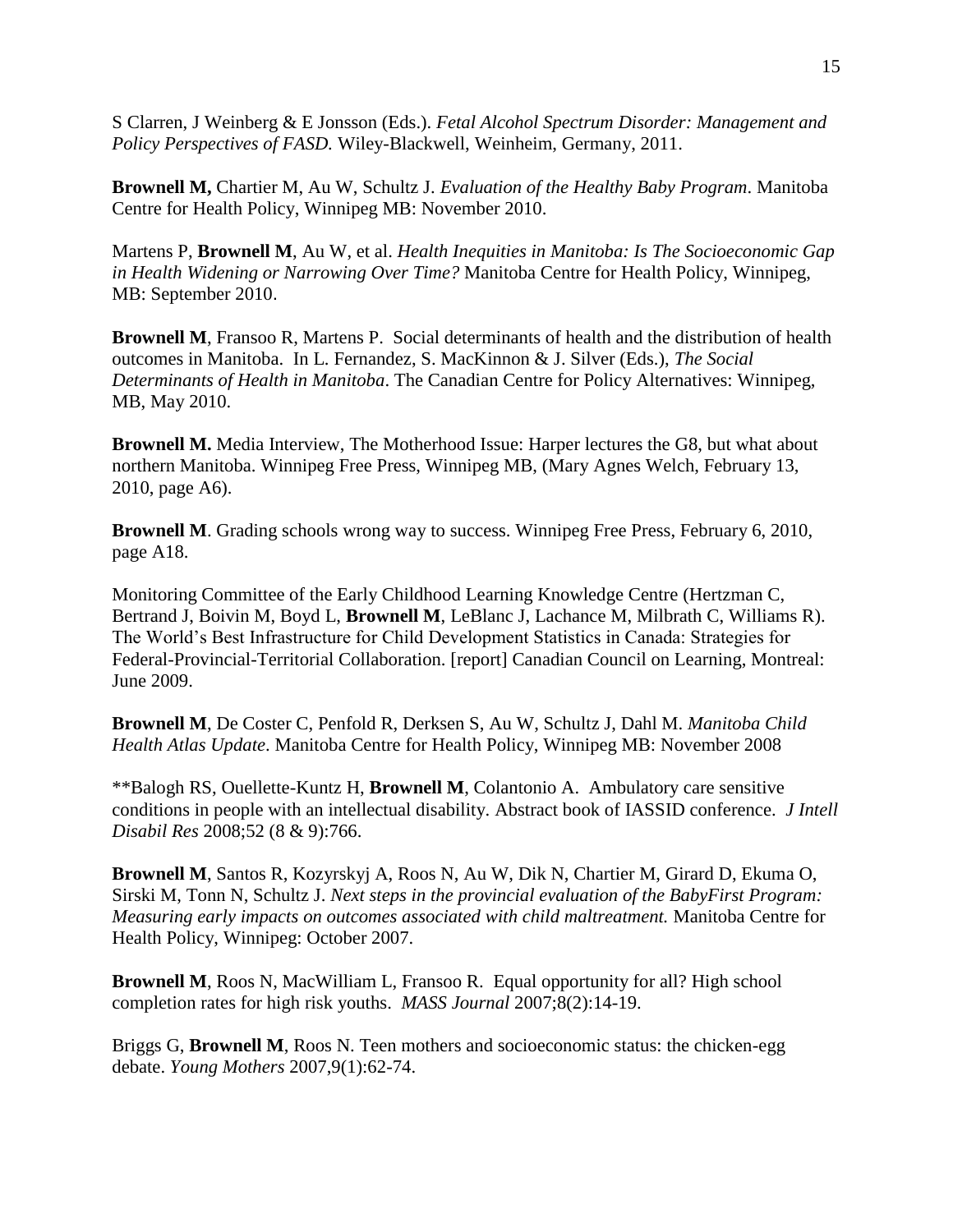**Brownell M**, Fransoo R. How do Educational Outcomes Vary with Socio-economic Status? *MERN Journal* 2007;(1):47-48.

**Brownell MD**, Roos NP, Fransoo R, Roos LL, Guèvremont A, MacWilliam L, Yallop L, Levin B. (2007, April) Is the class half- empty? A population-based perspective on socio-economic status and educational outcomes. Watch Newsletter. Retrieved from [http://www.crires-oirs.ulaval.ca/sgc/bulletin/lang/en\\_CA](http://www.crires-oirs.ulaval.ca/sgc/bulletin/lang/en_CA)

**Brownell M**, Roos NP, Fransoo R. Using Linked Administrative Data Sets to Study Child Outcomes. In: *Bringing it Together: Merging Community-Based, Life-Course, Linked Data, and Social Indicator Approaches to Monitoring Child Development*. Proceedings from the Early Childhood Learning Knowledge Centre's Monitoring Committee Workshop. Toronto, ON: September 18,-19<sup>th</sup>, 2006. Available from URL: [http://www.ccl](http://www.ccl-cca.ca/NR/rdonlyres/A926804D-EA69-4C70-A2E4-224A734C0410/0/BringingItTogetherEN.pdf)[cca.ca/NR/rdonlyres/A926804D-EA69-4C70-A2E4-](http://www.ccl-cca.ca/NR/rdonlyres/A926804D-EA69-4C70-A2E4-224A734C0410/0/BringingItTogetherEN.pdf) [224A734C0410/0/BringingItTogetherEN.pdf](http://www.ccl-cca.ca/NR/rdonlyres/A926804D-EA69-4C70-A2E4-224A734C0410/0/BringingItTogetherEN.pdf)

Doupe M, **Brownell M**, Kozyrskyj A, Dik N, Burchill C, Dahl M, Chateau D, De Coster C, Hinds A, Bodnarchuk J. *Using Administrative Data to Develop Indicators of Quality Care in Personal Care Homes*. Manitoba Centre for Health Policy, Winnipeg: October 2006.

Roos NP, **Brownell M**, Menec V. Universal Medical Care and Inequalities in Health: Right Objectives, Insufficient Tools. In: Heymann J, Hertzman C, Barer ML, Evans RG (Eds), *Healthier Societies: From Analysis to Action*. Oxford: Oxford University Press, 2006.

Bruce S, Prior H, Katz A, Taylor M, Latozinsky S, Martens P, De Coster C, **Brownell M**, Soodeen RA, Steinbach C. *Application of Patient Safety Indicators in Manitoba: A First Look* Manitoba Centre for Health Policy, Winnipeg: June 2006.

Fransoo R, Ward T, Wilson E, **Brownell M**, Roos N. The whole truth: socioeconomic status and educational outcomes. *Education Canada* 2005;45:6-10.

**Brownell M.** Injuries and socioeconomic status. In L. Donner, *Injuries in Manitoba: a 10-Year Review*. Manitoba Health 2004;211-215.

**Brownell M**, Roos N, Fransoo R, Guevremont A, MacWilliam L, Derksen S, Dik N, Bogdanovic B, Sirski M. (2004) *How Do Educational Outcomes Vary With Socioeconomic Status? Key Findings from the Manitoba Child Health Atlas 2004*. Manitoba Centre for Healthy Policy. Winnipeg, Manitoba.

**Brownell M**, Roos NP, Fransoo R, Guevremont A, Frohlich N, Kozyrskyj A, Bond R, Bodnarchuk J, Derksen S, MacWilliam L, Dahl M, Dik N, Bogdanovic B, Sirski M, Prior H. *Manitoba Child Health Atlas 2004*, [http://www.umanitoba.ca/centres/mchp/reports/child\\_inequalities/index.shtml](http://www.umanitoba.ca/centres/mchp/reports/child_inequalities/index.shtml)

DeCoster C, **Brownell M**, Currie RJ. Wanted: More "stop-sign" thinking. The widening health gap in Manitoba. *The Winnipeg Free Press*, July 26, 2003.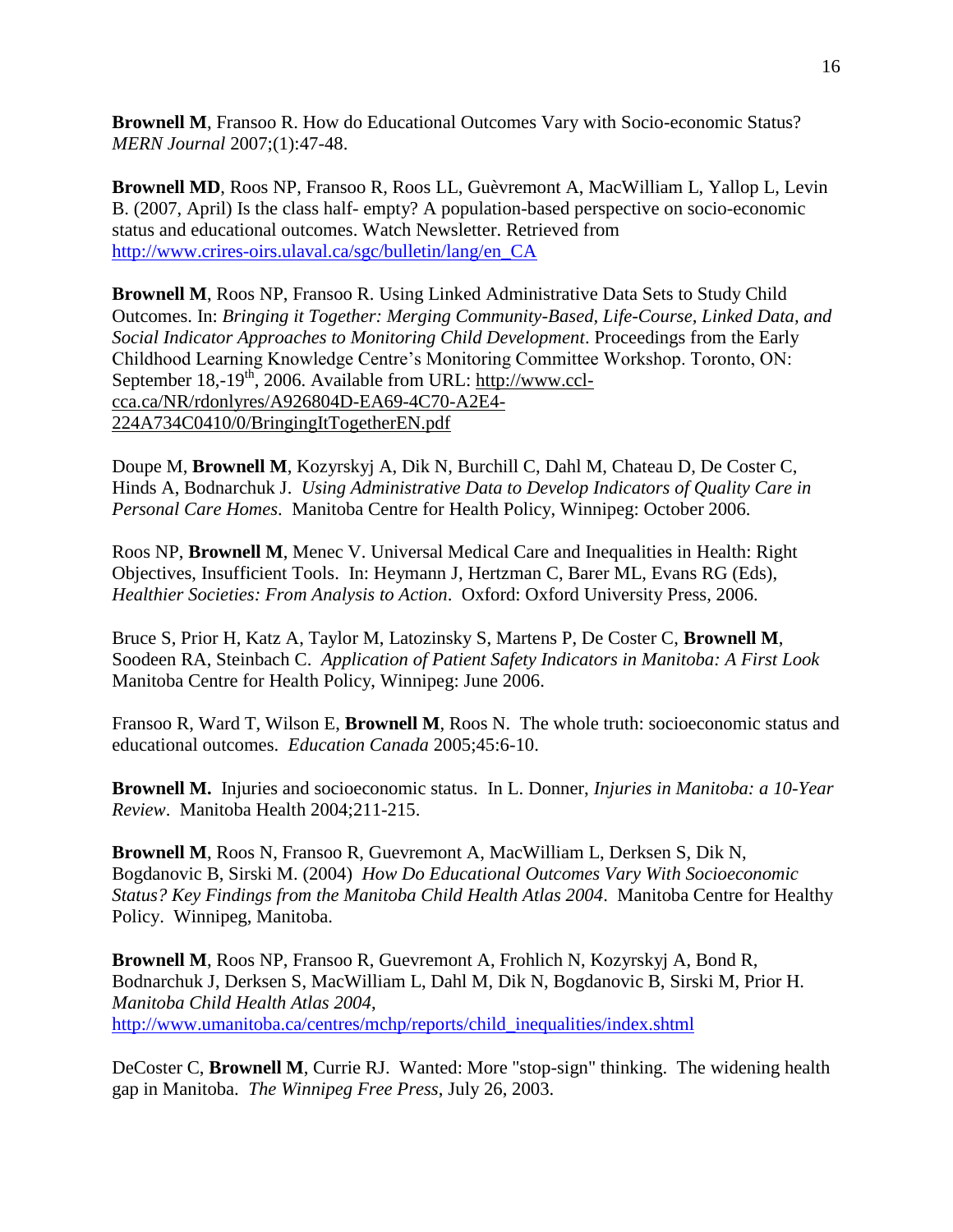**Brownell MD,** Lix L, Ekuma O, Derksen S, DeHaney S, Bond R, Fransoo R, MacWilliam L, Bodnarchuk J. *Why is the Health Status of Some Manitobans Not Improving? The Widening Gap in the Health Status of Manitobans.* Manitoba Centre for Health Policy. Winnipeg, Manitoba, 2003.

Roos NP, **Brownell M.** Foreword. *Can J Pub Health* 2002;93(Suppl. 2):S8.

**Brownell MD,** Mayer TM, Friesen DB, Martens PM. Childhood injury rates in Manitoba: Sociodemographic factors. [Abstract] *Am J Epidemiol (Supp) 2001;153:*S71.

**Brownell MD,** Mayer TM, Friesen DB. Variation in tonsillectomy/adenoidectomy rates in Manitoba children across geographic region and time. [Abstract] *Am J Epidemiol (Supp) 2001;153:*S176.

Martens PM, Derksen SA, Mayer TM, **Brownell MD.** Caesarean section rates in Manitoba: Sociodemographic influences. [Abstract] *Am J Epidemiol (Supp) 2001;153:*S144.

**Brownell MD**, Martens P, Kozyrskyj A, Fergusson P, Lerfald J, Mayer T, Derkson S, Friesen D. *Assessing the Health of Children in Manitoba: A Population-Based Approach.* Manitoba Centre for Health Policy and Evaluation. Winnipeg, Manitoba, 2001.

**Brownell MD**, Roos NP, Burchill CA. *Monitoring the Winnipeg Hospital System: 1990/91 through 1996/97*. Manitoba Centre for Health Policy and Evaluation. Winnipeg, Manitoba, 1999.

**Brownell**, M, Hamilton C. Summary: *Winnipeg hospital bed closures: Problem or progress?* Manitoba Centre for Health Policy and Evaluation. Winnipeg, Manitoba, 1999.

DeCoster CA, **Brownell**, **MD**. (1998). Private care in Canada. Reprinted in *Public Citizen's Health Research Group*, April, 3-6.

De Coster C, **Brownell** M. Private health care in Canada [reply to letter]. *Public Health Reports* 1997;112(6):445-6.

De Coster C, **Brownell** M. Two-Tier system not needed. [Op-Ed] *Winnipeg Free Press* 1997; July 9: A11.

**Brownell MD**, Shapiro E, Roos NP. Re A Critique of an Evaluation of the Impact of Hospital Bed Closures in Winnipeg, Canada: Lessons to be Learned from Evaluation Research Methods by Evelyn Vingilis and Jacqueline Burkell. Authors Response. [reply to letter] *J Public Health Policy* 1997;18(4):469-471.

**Brownell MD**, Harrison ML, Roos NP, Graff LA. Length of stay, quality of care and elderly patients: Authors' Response. [reply to letter] *CMAJ* 1996;154:299-300.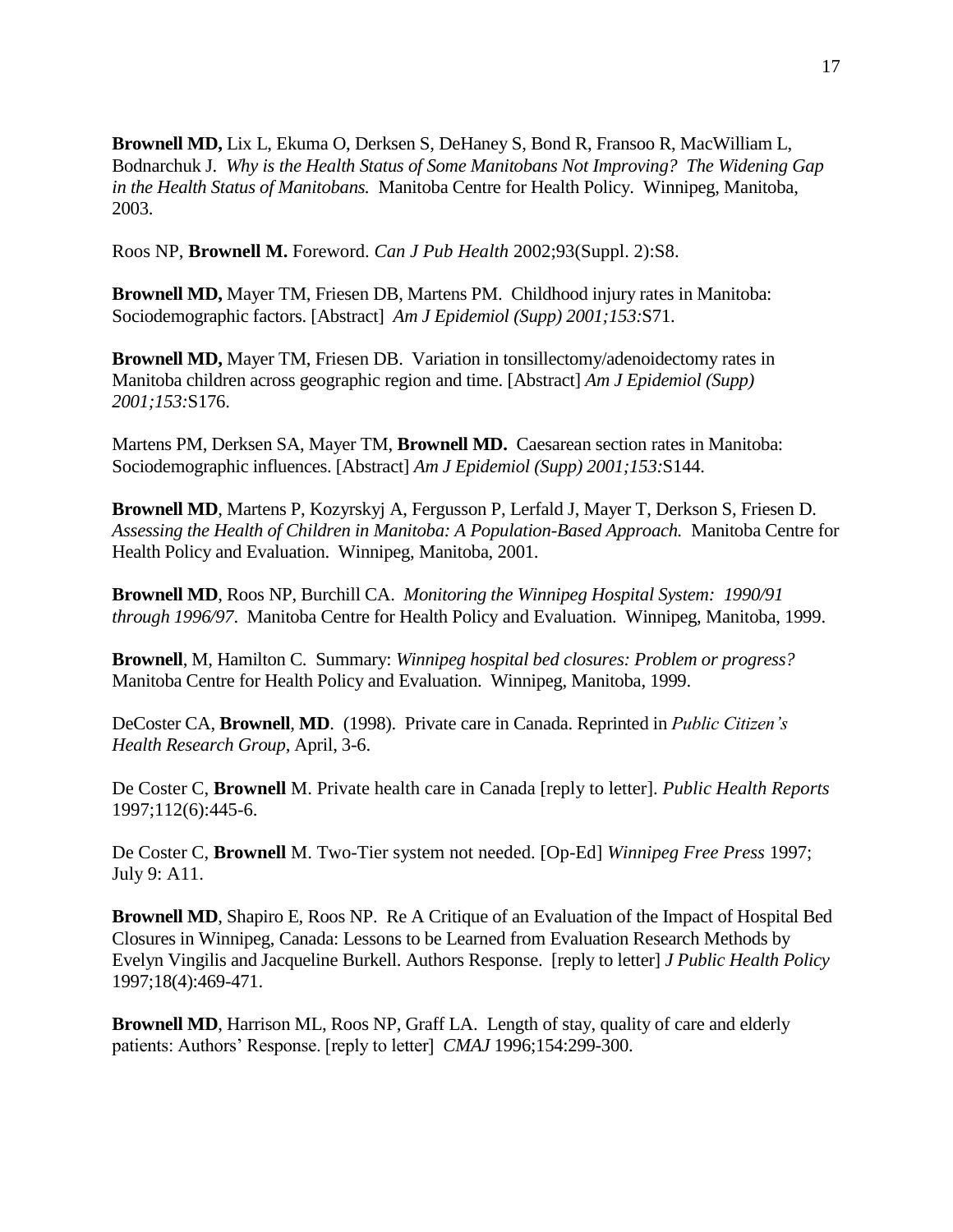**Brownell MD,** Roos NP. *Monitoring the Winnipeg Hospital System: The Update Report 1993/1994*. [Report] Manitoba Centre for Health Policy and Evaluation. Winnipeg, Manitoba, 1996.

**Brownell MD**, Roos NP. How important is length of stay?: Authors' Response. [reply to letter] *Canadian Medical Association Journal* 1995;153, 253-254.

Loyd M, Shanahan M., **Brownell MD**, Roos NP. *Hospital Case Mix Costing Project 1991/92: Methodological Appendix.* Manitoba Centre for Health Policy and Evaluation. Winnipeg, Manitoba, 1995.

Barer ML, **Brownell MD**, Sheps SB. *Adult surgical utilization in Manitoba, 1981-1991*. Manitoba Health. Winnipeg, Manitoba, 1994.

Shanahan M, Loyd M, Roos NP, **Brownell MD**. *Hospital Case Mix Costing Project 1991/92*. Manitoba Centre for Health Policy and Evaluation. Winnipeg, Manitoba, 1994.

**Brownell MD,** Roos NP. *An Assessment of How Efficiently Manitoba's Major Hospitals Discharge Their Patients*. Manitoba Centre for Health Policy and Evaluation. Winnipeg, Manitoba, 1992.

**Brownell MD**. *Development and training of referential communication in children with mental retardation*. [Doctoral Dissertation] University of Manitoba, 1991.

**Brownell MD**. *Children's understanding of adequate and inadequate referential messages*. [Master's Thesis] University of Toronto, 1986.

## *Scientific Debates:*

Santos R, Armstrong R, Moffatt M, **Brownell M.** Early childhood development programs: Should they start during pregnancy or after birth? Scientific Debate. (Sponsored by CIHR Institute of Human Development, Child and Youth Health. Theatre B, Basic Medical Sciences Bldg, University of Manitoba, May 19, 2009).

## *Published Abstracts*

Heaman MI, Martens PJ, **Brownell MD**, Chartier MJ, Helewa ME, Thiessen KR, Derksen SA. (2012). Inequities in utilization of prenatal care: A population-based study in Manitoba. Canadian Institutes of Health Research, Institute of Gender and Health. *Advancing Excellence in Gender, Sex, and Health Research*. Abstracts for oral presentations, O19.4, p. 33.

Heaman MI, Martens PJ, **Brownell MD**, Chartier MJ, Helewa ME, Thiessen KR, Derksen SA. (2012). Inequities in utilization of prenatal care: A population-based study in Manitoba, Canada. *European Journal of Public Health, 22*(Supplement 2), 136-137.

Heaman MI, Martens PJ, **Brownell MD**, Chartier MJ, Helewa ME, Derksen SA, Thiessen K. Predictors of inadequate prenatal care: A population-based study in Manitoba, Canada. Abstract A082. *Journal of Paediatrics and Child Health* 2012;48(Suppl 1):31.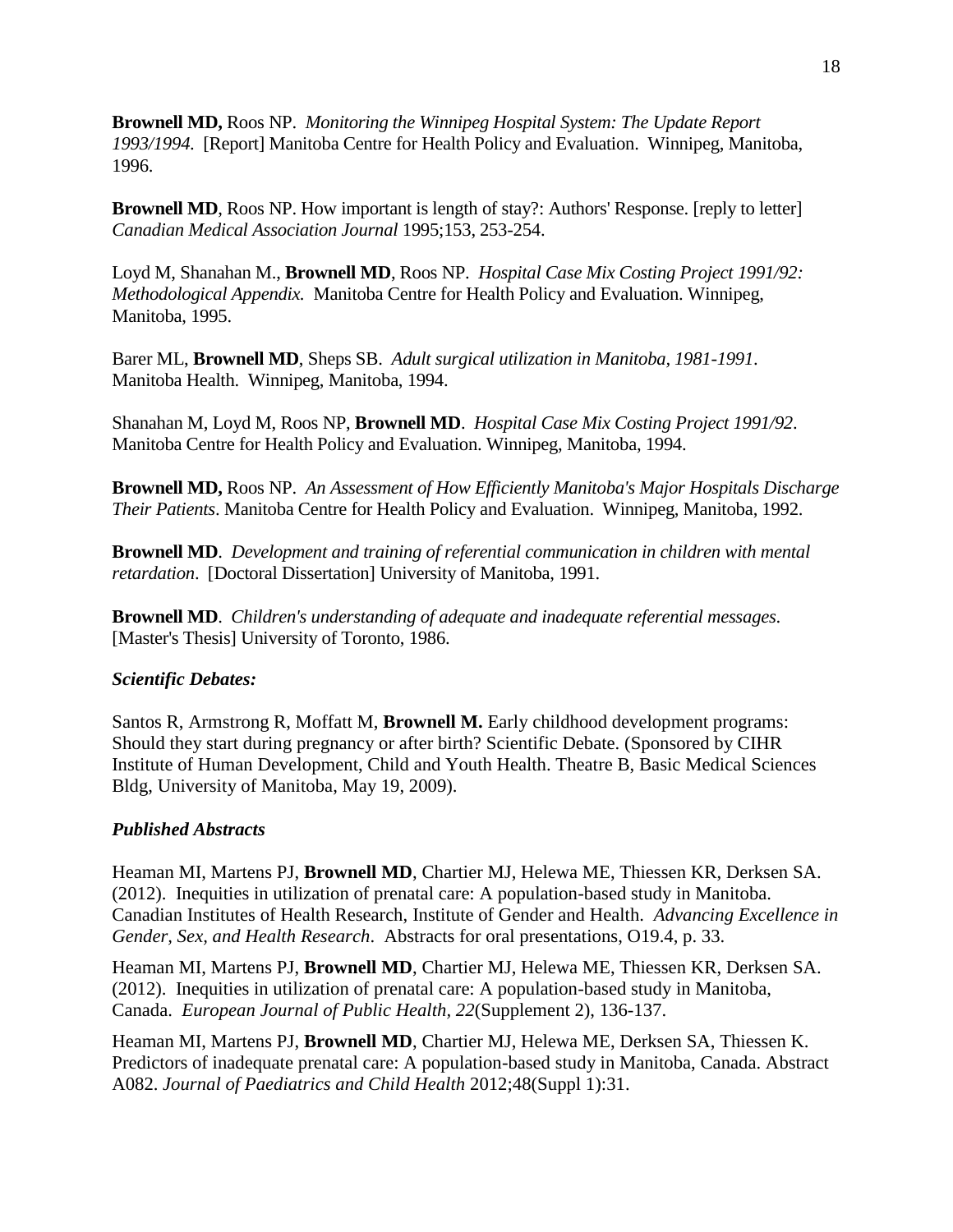Heaman MI, Martens PJ, **Brownell MD**, Chartier MJ, Helewa ME, Derksen SA, Lennon S. The association of inadequate prenatal care and maternal-infant outcomes: A population-based study in the Canadian province of Manitoba. Abstract A261. *Journal of Paediatrics and Child Health* 2012;48(Suppl 1):80.

## *Papers or reports presented:*

**Brownell M.** Putting the pieces together: using the Population Health Research Data Repository to study children's developmental trajectories. Community Health Sciences Departmental Colloquium, Winnipeg, MB, April 19, 2013

**Brownell M**, Chartier M, Santos R. The effects of poverty on educational outcomes: findings from the Manitoba Centre for Health Policy. Workshop presented to Instruction, Curriculum and Assessment Branch, Manitoba Education, Winnipeg MB, April 17, 2013

Karaceper M, **Brownell M,** Casey R, Chakraborty P, Coyle D, Davies C, Dodds L, Feigenbaum A, Fell D, Greenberg C, Guttmann A, Kahn A, Kronick J, Laberge AM, Mhanni A, Miller F, Nakhla M, Prasad C, Vallance H, Wilson B, Wilson K, Potter BK. The epidemiology and health system impact of medium-chain acyl-CoA dehydrogenase deficiency among affected children and those with false positive newborn screening results in Ontario, Canada. American College of Genetics and Genomics Annual Meeting, Phoenix AZ, March 21, 2013

**Brownell M.** Linking EDI to other population-based data: the Manitoba experience. Early Childhood Indicators – EDI: From Data to Action. Montreal PQ, February 1, 2013.

**Brownell M.** How are Manitoba's Children Doing? Evidence to Action: First Annual Knowledge Exchange Between MCHP & Manitoba Government [keynote]. Winnipeg, MB: December 14, 2012.

**Brownell M.** Overview of Key Research Findings Using "non-Health" Datasets in the MCHP Repository. Evidence to Action: First Annual Knowledge Exchange Between MCHP & Manitoba Government. Winnipeg, MB: December 14, 2012.

**Brownell M**. How are Manitoba's Children Doing? Maternal and Child Health Conference: Leadership to Action. Winnipeg, MB: December 11, 2012.

Brownell M. The Manitoba Health Baby Program: does it have an impact on neonatal outcomes? Dr. J.M. Bowman Neonatal Research Symposium, Winnipeg MB: November 29, 2012 [invited]

Heaman MI\*, Martens PJ, **Brownell MD,** Chartier MJ, Helewa ME, Thiessen KR, Derksen SA. (2012). Inequities in utilization of prenatal care: A population-based study in Manitoba, Canada. European Public Health Conference, Malta: November 8, 2012.

Brownell M. Using linked data to study birth defects: Examples from the Manitoba Centre for Health Policy. 39<sup>th</sup> International Clearinghouse for Birth Defects Surveillance and Research (ICBDSR) and 10<sup>th</sup> Canadian Congenital Anomalies Surveillance Network (CCASN) Joint Annual Scientific Meeting 2012, Ottawa: Oct 31, 2012 [invited]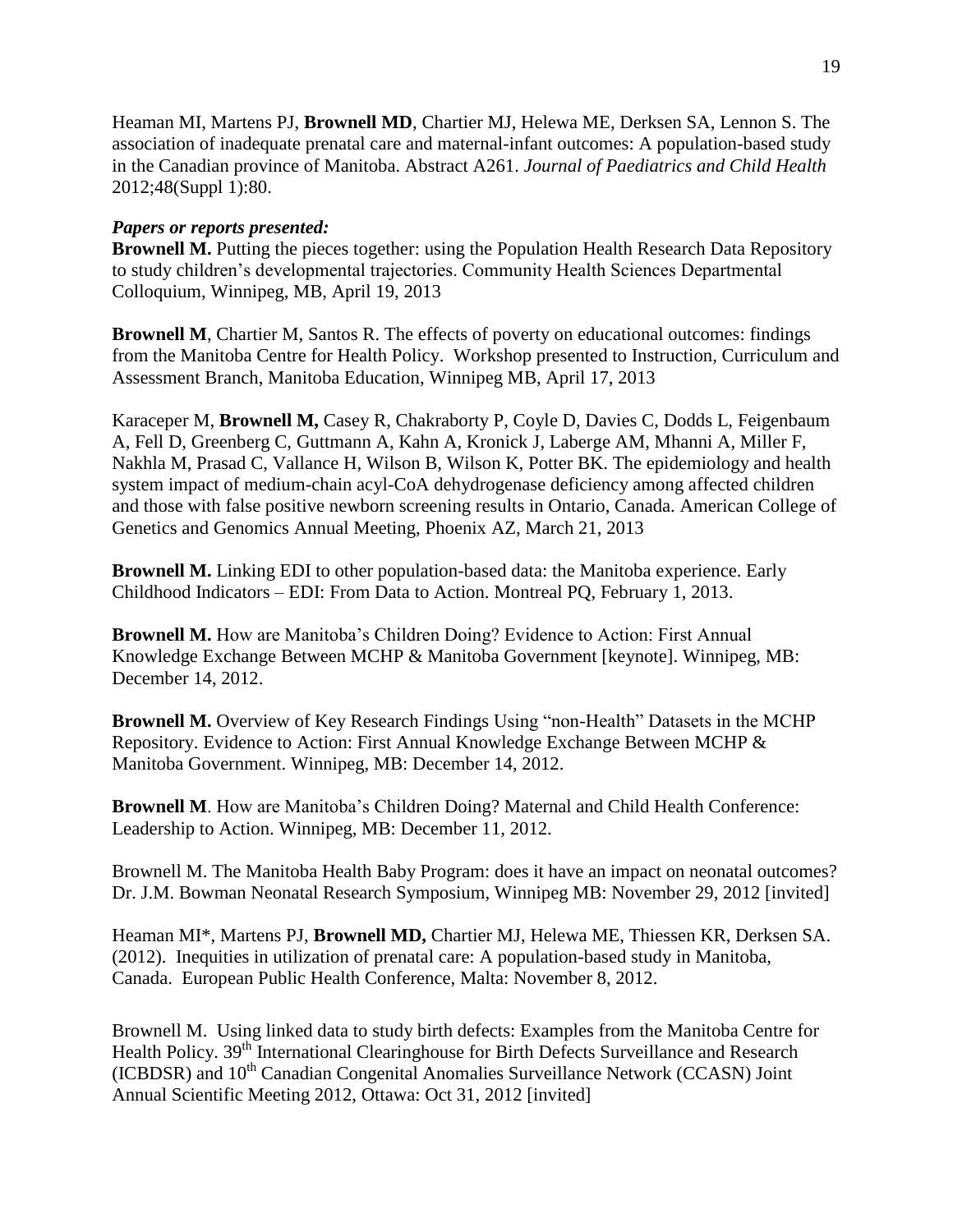Heaman MI, Martens PJ, **Brownell MD**, Chartier, MJ, Helewa ME, Thiessen KR, Derksen SA. Inequities in utilization of prenatal care: A population-based study in Manitoba. CIHR Institute of Gender and Health International Conference, Montreal, QC: October 29, 2012.

Brownell M. How are Manitoba's Children Doing? 19<sup>th</sup> Annual MCHP Rural and Northern Healthcare Workshop, Winnipeg MB: Oct 16, 2012. [invited]

Brownell M. How are Manitoba's Children Doing? Briefing to the Manitoba Healthy Child Committee of Cabinet, Winnipeg, MB: September 10, 2012.

Gilbert R, Fluke J, O'Donnell M, Gonzalez-Izquierdo A, **Brownell M,** Gulliver P, Janson S, Sidebotham P. Child maltreatment: variation in trends and policies in six developed countries. European Scientific Association on Residential and Foster Care (EUSARF), Glasgow, Scotland: September 7, 2012.

Brownell M. How are Manitoba's Children Doing? Briefing to Manitoba Health, Winnipeg, MB: July 13, 2012.

Heaman MI, Kingston DA, **Brownell MD**, Helewa ME, Derksen SA, McGowan KL. Factors associated with preterm birth: A population-based study in Manitoba.  $(25<sup>th</sup>$  Annual Meeting of the Society for Pediatric and Perinatal Epidemiologic Research (SPER), June 27, 2012).

Shooshtari S, **Brownell M**, Dik N. Trajectories in health and use of health and social services by children with developmental disabilities. (For presentation at the IASSID World Congress, Halifax, Nova Scotia, July 9, 2012).

**Brownell M.** How are Manitoba's children doing? Presented at the Need to Know Team Meeting No. 34, Winnipeg, MB, June 18, 2012.

**Brownell M,** Chartier M, Au W, Schultz J. Improving perinatal outcomes: Evaluation of the Manitoba Healthy Baby Program (Presented at the 2012 annual CAHSPR conference, Montreal, QC, May 31, 2012).

**Brownell M.** Using the data repository at the Manitoba Centre for Health Policy to study children's health and developmental trajectories. (Presented at the Manitoba Institute of Child Health Research Rounds, Winnipeg MB, May 24, 2012)

**Brownell M**, Chartier M, Santos R, Ekuma O, Au W, Sarkar J, Koseva I, Guenette W, Burland E. Putting the pieces together: Using linked administrative databases to examine predictors of school performance in Manitoba children (Presented at the International Data Linkage Conference 2012, Perth, AU, May 2, 2012).

Martens P, **Brownell M**, Au W, Prior H, MacWilliam L, Schultz J, Guenette W. Is there a more visual way to display socioeconomic inequities in health outcomes? The Lorenz Curve as a tool for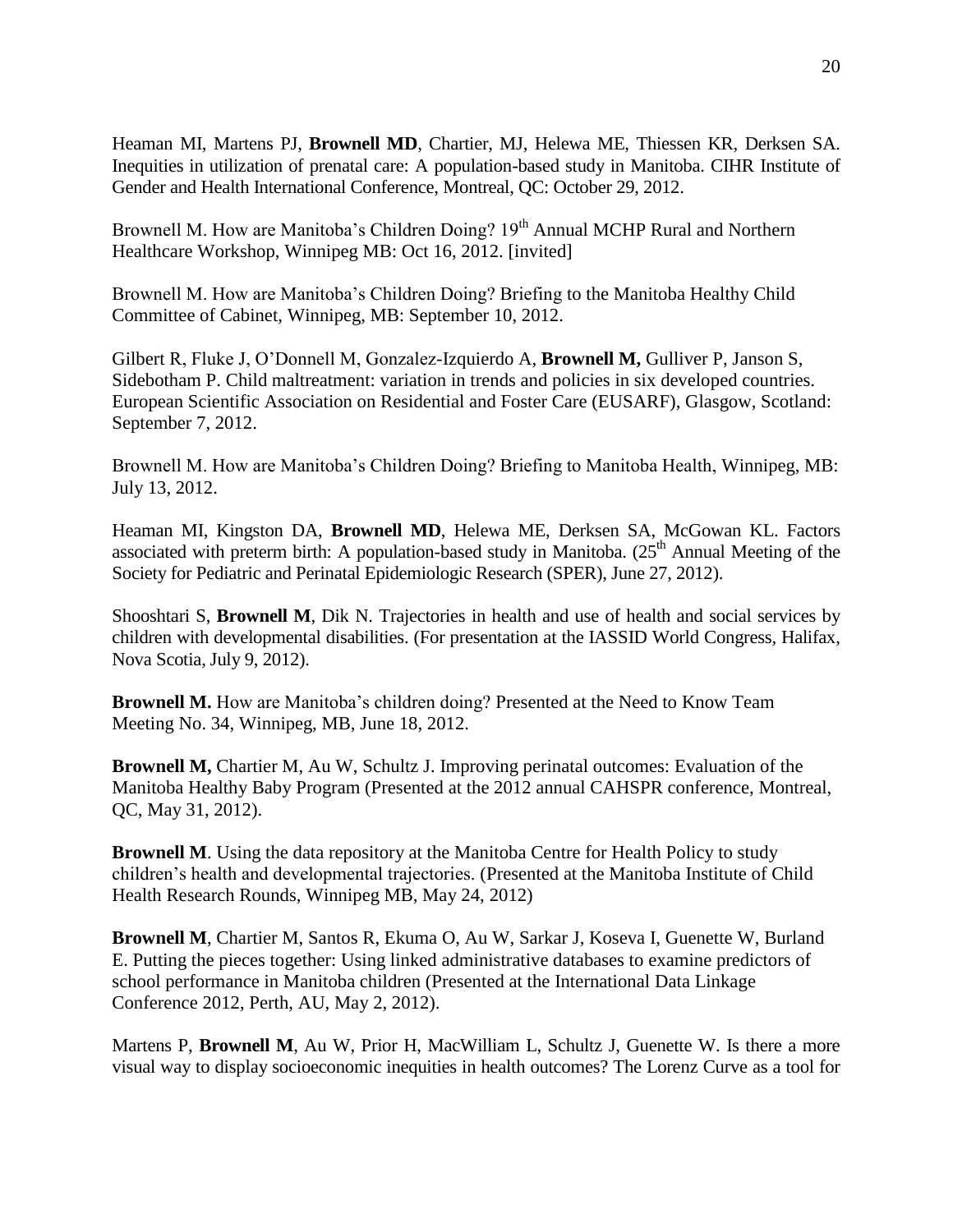researchers and decision-makers. (Presented at the International Data Linkage Conference, Perth, AU, May 2, 2012).

Gilbert R, Fluke J, O'Donnell M, Gonzalez-Izquierdo A, **Brownell M**, Gulliver P, Janson S, Sidebotham P. Child maltreatment: variation in trends and policies in six developed countries (BAPSCAN symposium, Belfast April 18, 2012).

Heaman MI, Martens PJ, **Brownell M**, Chartier MJ, Helewa ME, Derksen SA, Lennon S. The association of inadequate prenatal care and maternal-infant outcomes: A population-based study in the Canadian province of Manitoba,  $(17<sup>th</sup>$  Congress of the Federation of Asian and Oceania Perinatal Societies (FOAPS) and the  $16<sup>th</sup>$  Annual Congress of the Perinatal Society of Australia and New Zealand (PSANZ), Sydney AU, March 21, 2012).

Heaman MI, Martens PJ, **Brownell M**, Chartier MJ, Helewa ME, Derksen SA, Thiessen K. Predictors of inadequate prenatal care: A population-based study in Manitoba, Canada.  $(17<sup>th</sup>$ Congress of the Federation of Asian and Oceania Perinatal Societies (FOAPS) and the 16<sup>th</sup> Annual Congress of the Perinatal Society of Australia and New Zealand (PSANZ), Sydney AU, March 19, 2012).

Hanlon-Dearman A, **Brownell M**, Chudley A, MacWilliam L, Longstaffe S, Roos N, Yallop L. Using linked administrative and clinic data to describe the use of health, education and social services by children with FASD in Manitoba. (Poster Presentation at the Banff International Conferences on Behavioural Science: "Banff XLIV: Fetal Alcohol Spectrum Disorder: Challenges in Practice, Research and Policy", Banff, AB, March 18, 2012).

**Brownell M.** Can linked administrative data be used for ASD surveillance? (Presented to the Advisory Committee for the Autism Spectrum Disorders Surveillance Program at the ASD Advisory Committee meeting, Ottawa, ON, March 6, 2012).

**Brownell M.** Approaches to monitoring early childhood development – innovative research in developmental trajectories and statistical analysis of population based data linkages. (Population Data BC and CIHI Conference "Population Health Data Analysis: From Infrastructure to Innovation", Vancouver, BC, February 8, 2012).

Gilbert R, Fluke J, O'Donnell M, Gonzalez-Izquierdo A, **Brownell M**, Gulliver P, Janson S, Sidebotham P. Trends in child maltreatment in six developed countries. (Presented at the Society for Social Work and Research Sixteenth Annual Conference "Research that Makes a Difference: Advancing Practice and Shaping Public Policy", Washington, DC, January 11-15, 2012).

Roos NP, **Brownell M,** Katz L. CFS children need help before/during/after. (Presented to the Child and Family Services Standing Committee, Winnipeg, MB, November 16, 2011).

Roos NP, **Brownell M**, Roos L. Social pediatrics & epigenetics: What we know and might know using Manitoba data. (Presented at MICH Child Health Research Day, Winnipeg, MB, October 6, 2011).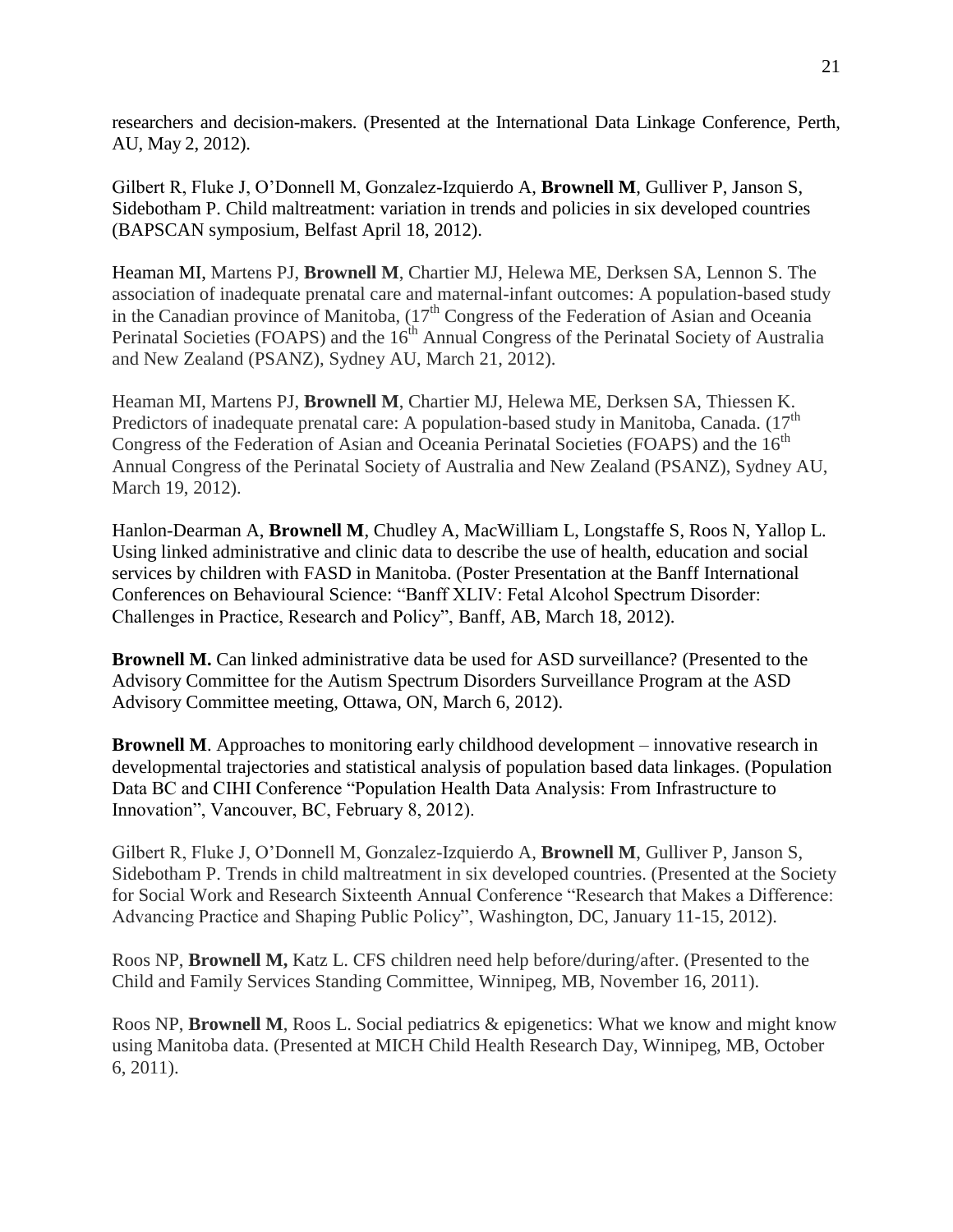Heaman M, Martens P, **Brownell M**, Chartier M, Helewa M, Thiessen K, Dersken S. Predictors of inadequate prenatal care: A population-based study in Manitoba. Poster presentation, Society for Pediatric and Perinatal Epidemiologic Research (SPER), Montreal, QC, June 20-21, 2011.

**Brownell M.** The Manitoba Centre for Health Policy: An opportunity for monitoring early child development. (Presented to the *Early Years Task Group:* The Premier's Advisory Council on Education, Poverty and Citizenship, Winnipeg, MB, June 10, 2011).

**Brownell M.** The Manitoba Centre for Health Policy: An opportunity for ASD surveillance? (Presented at the ASD Surveillance in Canada Workshop, Ottawa, ON, May 9, 2011).

\*Ruth CA, Roos N, Hildes-Ripstein E, **Brownell M**. Infants born at less than 40 weeks gestation are at increased risk of hospital admission over the first year of life. (Presented at The *Pediatric Academic Societies/Asian Society for Pediatric Research Joint Meeting*, Denver CO, May 2, 2011).

\*Ruth CA, Roos N, Hildes-Ripstein E, **Brownell M**. The impact of gestational age and socioeconomic status on neonatal readmissions. (Presented at The *Pediatric Academic Societies/Asian Society for Pediatric Research Joint Meeting*, Denver CO, May 2, 2011).

**Brownell M.** How are Manitoba's children doing? (Presented at the *Manitoba Centre for Health Policy and Manitoba Health Workshop*. Winnipeg, MB, April 21, 2011).

**Brownell M.** Perinatal services and outcomes in Manitoba. (Presented at the *Manitoba Centre for Health Policy and Manitoba Health Workshop*. Winnipeg, MB, April 21, 2011).

Roos N, **Brownell M**, Fransoo R. How Do Educational Outcomes Vary by Socioeconomic Status? (Presented to Dept of Manitoba, Education, April 20, 2011).

Roos NP, **Brownell M**, Fransoo R. Investing in At-Risk Kids: The Path to Increased Productivity and Decreased Social Costs. (Presented to the United Way of Winnipeg, Cabinet Meeting, March 10, 2011).

**Brownell M.** Using population-based information to assess the outcomes of *all* students in Manitoba. (Invited address at the Student Services Administrators' Association of Manitoba conference: *Challenging the Status Quo: Are We Meeting the Needs of Students in Manitoba*? Brandon MB: December 2, 2010).

Roos N, **Brownell M**. Investing in At-Risk Kids: Doing the Right Thing While Achieving Increased Productivity and Decreased Social Costs. (Presented at the Senior Officials Steering Committee of the Intergovernmental Committee on Manitoba First Nations Health. Winnipeg, MB, November 17, 2010).

**Brownell M**. Using data from the Manitoba Centre for Health Policy to help us understand child health. (Invited talk at *National Child Day Forum 2010 Pre-conference Workshop*: Moving Child Health Data into Practice. Winnipeg, MB: November 15, 2010).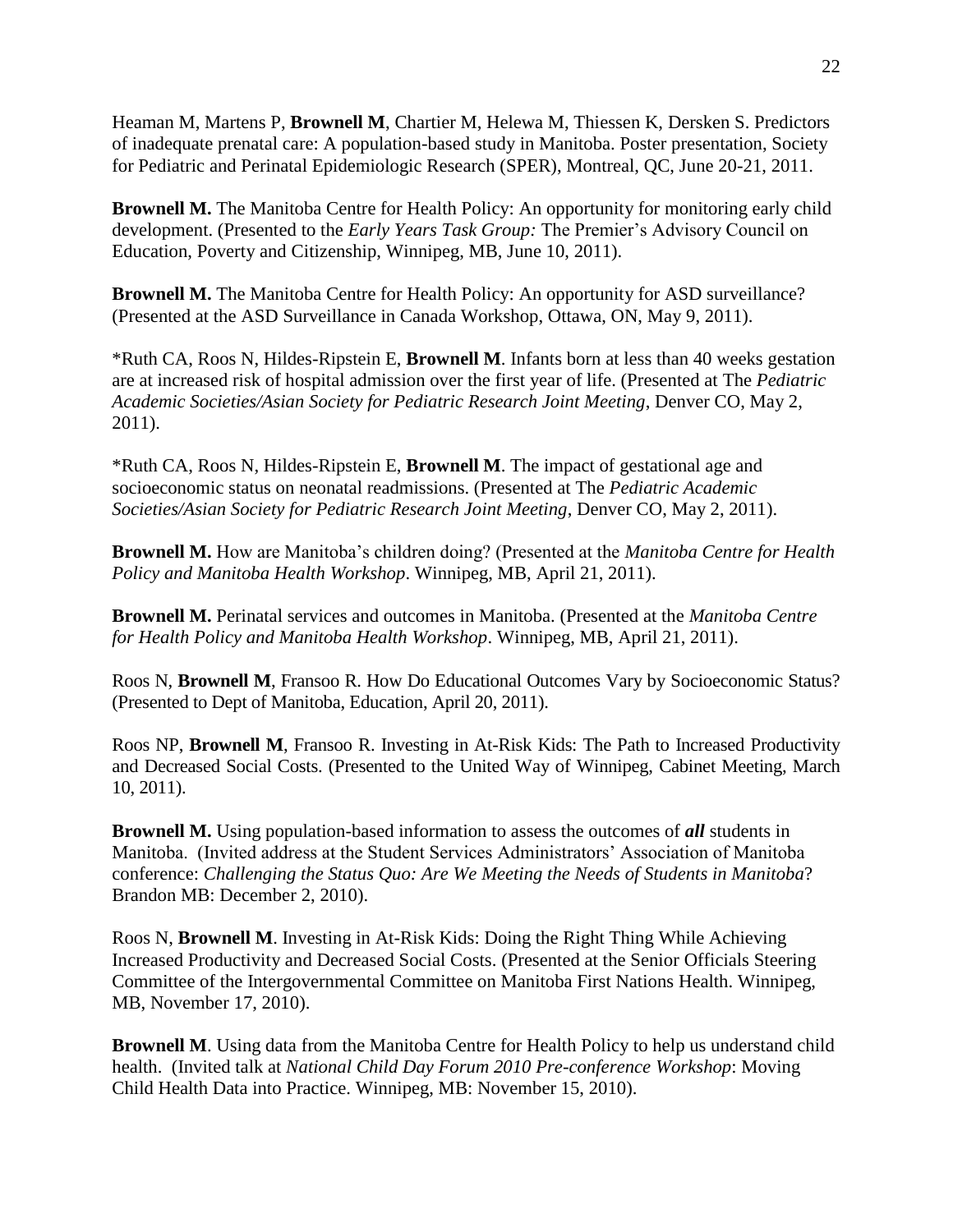**Brownell M,** Chartier M, Au W, Schultz J. Evaluation of the Manitoba Healthy Baby Program. (Presented at the *Manitoba Centre for Health Policy Rural and Northern Healthcare Workshop.* Winnipeg, MB: October 27, 2010).

**Brownell M**, Chartier M, Au W, Schultz J. Evaluation of the Healthy Baby Program. (Governmental Briefing to Healthy Child Manitoba), Winnipeg, MB: October 6, 2010).

Roos N**, Brownell M**. *Focusing on At-Risk Kids*. (Presented at the Winnipeg Inner-City Stakeholders Meeting, Winnipeg, MB: September 27, 2010).

**Brownell M**, Chartier M, Au W, Schultz J. Evaluation of the Healthy Baby Program. (Governmental Briefing to Healthy Child Committee of Cabinet, Winnipeg, MB: September 20, 2010).

**Brownell M**, Chartier M, Au W, Schultz J. Evaluation of the Healthy Baby Program. (Governmental Briefing to Minister and Deputy Minister of Health, Winnipeg, MB: September 10, 2010).

Martens PJ, **Brownell M**, Au W, Prior HJ, Schultz J, Guenette W. Is health inequity widening or narrowing over time? Using a population-based methodology in Manitoba. (Presented at the Canadian Public Health Association conference, Public Health in Canada: Shaping the Future Together. Toronto, ON: June  $13-16^{th}$ , 2010).

**Brownell M**, Chartier M, Au W, Schultz J, Bailey A. The Manitoba Healthy Baby Program: Are all those who might benefit from the program participating? (Presented at the Canadian Public Health Association conference, Public Health in Canada: Shaping the Future Together. Toronto, ON: June 14, 2010).

**Brownell M**, Chartier M, Au W, Schultz J, Bailey A. The Manitoba Healthy Baby Program: Has it had an impact on perinatal outcomes? (Presented at the Canadian Public Health Association conference, Public Health in Canada: Shaping the Future Together. Toronto, ON: June 14, 2010).

**Brownell M.** Manitoba Child Health Atlas Update, 2008: Kids Matter: A Look Into Child Health and Well-Being. (Presented at the 2010 MCHP & WRHA Workshop, Winnipeg, MB: June 9, 2010).

**Brownell M**. What Factors Affect Health and Literacy? Lessons from the Manitoba Centre for Health Policy. (Presented at the Manitoba Libraries Conference 2010: *The Power of Many – The Power of Partnerships.* Winnipeg, MB: May 18, 2010).

**Brownell M**, Ens C, Roos N, Hanlon-Dearman A. Estimating the Prevalence of Autism Spectrum Disorders Using Multiple Population-Based Data Sources. Presented at the Canadian Associations for Health Services and Policy Research Conference. Toronto, ON: May 12, 2010.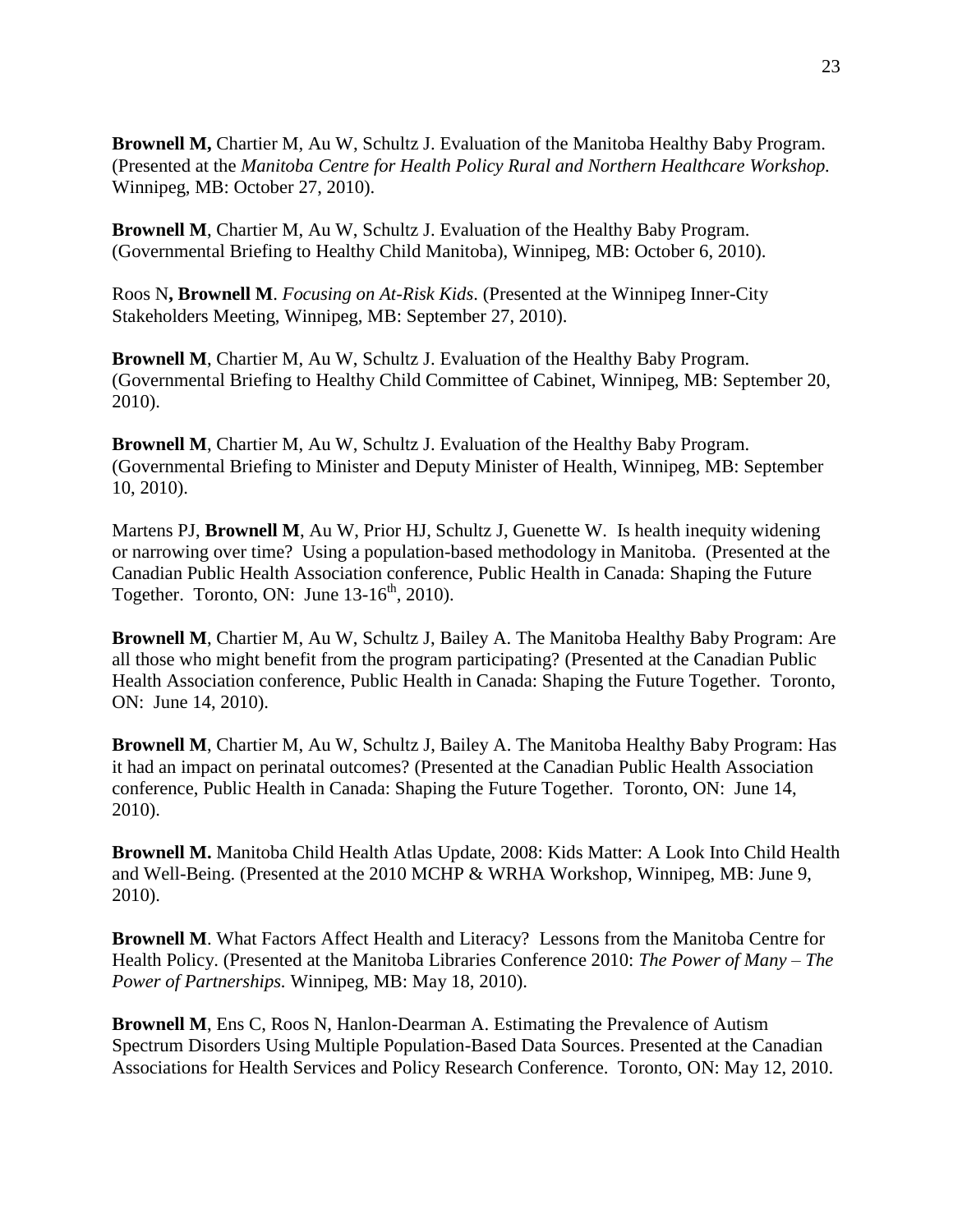**Brownell M,** Ens C, Roos N, Hanlon-Dearman A, Derksen S. Estimating the Prevalence of Autism Spectrum Disorders: What Can We Learn From Using Multiple Population-based Administrative Data Sources? Canadian Association for Health Services and Policy Research (CAHSPR) Annual Conference, Toronto, ON: May 11, 2010.

**Brownell M,** Santos R. Linking EDI Data with Health and Social Databases to Gain a Population-Based Perspective on Child Development. (Presented at : Development 2010: A Canadian Conference on Developmental Psychology, Ottawa, ON: May 7, 2010).

Chartier M, **Brownell M**. Families First Universal Screening The Manitoba Story. (Presented to Vancouver Coastal Health, Vancouver, BC: May 5, 2010).

**Brownell M**, Kozyrskyj A, Fuchs D, Santos R. Using Administrative Data to Study Child Health. (Presented at The MCHP 20<sup>th</sup> Anniversary Conference—Going for the Gold, Monday PM Breakout Session. Hotel Fort Garry, Winnipeg, MB: March 8, 2010).

\*Ruth C, **Brownell M**. What is the relationship between socioeconomic status and birth morbidity in the late preterm infant? Western Perinatal Meeting, Edmonton AB: February 13, 2010

Roos N, **Brownell M**. Resources and Insights from Monitoring Child Health & Well-Being At the Manitoba Centre for Health Policy. (Presented at the Child Health Quality Council Meeting, John Buhler Research Centre, Winnipeg, MB: February 3, 2010).

**Brownell M**, Ens C, Roos NP. An Analytic Update from the Manitoba Centre for Health Policy: Scores on the Early Development Instrument and Selection for Reading Recovery and Results from the Child Health Atlas. (Presented at the MERN Winter Forum, 151 Harcourt St, Winnipeg, MB: January 29, 2010).

**Brownell M.** Using Linked Administrative Databases to Study Children's Developmental Trajectories. (Presented at the CEU/ICES Conjoint Evaluative Sciences Rounds, Toronto, ON: December 8, 2009).

**Brownell M.** How are the Kids Doing? Using Administrative Data to Monitor Child Health and Development. (Presented at the Price Waterhouse Coopers Lecture Series, Child Health Evaluative Sciences Rounds, Hospital for Sick Children, Toronto, ON: December 7, 2009).

Roos N, **Brownell M**. Needed: Investment in At-Risk Kids Doing the Right Thing While Achieving Increased Productivity and Decreased Social Costs. (Presented at the Deputy Ministers of Social Services Meeting, Delta Hotel, Winnipeg, MB: November 23, 2009).

Roos N, **Brownell M**. Urgence : Investir dans les enfants à risque Faire ce qu'il faut tout en augmentant la productivité et en diminuant les coûts sociaux. (Presented at the Deputy Ministers of Social Services Meeting, Delta Hotel, Winnipeg, MB: November 23, 2009).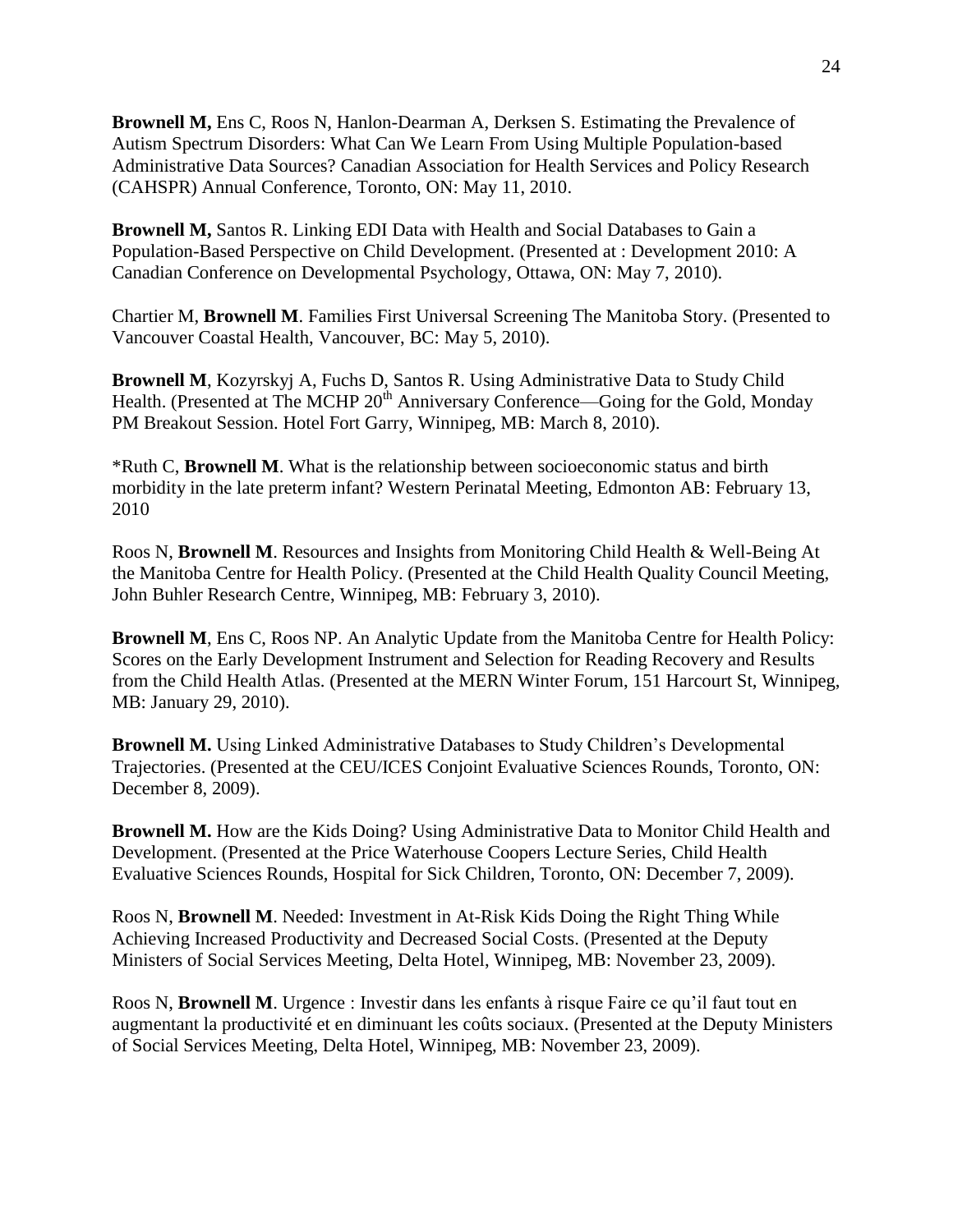**Brownell M.** Using Linked Administrative Databases to Study Children's Developmental Trajectories. (Presented at: The Early Development Imperative: A Pan-Canadian Conference on Population Level Measurement of Children's Development, The Delta Hotel, Winnipeg, MB: November 18, 2009).

**Brownell M**, Chartier M. Data Linkage in Manitoba. (Presented at: The Early Development Imperative: A Pan-Canadian Conference on Population Level Measurement of Children's Development, The Delta Hotel, Winnipeg, MB: November 16, 2009).

\*\*Dart A, Martens PJ, Rigatto C, **Brownell M**, Dean HJ, Sellers EA. Long Term Renal Outcomes in a Cohort of Manitoba Children and Adolescents with Type 2 Diabetes. (Presented at the American Society of Nephrology, Renal Week 2009, San Diego, CA: October 30, 2009).

Roos N, **Brownell M**, Jutte D. Social Risk Assessment: What's Really Important re: Children's Health & Well-being? (Presented at the Pediatric Grand Rounds, Hospital for Sick Children, Toronto, ON: October 21, 2009).

**Brownell M.** Using Linked Administrative Databases to Study Children's Developmental Trajectories. (Presented at the CEU/ICES Conjoint Evaluative Sciences Rounds, Toronto, ON: December 8, 2009).

**Brownell M.** How are the Kids Doing? Using Administrative Data to Monitor Child Health and Development. (Presented at the Price Waterhouse Coopers Lecture Series, Child Health Evaluative Sciences Rounds, Hospital for Sick Children, Toronto, ON: December 7, 2009).

Roos N, **Brownell M**. Needed: Investment in At-Risk Kids Doing the Right Thing While Achieving Increased Productivity and Decreased Social Costs. (Presented at the Deputy Ministers of Social Services Meeting, Delta Hotel, Winnipeg, MB: November 23, 2009).

Roos N, **Brownell M**. Urgence : Investir dans les enfants à risque Faire ce qu'il faut tout en augmentant la productivité et en diminuant les coûts sociaux. (Presented at the Deputy Ministers of Social Services Meeting, Delta Hotel, Winnipeg, MB: November 23, 2009).

**Brownell M.** Using Linked Administrative Databases to Study Children's Developmental Trajectories. (Presented at: The Early Development Imperative: A Pan-Canadian Conference on Population Level Measurement of Children's Development, The Delta Hotel, Winnipeg, MB: November 18, 2009).

**Brownell M**, Chartier M. Data Linkage in Manitoba. (Presented at: The Early Development Imperative: A Pan-Canadian Conference on Population Level Measurement of Children's Development, The Delta Hotel, Winnipeg, MB: November 16, 2009).

**Roos N, Brownell M,** Jutte D. Social risk assessment: What's really important re: Children's health & well-being? Pediatric Grand Rounds, Hospital for Sick Children, Toronto ON: October 20, 2009.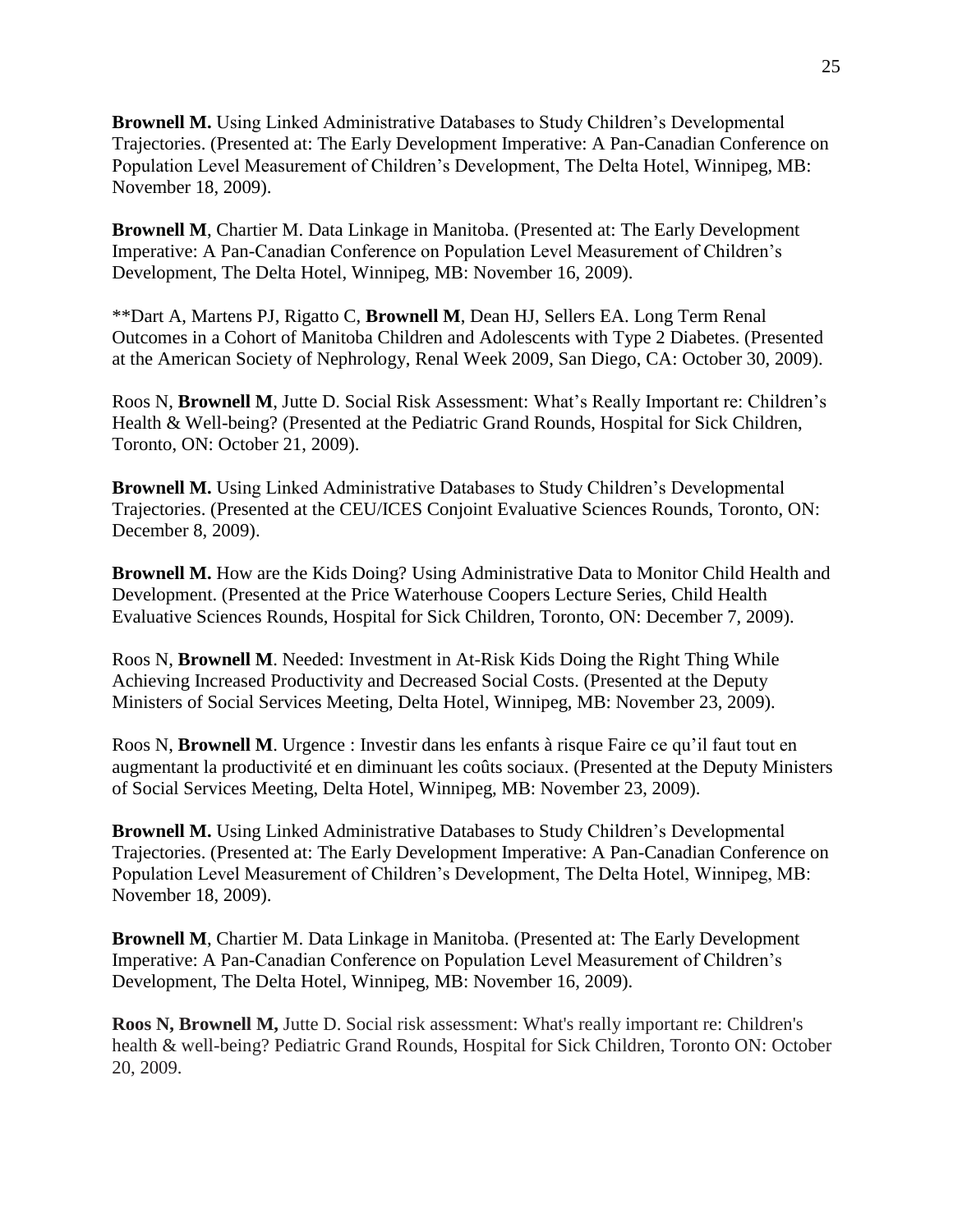Roos N, **Brownell M**, Roos LL. Key Insights for Policy and Research from an Information-Rich Environment: What Administrative Data from Health, Education and Family Services Enables. (Presented at the ICES/CEU Conjoint Evaluative Sciences Rounds, ICES, Toronto, ON: October 20, 2009).

Roos N, **Brownell M**. Equity from the Start: Investing in At-Risk Kids, Doing the Right Thing While Achieving Increased Productivity and Decreased Social Costs. (Presented at the Provincial Health Child Advisory Committee Meeting, Fort Gibraltar, Winnipeg, MB: October 7, 2009).

**Roos N, Brownell M.** What we've learned: CFSIS data at the Manitoba Centre for Health Policy Repository: An update/overview. Department of Child and Family Services, Winnipeg MB: September 21, 2009.

**Brownell M,** Martens P, Fransoo R. Child Health Atlas Update. (Presented at the Child Health Atlas Update Workshop, Burntwood Regional Health Authority, Thompson, MB: September 18, 2009).

Roos N, **Brownell M**. Using population-based data/ record linkage for understanding educational outcomes: A Canadian Perspective. (Presented to the Australian Government, Department of Education Employment and Workplace Relations (DEEWR), Canberra, AUS: September 7, 2009).

Roos N, **Brownell M**. Linkage of educational records for understanding educational outcomes: A Canadian Perspective. A workshop/roundtable event at the Office of Early Childhood, Education and Child Care, Canberra, AUS, September 7, 2009).

**Brownell M.** Healthy Child Development. (Presented at the Canadian Public Health Association 2009 Annual Conference, Winnipeg, MB: June 10, 2009).

**Brownell M**. Evaluation of the Manitoba Health Baby Program: A Sneak Peek.(Presented at: Working Together to Inform Policy, 6th Annual Manitoba Centre for Health Policy and Manitoba Health & Healthy Living Workshop, Winnipeg, MB: Friday, May 29, 2009).

**Brownell M.** Child Health Atlas Update. Keynote Presentation. (Presented at: Working Together to Inform Policy, 6th Annual Manitoba Centre for Health Policy and Manitoba Health & Healthy Living Workshop, Winnipeg, MB: Friday, May 29, 2009).

**Brownell M,** Derksen S, Ekuma O, Yallop L. Socioeconomic inequalities in children's injury rates: Has the gradient changed over time? (Presented at the CIHR Institute of Human Development, Child and Youth Health. University of Manitoba, Winnipeg, MB: May 19, 2009).

Jutte D, **Brownell M**, Roos NP, Schippers C, Boyce WT, Syme SL. Interventions to Address Child Health Disparities: Using Epidemiology and Biology to Identify Risks and Opportunities. (Presented at the San Francisco General Hospital Pediatric PLUS Grand Rounds, San Francisco, CA: April 21, 2009).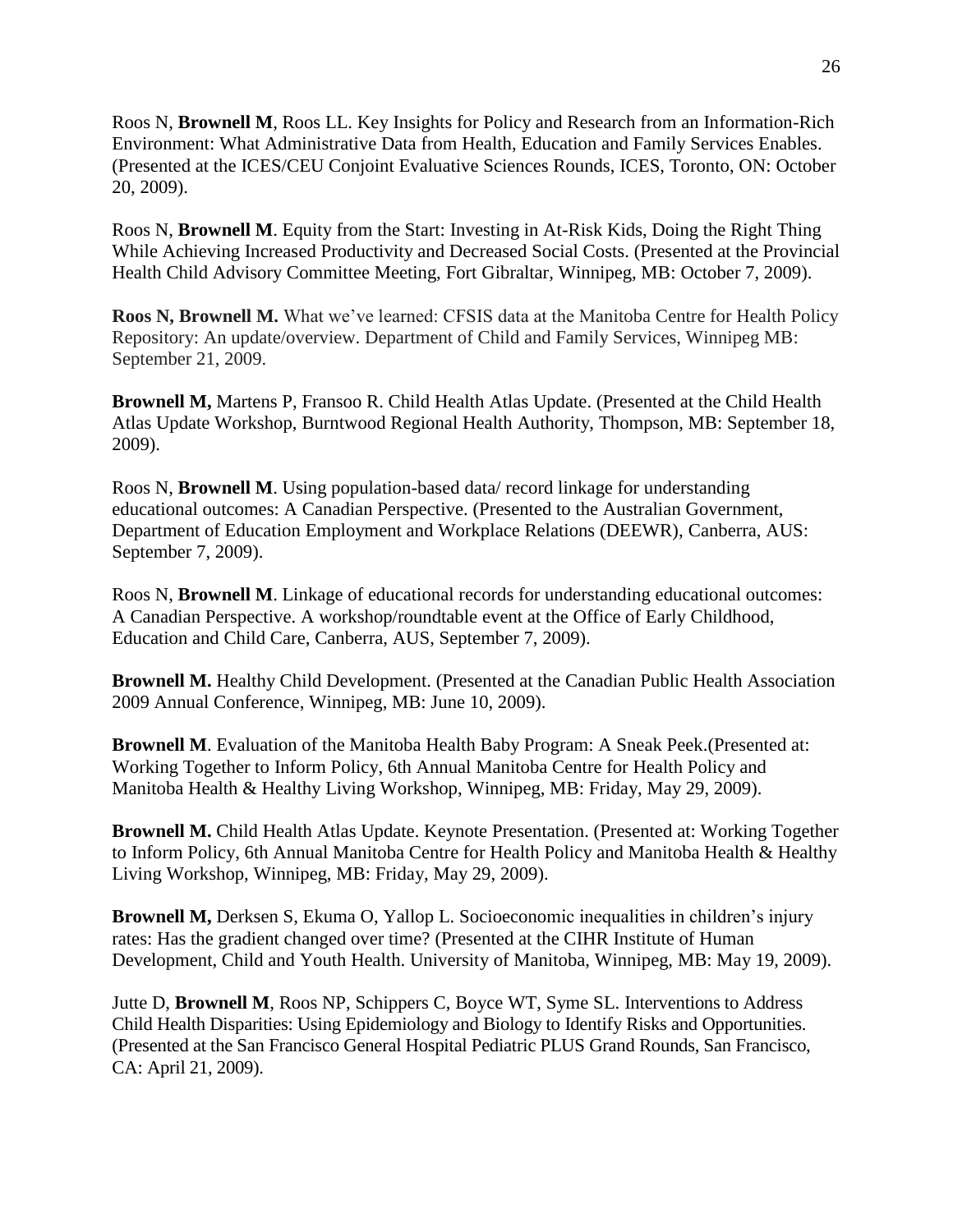**Brownell M,** Willms JD. Early predictors of childhood outcomes at school entry. (Presented at the Human Resources and Skills Development Canada Successful Transitions Conference, Ottawa, ON: April 28, 2009).

**Brownell M**, Derksen S, Ekuma O, Yallop L. Socioeconomic inequalities in children's injury rate: has the gradient changed over time? (Presented at 2009 Biennial Meeting of the Society for Research in Child Development, Denver, CO: April 4, 2009)

**Brownell M**, Derksen S, Schultz JN. Estimating the prevalence of autism spectrum disorders using multiple population-based data sources. (Presented at 2009 Biennial Meeting of the Society for Research in Child Development, Denver, CO: April 4, 2009)

**Brownell M.** DeCoster C, Penfold R, Derksen S, Au W, Schultz J, Dahl M. Child Health Atlas Update. Manitoba Children and Youth Health Data Seminar: A "Manitoba Children's Agenda" Event. Winnipeg MB: March 6, 2009.

\*Ens C, Roos NP, **Brownell M.** Manitoba's At-Risk Child Population: From Info to Action. Manitoba Children and Youth Health Data Seminar: A "Manitoba Children's Agenda" Event. Winnipeg MB: March 6, 2009.

**Brownell M**. The Manitoba Centre for Health Policy: Using Linked Administrative Databases to Study Child Health and Development. Partnership Forum: Developing an Ontario Data Linkage Strategy to Support Persons with ID, Toronto ON: February 11, 2009.

**Brownell M,** DeCoster C, Penfold R, Derksen S, Au W, Schultz J, Dahl M, Alagar L. Child Health Atlas Update. (Presented to the Manitoba Department of Education, Citizenship and Youth, Senior Management Team, Manitoba Legislative Building, Winnipeg, MB: January 13, 2009).

\*\*Balogh RS, Ouellette-Kuntz H, **Brownell M**, Colantonio A. Poster presentation. Graduate Department of Rehabilitation Science & Department of Speech-Language Pathology Research Day 2008. "Ambulatory care sensitive conditions in people with an intellectual disability". November 27, 2008. Toronto, Ontario.

\*\*Balogh RS, Ouellette-Kuntz H, **Brownell M**, Colantonio A. Poster presentation and presentation. Toronto Rehabilitation Institute's 4<sup>th</sup> annual Research Day: "Ambulatory care sensitive conditions in people with an intellectual disability". Toronto, ON: November 19, 2008. .

Jutte D, **Brownell M**, Roos NP, Schippers C, Boyce WT, Syme SL. Interventions to Address Child Health Disparities: Using Epidemiology and Biology to Identify Risks and Opportunities. (Presented to the Stanford University School of Medicine, Stanford, CA, November 25, 2008)

**Brownell M,** DeCoster C, Penfold R, Derksen S, Au W, Schultz J, Dahl M, Alagar L. Child Health Atlas Update. (Keynote Speaker, Presented at the 15th Annual MCHP/Rural & Northern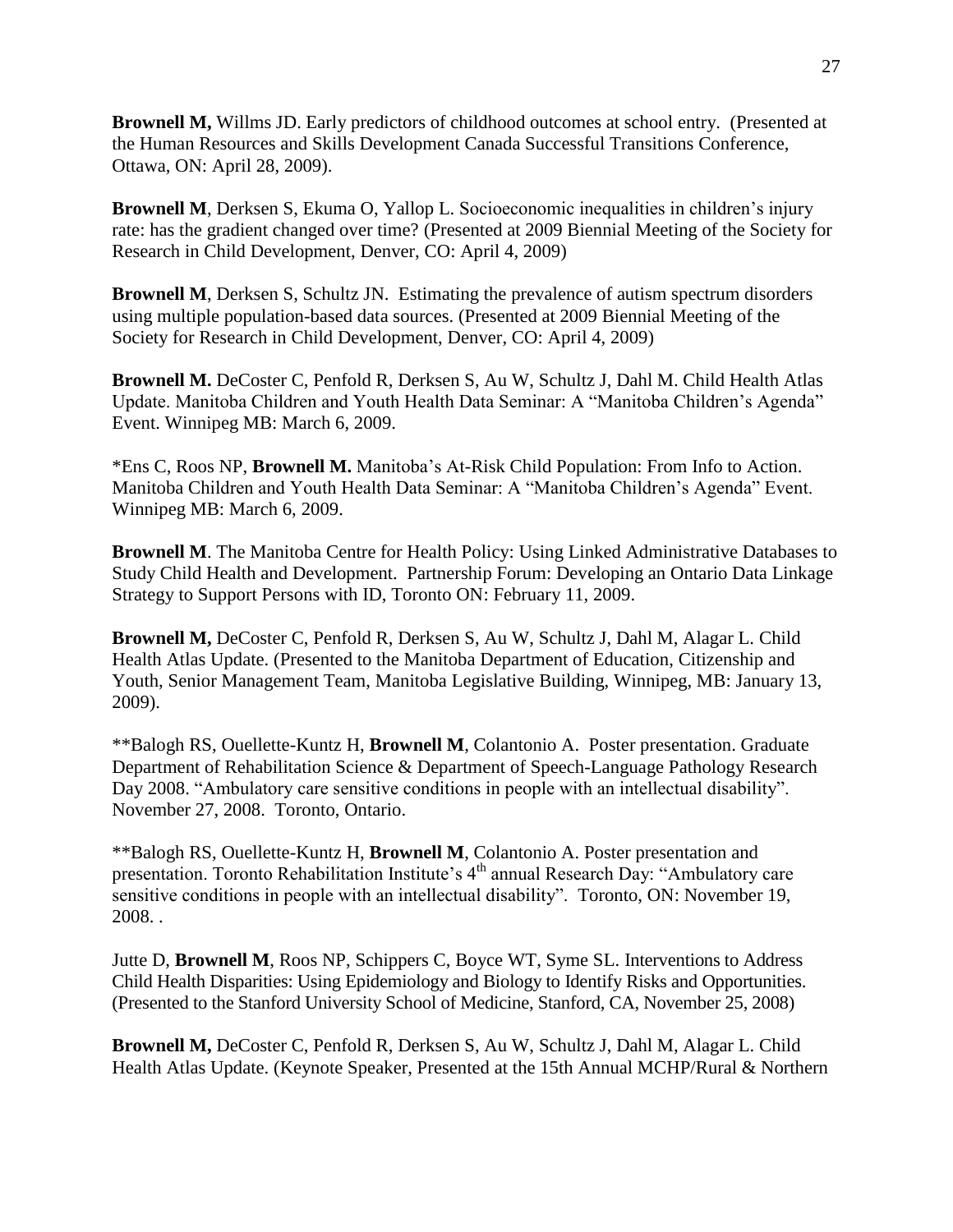Health Care Day, The Royal Crown Banquet and Conference Centre, Winnipeg, MB: November 18, 2008).

Roos N, **Brownell M**, Jutte D. The power of data linkage: Getting beyond no data, no problem, no action. (Presented at the Inter-Ministerial Council on Early Child Development Adelaide, Australia, October 23, 2008).

Roos N, **Brownell M**, Jutte D. Insights regarding early childhood/schooling policy issues from record linkage: A Canadian perspective. (Presented at the Performance Information Management Group of the Council of Australian Governments (COAG) Adelaide, Australia, October 22, 2008).

Roos N, **Brownell M**, Jutte D. What data linkage adds to understanding the determinants of child wellbeing (Keynote speaker at "More Than the Sum of its Parts" Second National Symposium on Data Linkage Research, Adelaide, South Australia, October 21, 2008).

Roos N, **Brownell M**, Jutte D. Data linkage research for early childhood policy development - a Canadian perspective (Keynote speaker at "More Than the Sum of its Parts" Second National Symposium on Data Linkage Research, Adelaide, South Australia, October 20, 2008).

Kozyrskyj A, **Brownell M**, Burnside L, Roos N. Data linkage, privacy approaches and a brief example: Relating child protection and hospital admissions data from Manitoba, Canada (Presented to the Department of Human Services, State of Victoria, Melbourne, Australia, October 10, 2008).

Roos LL, **Brownell M,** Roos N, Walld R, MacWilliam L. From Health Research to Social Research: Privacy, Methods, Approaches. (Presented at the Supercourse: Epidemiology, the internet and global health, October 6, 2008). http://www.pitt.edu/~super1/lecture/lec32841/001.htm

Roos, N, **Brownell M**, Fransoo R, Jutte D. Investing in at-risk kids: The path to increased productivity and decreased social costs. (Presented at the Winnipeg Poverty Reduction Council Meeting, Winnipeg Harvest, 1085 Winnipeg Ave, Winnipeg, MB, October 2, 2008).

Roos, N, **Brownell M**, Jutte D. Investing in at-risk kids: The path to increased productivity and Decreased Social Costs. (Presented at the Cairns South Communities for Children, Mission Australia. Sept 2, 2008).

\*\*Balogh RS, Ouellette-Kuntz H, **Brownell M**, Colantonio A. Ambulatory care sensitive conditions in people with an intellectual disability. (Presented at the  $13<sup>th</sup>$  International Association for the Scientific Study of Intellectual Disabilities World Congress). August 28, 2008, Cape Town, Africa.

\*\*Balogh RS, Ouellette-Kuntz H, **Brownell M**, Colantonio A. Ambulatory care sensitivie conditions in people with an intellectual disability. Abstract book of IASSID conference. Journal of intellectual disability Reasearch. August, 2008; 52 (8 & 9): 766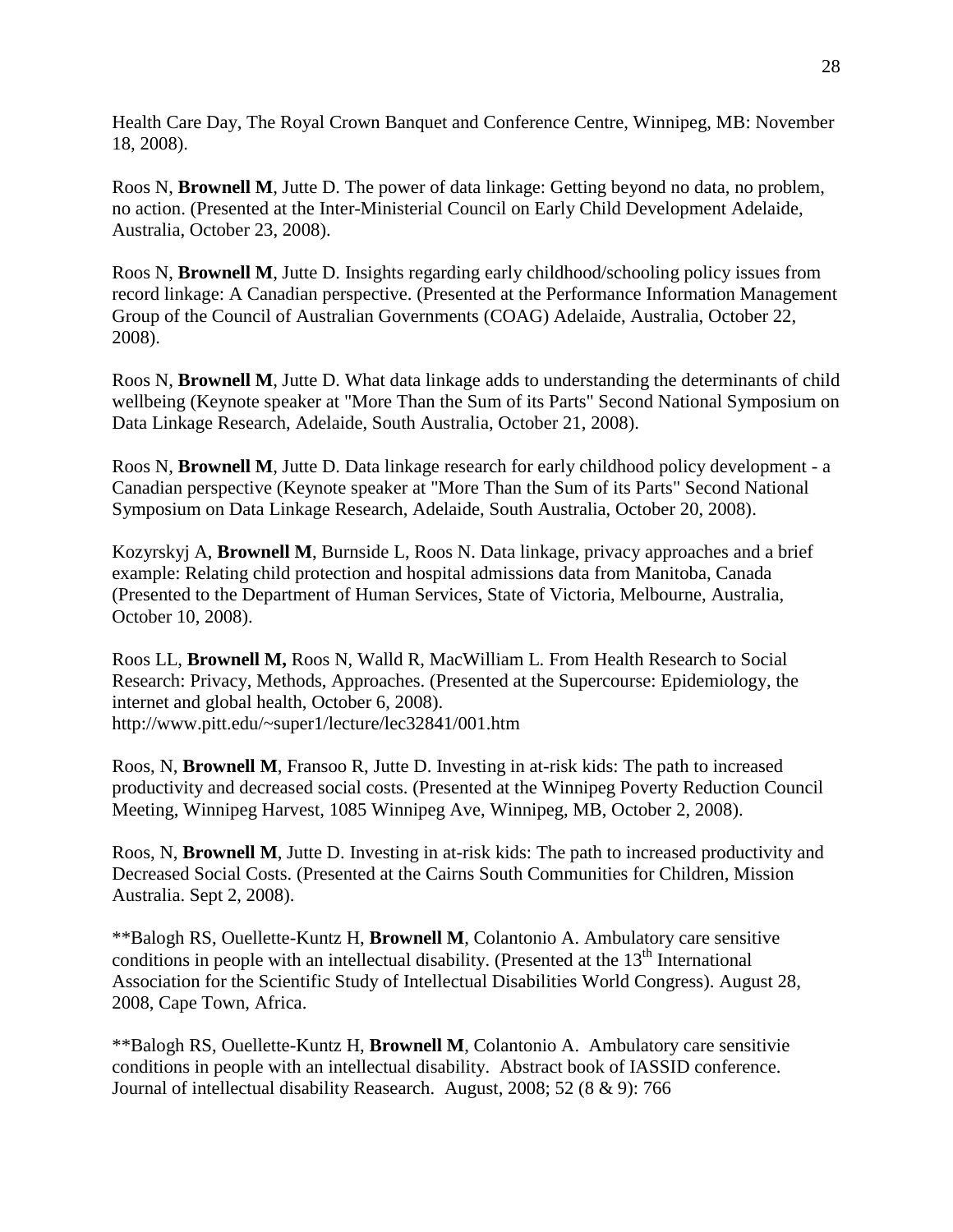**Brownell M,** DeCoster C, Penfold R, Derksen S, Au W, Schultz J, Dahl M, Alagar L. Child Health Atlas Update. (Governmental Briefing to Manitoba Health & Healthy Living, August 5, 2008, Winnipeg, MB).

Roos N, **Brownell M**, Fransoo R. Investing in at-risk kids: The path to increased productivity and decreased social costs. (Presented at The Early Development Index, Lunch and Learn Series, Health Child Manitoba, 114 Garry St, Winnipeg, MB, June 26, 2008.

**Brownell M**, Roos N, Briggs G. Improving our understanding of teen motherhood in Manitoba: Implications for policy and program development. (Presented at the Adolescent Parent Centre, 136 Cecil Ave., Winnipeg, MB, June 23, 2008).

**Brownell M**, DeCoster C, Penfold R, Derksen S, Au W, Schultz J, Dahl M, Alagar L. Child Health Atlas Update. Manitoba Centre for Health Policy Advisory Board Meeting. June 18, 2008, Winnipeg, MB.

**Brownell, MD,** DeCoster C, Penfold R, Dahl M, Derksen S, Au W, Schultz J. Antibiotic prescriptions for children in Manitoba: The changing socio-economic gradient. (Presented at the Canadian Public Health Association 2008 Annual Conference, Halifax, NS: June 2, 2008).

**Brownell M**, DeCoster C, Penfold R, Derksen S, Au W, Schultz J, Dahl M, Alagar L. Child Health Atlas Update. (Presented at Manitoba Health & Healthy Living – MCHP Workshop, May 15, 2008, Winnipeg, MB).

**Brownell MD**, Roos NP, MacWilliam L, Leclair L, Ekuma O, Fransoo R. Equal opportunity for all? High school completion rates for high-risk youths. (Presented at the Statistics Canada Socio-economic Conference, Ottawa ON: May 6, 2008).

**Brownell MD**. Inequalities in children's educational outcomes: Using administrative data to gain a population-based perspective. (Presented at the Canadian Society for Studies in Education/Human Resources and Social Development Canada Knowledge Translation Workshop, Gatineau Quebec: April 14, 2008).

**Brownell M**, DeCoster C, Penfold R, Derksen S, Au W, Schultz J, Dahl M, Alagar L. Child Health Atlas Update. (Presented at the Need To Know Team Workshop #21. Manitoba Centre for Health Policy, Winnipeg, MB: February 4, 2008).

**Brownell M**, DeCoster C, Penfold R, Derksen S, Au W, Schultz J, Dahl M, Alagar L. Child Health Atlas Update. (Presented at the MCHP Researcher Forum. Manitoba Centre for Health Policy, Winnipeg, MB: December 12, 2007).

**Brownell M**, Santos R. Evaluation of the BabyFirst program: Using administrative and program data for program evaluation. (Presented at the Western Regional Training Centre, Fall Institute, Winnipeg MB: November 19, 2007).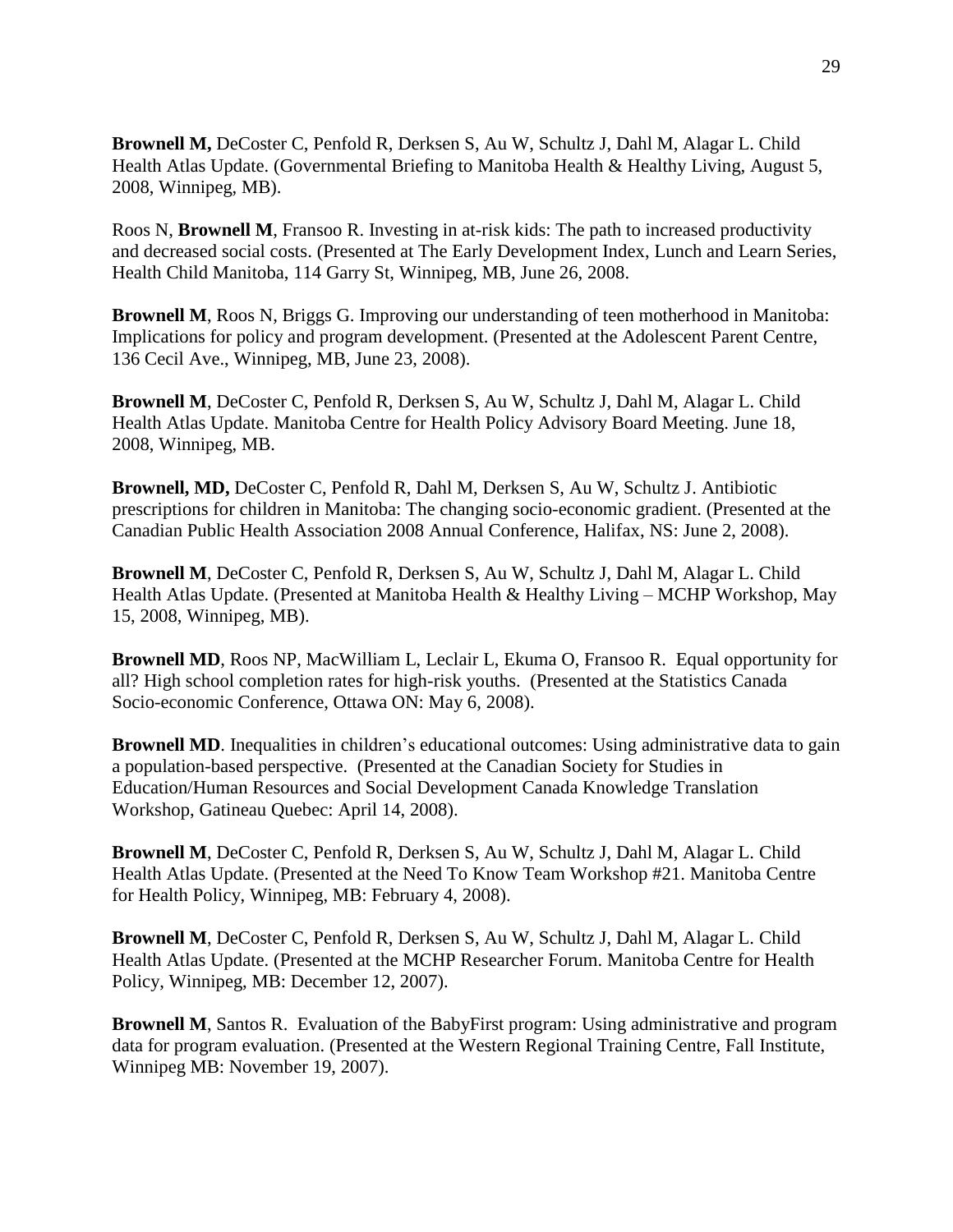Kozyrskyj A, **Brownell M**, Burnside L, Roos NP. The health status of children before and after entry into foster care. (Paper presented at the  $5<sup>th</sup>$  International Congress on the Developmental Origins of Health and Disease, Perth Australia, November 2007).

Letourneau N, Strohschein L, Gagne L, **Brownell M**, Kohen D, Kendall G, Gauthier A, Roos N. Creating a family enabling society. (Presented at A Call for Knowledge Colloquium, Fredericton, NB: October 3, 2007).

**Brownell M**, Willms JD. Early predictors of childhood outcomes at school entry. (Presented at the Successful Transitions Workshop, Montreal PQ: September 20, 2007).

**Brownell M**. Inequalities in child health: How do educational outcomes vary with socioeconomic status? (Presented at the Canadian Population Health Initiative Council meeting, Halifax, NS: September 6, 2007).

\*Yallop L, **Brownell M,** LeBow M. ADHD and the socioeconomic gradient: A population-based analysis. (Paper presented at the 115th Annual Convention of the American Psychological Association, San Francisco, CA, August 17-20, 2007).

**Brownell M**. Inequalities in children's educational outcomes: Using administrative data to gain a [population-based perspective on health.](http://www.pitt.edu/~super1/lecture/lec29561/index.htm) (Presented at the Supercourse: Epidemiology, the internet and global health, June 29, 2007). http://www.pitt.edu/~super1/faculty/lecturers.htm

**Brownell M.** Next steps in the provincial evaluation of the BabyFirst Program: Measuring early impacts on outcomes associated with child maltreatment. (Presented to Kerri Irvin-Ross, Minister of Healthy Living, Winnipeg, MB, June 26, 2007).

Briggs, G, **Brownell M**, Roos NP. To target or not to target? Children of teen mothers. (Presented at the Canadian Student Health Research Forum, Winnipeg, Manitoba, June 5-7, 2007).

**Brownell MD.** Next steps in the provincial evaluation of the BabyFirst program: Measuring early impacts on outcomes associated with child maltreatment. (Presented at the MCHP/Manitoba Health Workshop, May 28, 2007).

Huggins I, **Brownell M**, Au W, Ekuma O, Yallop L, Matczuk A. Access to and success in Reading Recovery by Manitoba students from different socio-economic backgrounds. (Presented at the International Reading Association Conference, Toronto, Ontario, May 14, 2007).

Jutte DP, **Brownell MD**, Roos NP, Sirski M, Syme SL, Boyce WT. Apgar and long-term risk of hospitalization: Is the score measuring something more? (Paper presented at the 2007 Pediatric Academic Societies Meeting, Toronto, Ontario, May 5, 2007).

**Brownell M.** Is the class half empty? Using administrative data to gain a population-based perspective on socioeconomic status and educational outcomes. (Presented to the Institute for Health and Social Policy, McGill University, Montréal PQ, April 3, 2007).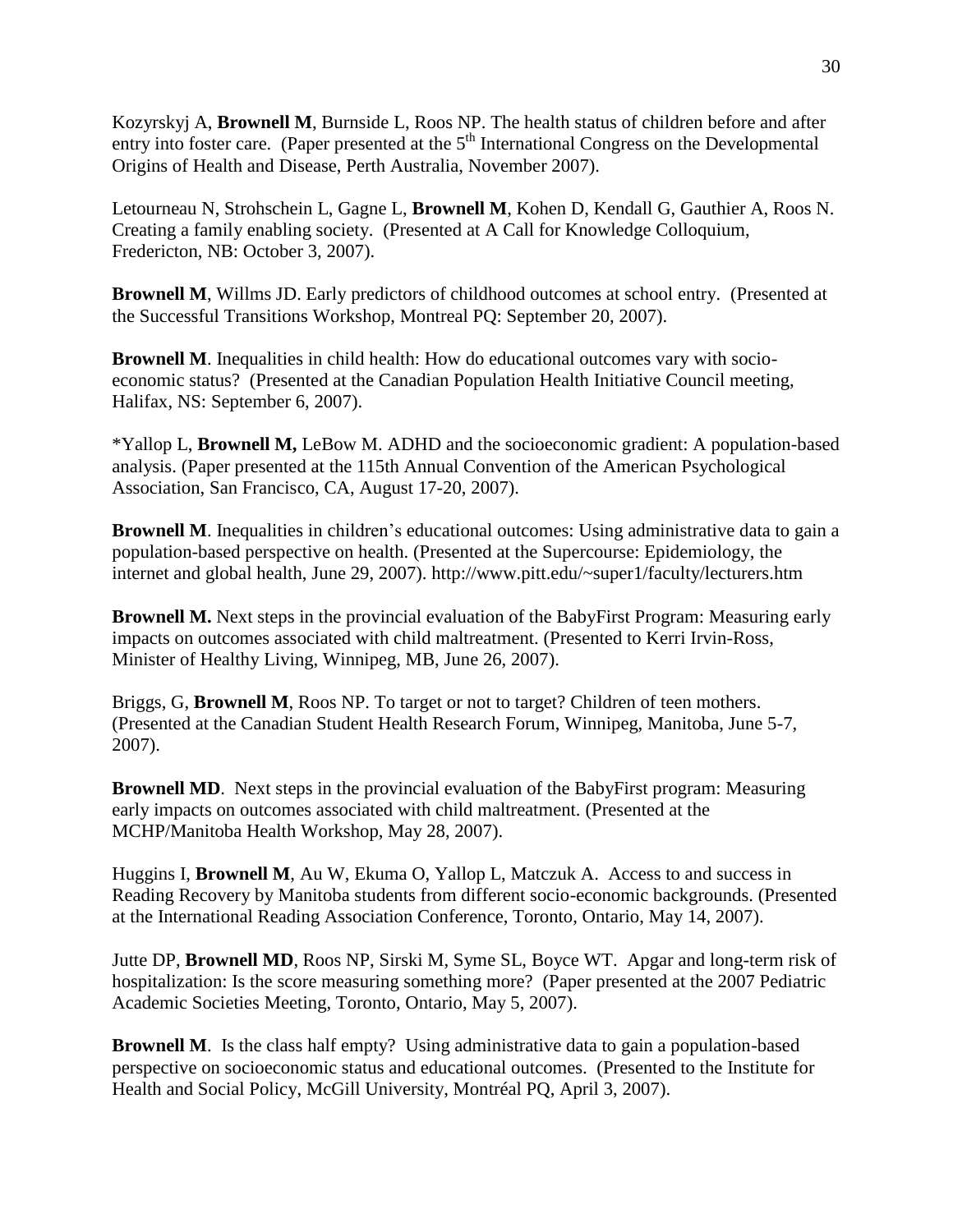**Brownell M.** Is the class half empty? Using administrative data to gain a population-based perspective on socioeconomic status and educational outcomes. (Invited Presentation to the Institute for Research on Public Policy and Léa-Roback Centre de recherche sur les inégalités sociales de santé de Montréal, Montréal PQ, April 3, 2007).

**Brownell M,** Santos RG, Roos NP, Au W, Kozyrskyj A, Sirski M, Dik N, Tonn N. Predicting child maltreatment: Evaluation of a newborn screen designed to identify children at-risk for abuse and neglect. (Paper presented at 2007 Biennial Meeting of the Society for Research in Child Development, Boston, MA, April 1, 2007).

Briggs GL, **Brownell M**, Roos NP. To target or not to target: the case of teenage mothers. (Paper presented at the 2007 Biennial Meeting of the Society for Research in Child Development, Boston, MA, March 31, 2007).

Guèvremont, A, **Brownell, M**, Roos, N. Children's ADHD and the timing of maternal depression. (Presented at the Society for Research and Child Development Biennial Meeting, Boston, MA, March 30, 2007).

**Brownell MD**. Threats and barriers to children's health and development. (Presented at the Experts Panel Discussion, Public Health Agency of Canada, Winnipeg, MB, March 2, 2007).

**Brownell M**. Changes in rates of physician-diagnosed ADHD and use of psychostimulants in Manitoba children, 1996/97 through 2003/04. (Invited presentation to Séminaire Groupe de Recherche sur l'Inadaptation Psychosociale chez l'enfant, Montréal et Université Laval, Montréal, PQ, February 16, 2007).

**Brownell M.** An evaluation of the BabyFirst program (Presented at the Fourth Annual MCHP/WRHA Workshop Day 'Building on our Successes to Optimize MCHP/WRHA Collaborations' A Collaborative Workshop between Decision-makers and Researchers, Winnipeg MB, January 24, 2007).

**Brownell M**. Changes in physician-diagnosed ADHD and use of psychostimulants in Manitoba children: What happened between 1996/97 and 2003/04? (Presemted at the Community Health Sciences Colloquium & Grand Rounds, University of Manitoba, December 15, 2006).

**Brownell M.** Is the class half empty? A population-based perspective on socioeconomic status and educational outcomes. (Invited presentation to the IRPP Policy Panel on Educational Outcomes in Canada, Winnipeg, MB, December 6, 2006).

**Brownell M.** Evaluation of the BabyFirst (now Families First) program. (Invited presentation at the Thirteenth Annual Rural and Northern Health Care Meeting, Winnipeg, Manitoba, October 24, 2006).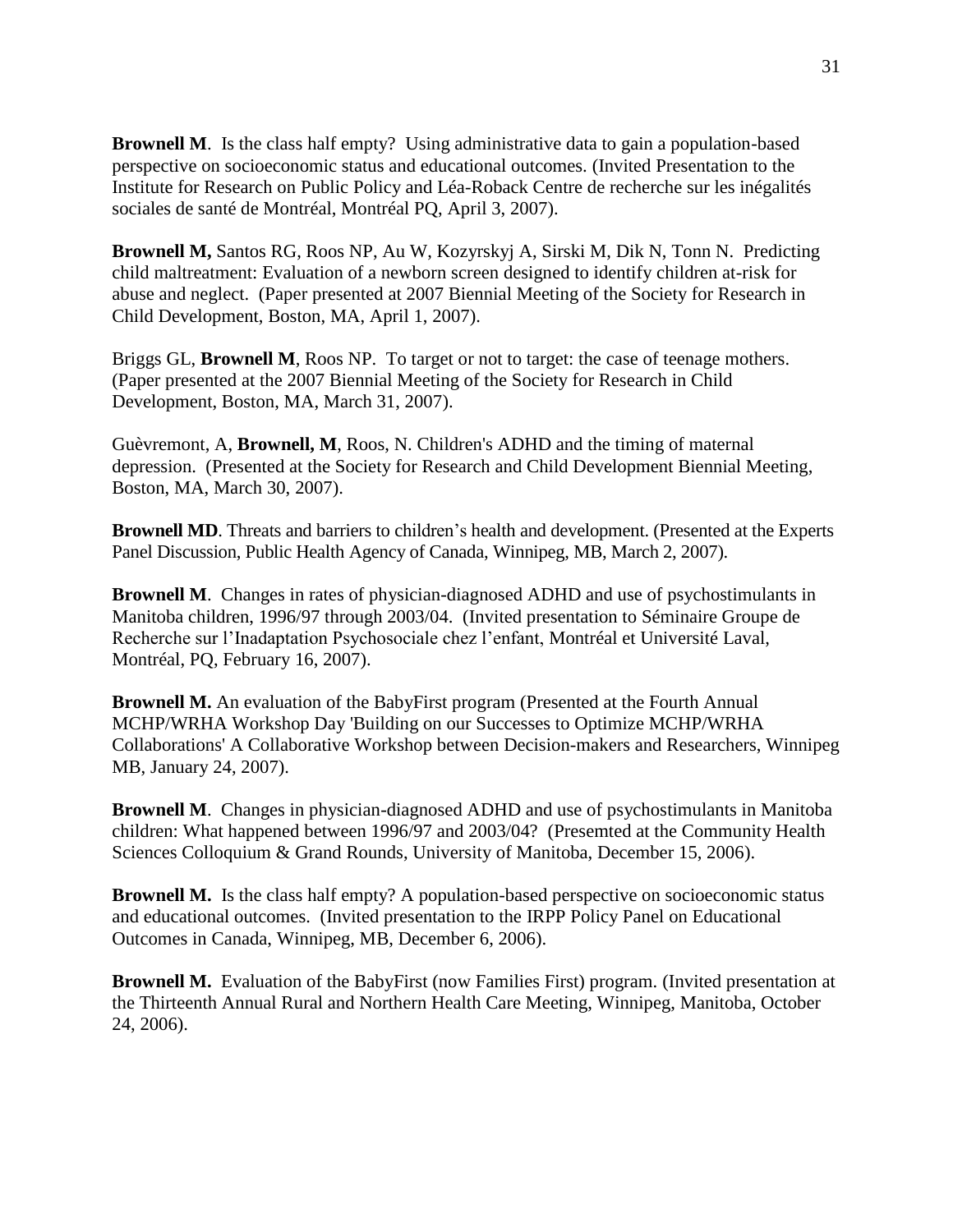**Brownell M.** Inequalities in children's educational outcomes: using administrative data to gain a population-based perspective on health. (Invited presentation at the Health Canada Policy Forum, Ottawa: October 19, 2006).

**Brownell M.** Using linked data sets to study child outcomes. (Invited presentation: Bringing it Together: Merging Community-Based, Life-Course, Linked Data, and Social Indicator Approaches to Monitoring Child Development. Canadian Council on Learning Early Childhood Development Monitoring Committee meeting, Toronto, ON, September 19, 2006).

**Brownell M.** The tip of the iceberg: Using data on intentional injuries as indicators of child abuse and neglect. (Presented at A New Public Strategy for Children in Care: Manitoba/Australia Workshop, Manitoba Centre for Health Policy, Winnipeg, MB, June 2006).

Roos, N, **Brownell M.** The relationship between teen motherhood and children in care/protection. (Presented at A New Public Strategy for Children in Care: Manitoba/Australia Workshop, Manitoba Centre for Health Policy, Winnipeg, MB, June 2006).

Jutte DP, **Brownell MD**, Roos NP, Sirski M, Syme SL, Boyce WT. Reconsidering the newborn Apgar score: Links to risk of long-term hospitalization. (Presented at the International Conference on Infant Studies, Kyoto Japan, June 19-23, 2006).

Carleton B, Smith A, Kozyrskyj A, **Brownell M**, Zhang T. Paediatric drugs: Use of multijurisdictional prescription drug data. (Presented at the Third Canadian Therapeutics Congress, Toronto ON, May 10-13, 2006).

Carleton B, Smith A, Kozyrskyj A, **Brownell M**, Zhang T. Paediatric drugs: Use of multijurisdictional prescription drug data. (Presented at the Centre for Health Services and Policy Research, Towards a National Pharmaceutical Strategy Conference, Vancouver, BC, February 9- 10, 2006).

**Brownell M**, Roos N, Fransoo R, Guevremont A. How do educational outcomes vary by socioeconomic status. (Invited presentation: The 2005 National Child Day Forum, Winnipeg MB, November 17-18, 2005).

Carleton B, Smith A, **Brownell M**, Kozyrskyj A. Paediatric medication use: effectiveness, safety, cost-management. (Presented at the Michael Smith Foundation for Health Research, Child and Youth Health Research Network Workshop, Victoria BC, October 13-14, 2005).

**Brownell M,** Roos N, Guevremont A, Derksen S, Fransoo R, MacWilliam L, Schippers C. Young motherhood as a contributor to health and social disparities in children. (Presented at the Canadian Public Health Association Conference, Ottawa, ON, September 21, 2005).

\*Guevremont A, **Brownell M**, Roos N. The relationship between retention in grade, teen motherhood and high school withdrawal. (Presented at the Canadian Public Health Association Conference, Ottawa, ON, September 20, 2005).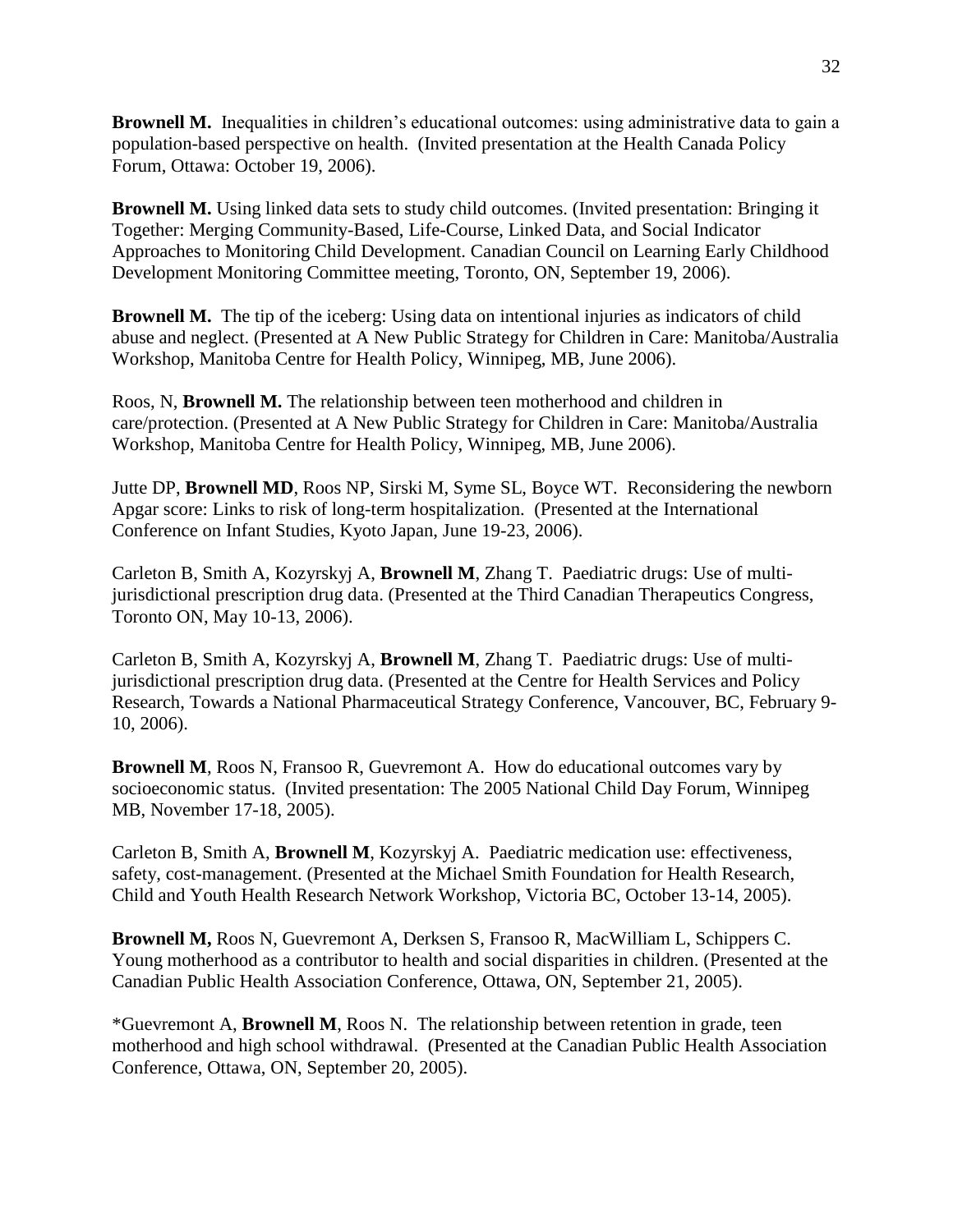Jutte D, **Brownell M**, Roos N, Boyce WT, Syme SL. Does SES moderate the association between Apgar scores and subsequent hospitalizations? (Presented at the Pediatric Academic Societies meeting, Washington, DC, May 10, 2005).

**Brownell M,** Yogendran M. Diagnosis and psychostimulant treatment of Attention-Deficit Hyperactivity Disorder in Manitoba children: Changes over time. (Presented at the Society for Research in Child Development Conference, Atlanta, GA, April 7-10, 2005).

**Brownell M,** Kozyrskyj A, Roos N.A new public health strategy for children in care: Developing a Canadian/Australian collaboration. (Presented at the Telethon Institute for Child Health Research, Perth, Western Australia, March 7, 2005).

**Brownell M.** How the MCHP Repository has been used to study childhood mental disorders. (Presentation to the Lieutenant Governor's Advisory Council on Disorders of Childhood Development, Winnipeg, MB, January 18, 2005).

**Brownell M.** Inequalities in child health: Bringing together new data sources to assess the roles of family, community, education and health care. (Presentation to the Healthy Child Deputy Ministers Committee, Winnipeg, MB, October 19, 2005).

**Brownell M.** How do educational outcomes vary by RHA and socioeconomic status? Key Findings from the Manitoba Child Health Atlas 2004. (Presented at the Eleventh Annual Rural and Northern Health Care Meeting, Winnipeg, MB, September 28, 2004).

**Brownell M,** Roos N, Fransoo R, Guevremont A, MacWilliam L, Derksen S, Dik N, Bogdanovic B, Sirski M. Using population-based information to understand inequalities in child health: The relationship between socioeconomic status and educational achievement. (Presented at the Canadian Public Health Association Conference, St. John's NL, June 13-16, 2004).

**Brownell M.** What can population-based administrative databases add to our understanding of inequalities in child outcomes? Preliminary findings from the Manitoba Child Health Atlas. (Presented at the Human Early Learning Partnership Meeting, Vancouver BC, June 4, 2004).

**Brownell M.** The power of administrative databases for studying child development. (Presented at the Canadian Institute for Advanced Research New Investigators Network Meeting, Toronto, ON, April 15, 2004).

**Brownell M.** Inequalities in child health: Assessing the roles of family, community, education and health care. (Presented at the CPHI Regional Workshop, Saskatoon, SK, March 25-26, 2003).

**Brownell MD,** Lix LM, Ekuma O, Derksen S, DeHaney S, Bond R, Fransoo R, MacWilliam L, Bodnarchuk J. Why is the health of some Manitobans not improving? (Presented at the Social Determinants of Health Across the Lifespan Conference, Toronto, ON, November 29 - December 1, 2002).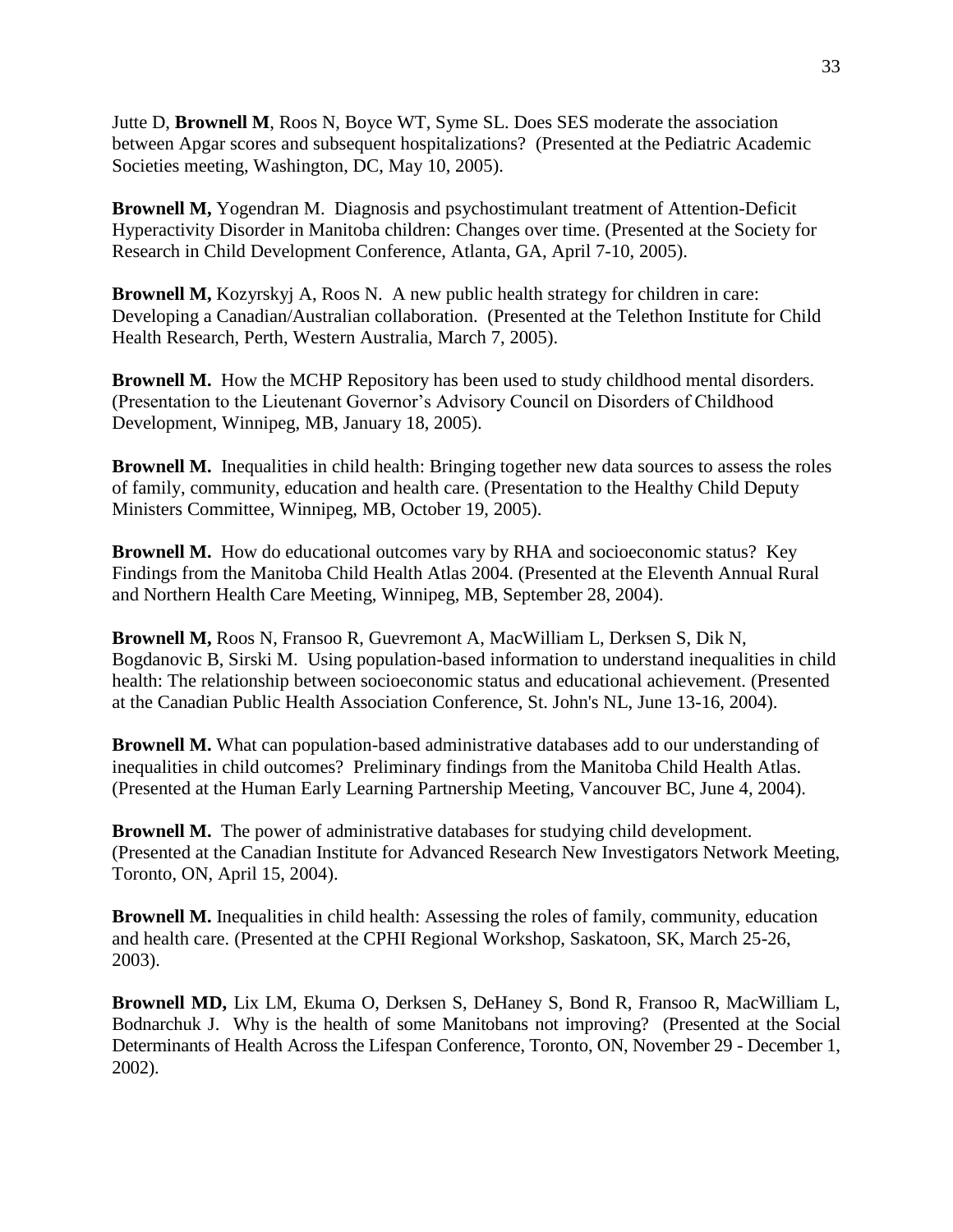**Brownell MD.** Why is the health of some Manitobans not improving? The widening gap in health status of Manitobans. (Presented at the Ninth Annual Rural and Northern Health Care Meeting, Winnipeg, MB, October 8, 2002).

Lix LM, **Brownell MD**, Ekuma O, Derksen S, DeHaney S, Bond R, Fransoo R, MacWilliam L, Bodnarchuk J. A longitudinal analysis of regional disparities in health status in Manitoba, Canada. (Presented at the Second Annual Conference of the International Society for Equity in Health, Toronto, ON, June 2002).

**Brownell MD.** Why is the health of some Manitobans not improving? Preliminary findings. (Presented at the Eighth Annual Rural and Northern Health Care Meeting, Winnipeg, MB, September 17, 2001).

**Brownell M.D**, Roos N. P., and Burchill C.A. Winnipeg Hospital Bed Closures: Problem or Progress? Presented at the Canadian Health Economics Research Association Conference, Edmonton, AB, August, 1999).

**Brownell**, **MD**, Yogendran, M. Attention-deficit/hyperactivity disorder: A population-based study of prevalence and use of Ritalin. (Presented at The American Psychological Society Conference in Washington, D.C, May, 1998).

**Brownell**, **MD.** Monitoring the Impact of Hospital Bed Closures in Winnipeg, Manitoba. (Paper presented at the Institute for International Research "Pulse 98: The Business of Canada's Health Care Future and Conference in Toronto, Ontario, May, 1998).

**Brownell**, **MD**. Monitoring the Winnipeg hospital system: the impact of downsizing on access to care, quality of care and the health of Manitoba residents. (Paper presented at the Institute for International Research "Pulse" Conference in Toronto, ON, April, 1997).

**Brownell**, **MD.** An assessment of how efficiently Manitoba's major hospitals discharge their surgical patients. (Paper presented at the Anaesthesia and Surgical Grand Rounds, Winnipeg, MB, May, 1993).

**Brownell**, **MD.** An assessment of how efficiently Manitoba's major hospitals discharge their patients. (Paper presented at the Continuing Medical Education Conference, Winnipeg, MB, May, 1993).

**Brownell**, **MD,** Whiteley JH. Development and training of referential communication in mentally retarded children. (Paper presented at the Society for Research in Child Development Conference in Seattle, Washington, DC, April 1991).

**Brownell**, **MD,** Trehub SE., Gartner GM. Children's understanding of adequate and inadequate referential messages. (Paper presented at the Society for Research in Child Development conference in Baltimore, Maryland, April, 1987).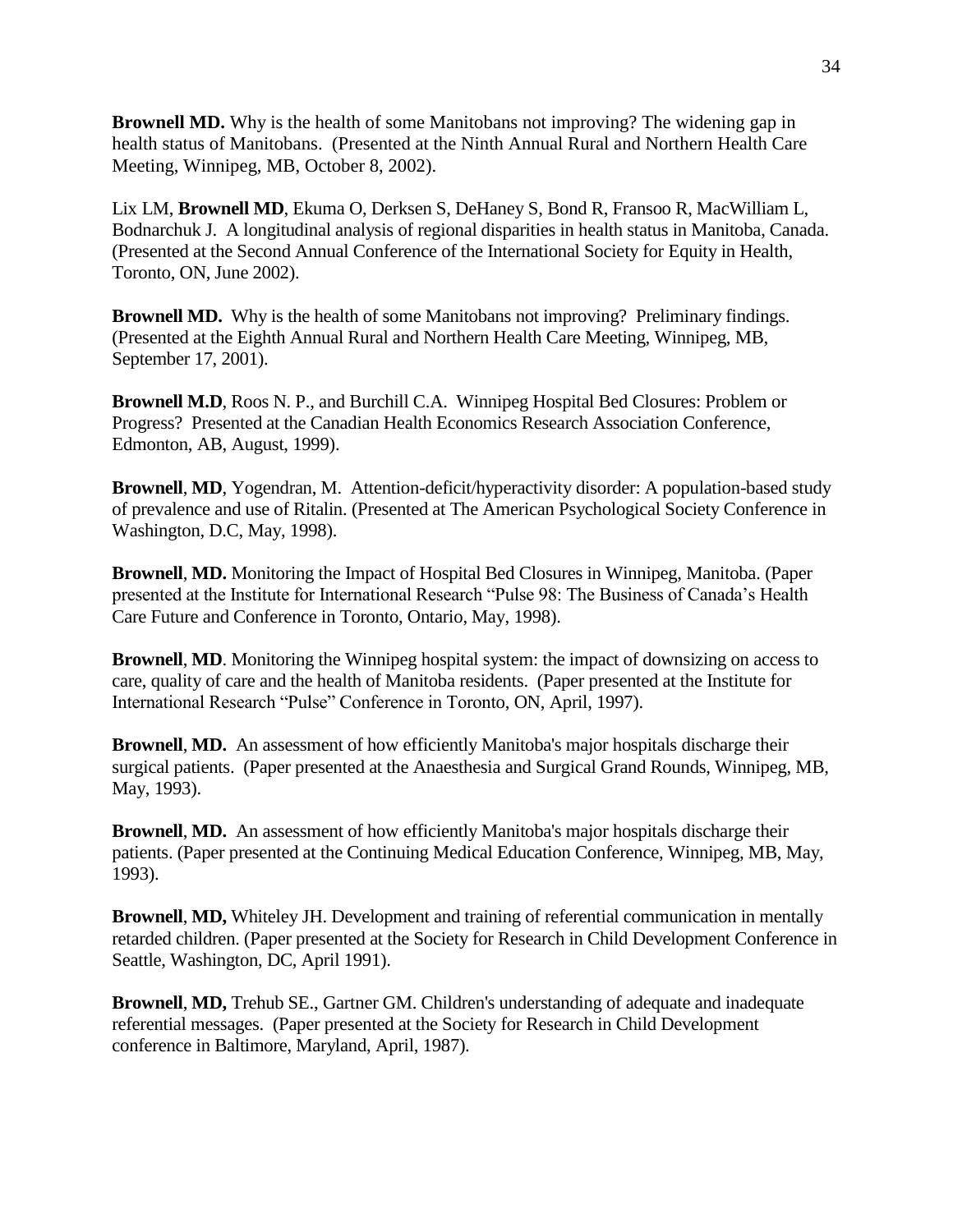Gartner, GM, **Brownell MD**. Children's conception of words. (Paper presented at the Society for Research in Child Development conference in Baltimore, Maryland, April, 1987).

## *Teaching Experience:*

| $1$ cached $\mu$ $\mu$ $\mu$ $\mu$ $\mu$ $\mu$<br>2012- | Guest Lecturer, Pediatrics and Child Health Academic Half-Day, lecture on<br>Social Pediatrics, October 17, 2012                                                                      |
|---------------------------------------------------------|---------------------------------------------------------------------------------------------------------------------------------------------------------------------------------------|
| 2009-                                                   | Epidemiology of Health Care, CHS 7520<br>Department of Community Health Sciences<br>Faculty of Medicine, University of Manitoba                                                       |
| 2008                                                    | <b>Guest Lecturer</b><br>Epidemiology, CHS 7520<br>Department of Community Health Sciences<br>Faculty of Medicine, University of Manitoba<br>November 20, 2008                        |
| 2007, 2010-                                             | <b>Medical Student Resource Consultant</b><br>Medical Clerkship Program in Community Health<br>Department of Community Health Sciences<br>Faculty of Medicine, University of Manitoba |
| 2006                                                    | <b>Guest Lecturer</b><br>Developmental Health, HNSC 4260, TXSC 3470<br>Faculty of Human Ecology, University of Manitoba<br>October 25, 2006                                           |
| 2006                                                    | Speaker<br>CIHR Institute of Population and Public Health/Institute of Health Services<br>and Policy Research<br>Summer Institute, June 18-22, Winnipeg                               |
| 1997                                                    | <b>Tutorial Leader</b><br><b>Faculty of Medicine</b><br>University of Manitoba<br>Course: HM061 Health Policy - Applying the Concepts                                                 |
| 1997, 1998                                              | Instructor<br>Department of Psychology<br>University of Manitoba<br>Course: Introduction to Psychology.                                                                               |
| 1991, 1990, 1989                                        | Instructor<br>Department of Psychology.<br>University of Winnipeg<br>Course: Introduction to Psychology.                                                                              |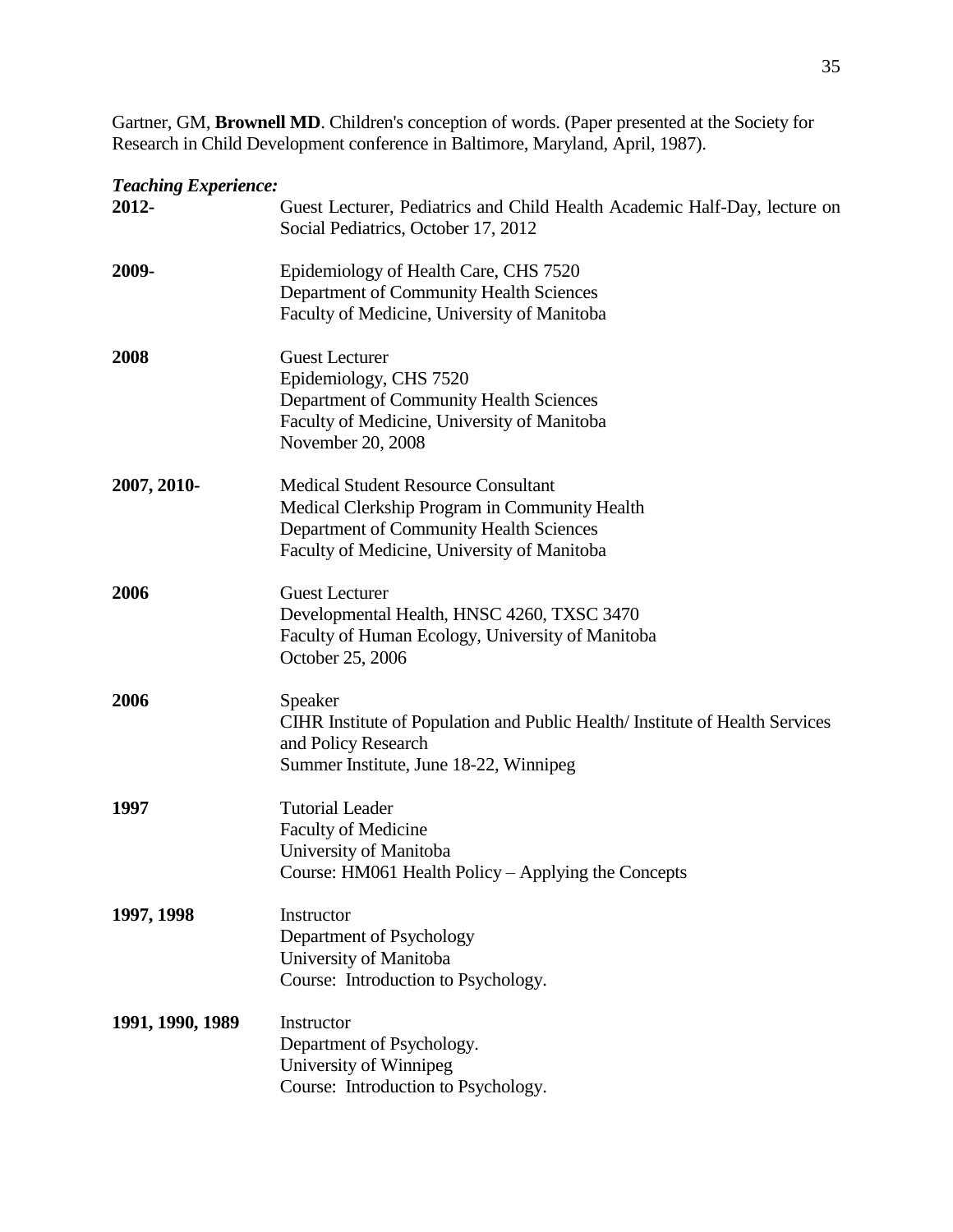| 1989 | Instructor<br>Department of Psychology<br>University of Winnipeg<br>Course: Developmental Psychology. |
|------|-------------------------------------------------------------------------------------------------------|
| 1988 | Instructor<br>Department of Psychology<br>University of Manitoba<br>Course: Adolescent Development.   |

#### *Masters and Thesis Committees:*

#### **Current:**

Heather Skelton, Medical Rehabilitation, University of Manitoba, Master's student, committee member

Danielle Turnbull, Department of Psychology, University of Manitoba, Master's thesis external committee member

Tammy Taillieu, Applied Health Sciences Program, University of Manitoba, PhD student, committee member

Leah Crockett, Department of Community Health Sciences, University of Manitoba, Master's student, advisor

Deepa Singal, Department of Community Health Sciences, University of Manitoba, PhD candidate, thesis advisor

Brenda Comaskey, Department of Community Health Sciences, University of Manitoba, PhD student, committee member

Gemma Briggs, Department of Community Health Sciences, University of Manitoba, Master's student, committee member

#### **Defended:**

Lauren Yallop, Department of Psychology, University of Manitoba, PhD candidate, thesis advisor (successfully defended, February 26, 2013)

Elaine Burland, Department of Community Health Sciences, University of Manitoba, PhD candidate, committee member (successfully defended, July, 2011)

Chelsea Ruth, Department of Community Health Sciences, University of Manitoba, Master's student, advisor (successfully defended, March 2010)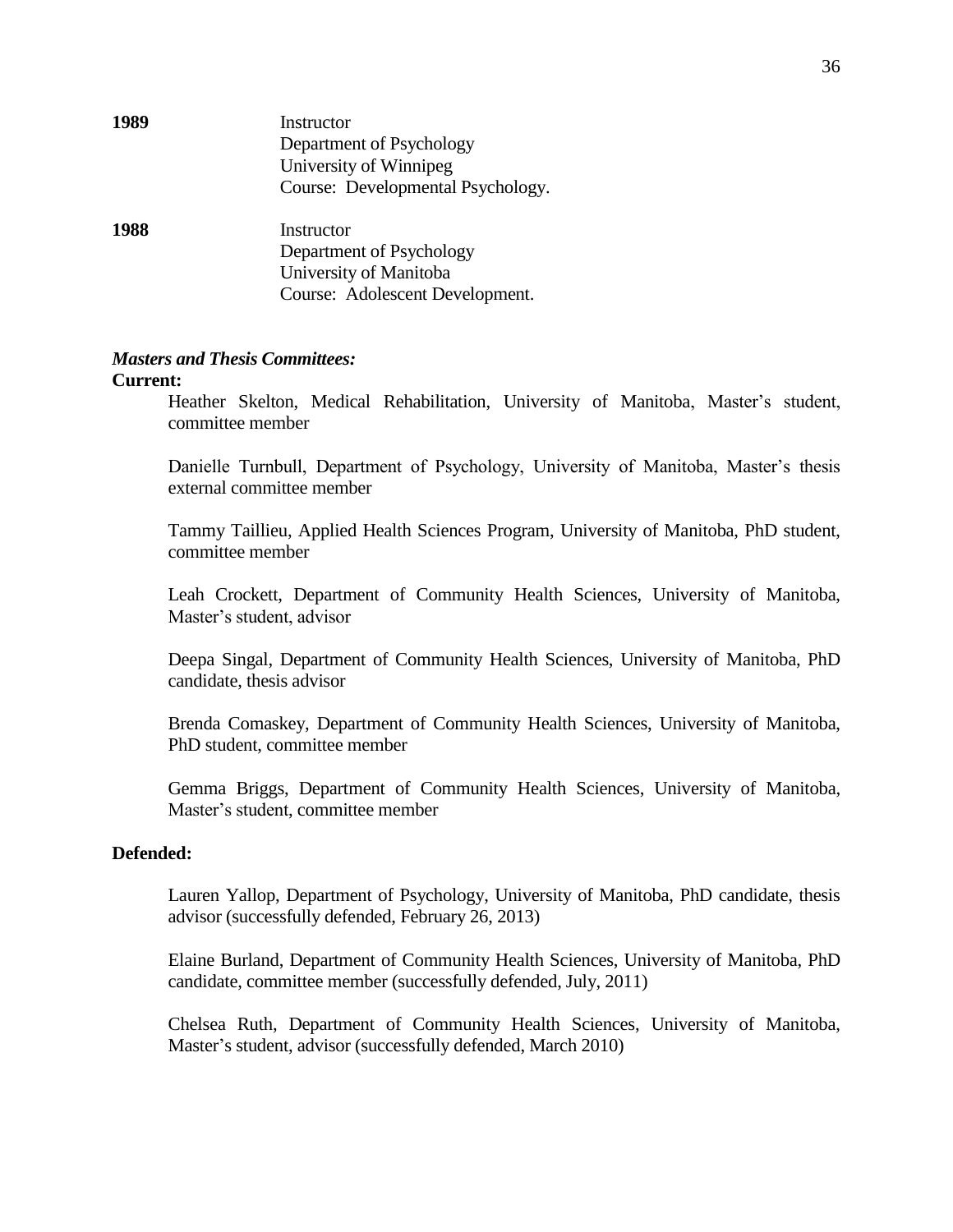Allison Dart, Department of Community Health Sciences, University of Manitoba, Masters student, committee member (successfully defended, March 2010)

Robert Balogh, University of Toronto, PhD candidate, committee member (successfully defended, November, 2009)

Lauren Yallop, Department of Psychology, University of Manitoba, Masters student, thesis advisor (successfully defended, Dec 2007)

## *External Examiner:*

Dhenuka Radhakrishnan, MD, University of Toronto, Master's candidate. Thesis title: Examining trends in the incidence of asthma in children in Ontario.

Sally Brinkman, PhD candidate. University of Western Australia. Thesis title: The validation and use of a population measure of early childhood development in Australia: the Australian Early Development Index.

Justine Gibbings, PhD., University of New Brunswick. Comprehensive title: Characteristics of maternal employment and rural & research concerning inequality and children's outcomes.

Eric Benchimol, PhD, University of Toronto. Thesis title: The Ontario Crohn's and Colitis Cohort: Incidence and Outcomes of Childhood-Onset Inflammatory Bowel Disease in Ontario, Canada.

Eva Malacova, Ph.D., University of Western Australia. Thesis title: Developmental pathways to childhood literacy and numeracy: the role of early health.

Judith Wright, M.Sc., Department of Community Health and Epidemiology, University of Saskatchewan, June 2003. Thesis topic: Respiratory illness in Saskatoon infants: The impact of housing and neighbourhood characteristics.

Michelle Amero, M.Sc., Department of Community Health and Epidemiology, Dalhousie University, June 2008. Thesis topic: Are provincial and federal income supports adequate to support the consumption of a nutritious diet for pregnant and breastfeeding women in Nova Scotia?

#### *Professional Activities:*

| 2013  | Member, Expert Working Group, for CIHI Report "Trends in Health"<br>Inequity in Canada" |
|-------|-----------------------------------------------------------------------------------------|
| 2012- | Member, Child Data Centre Development Project Advisory Group, Alberta.                  |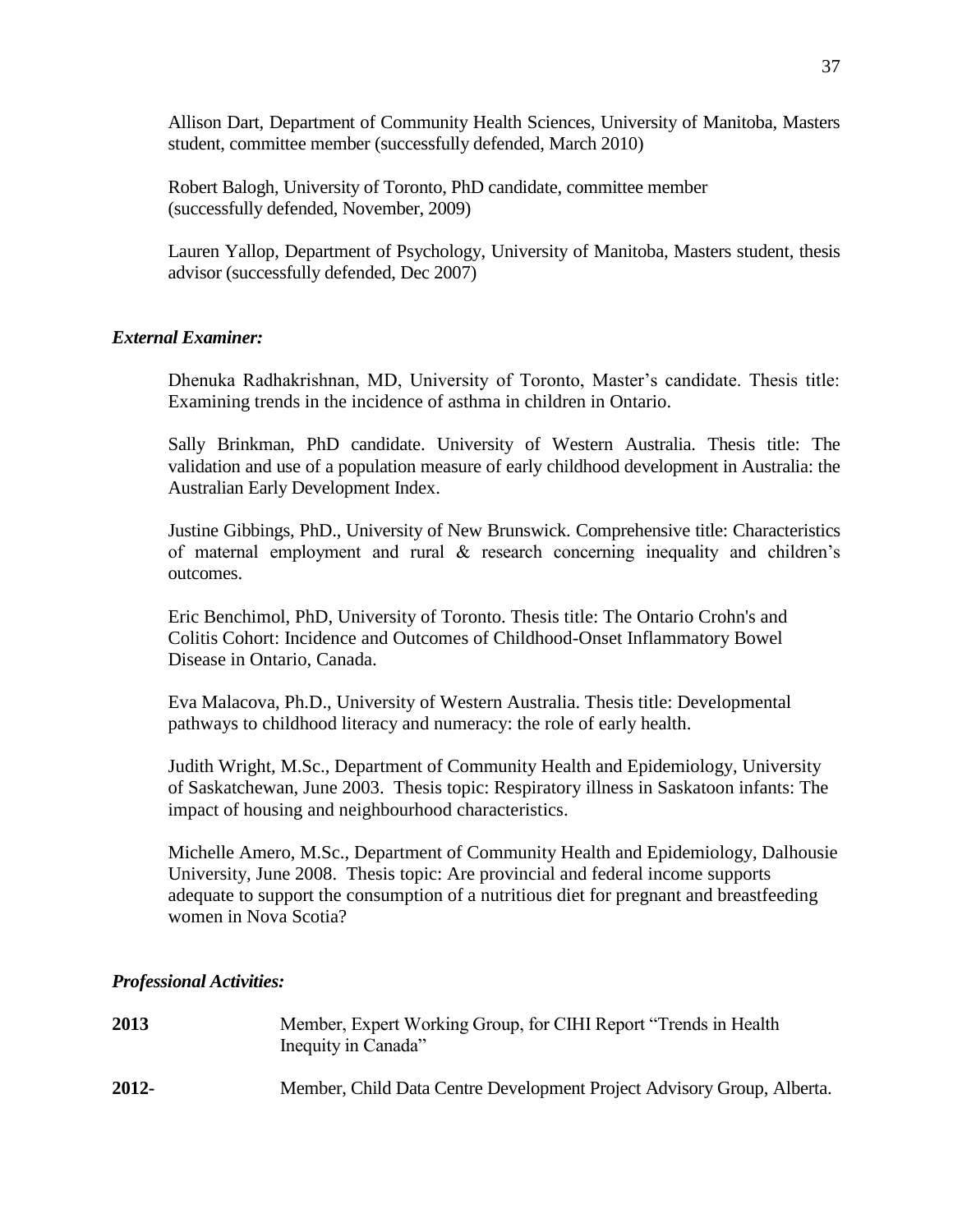| 2012-     | Member, Health Care Access Research and Developmental Disabilities<br>(HCARDD) Advisory Board, Centre for Addiction and Mental Health,<br>Toronto, Ontario                                                                                                                                                                              |
|-----------|-----------------------------------------------------------------------------------------------------------------------------------------------------------------------------------------------------------------------------------------------------------------------------------------------------------------------------------------|
| 2012-     | Member, International Society for the Prevention of Child Abuse and<br>Neglect (ISPCAN)                                                                                                                                                                                                                                                 |
| $2011 -$  | Member, Pan-Canadian EDI Academic Group                                                                                                                                                                                                                                                                                                 |
| 2011-     | Member, Congenital Anomalies Surveillance System in Manitoba Advisory<br>Group                                                                                                                                                                                                                                                          |
| 2011-     | Member, CIHR Peer Review Committee – Health Research Training B                                                                                                                                                                                                                                                                         |
| 2010-     | Member (Scientist) Manitoba Institute for Child Health                                                                                                                                                                                                                                                                                  |
| 2010-     | Member, Forum for Early Child Development Monitoring                                                                                                                                                                                                                                                                                    |
| 2009-     | Member, International EDI Technical Group                                                                                                                                                                                                                                                                                               |
| 2009-2010 | Member, Maternal and Child Health Strategy (MACHS) Initiative,<br><b>Information Repository Work Group</b>                                                                                                                                                                                                                              |
| 2009-2010 | Chair, Institute of Population and Public Health Knowledge Translation<br><b>Strategic Advisory Subgroup</b>                                                                                                                                                                                                                            |
| 2009-2010 | Member, Advisory Board of the Canadian Institutes of Health Research<br>(CIHR), Institute of Population and Public Health                                                                                                                                                                                                               |
| 2008-     | Member, Advisory Committee on the Development of an Economic<br><b>Impact Model for Fetal Alcohol Spectrum Disorder</b>                                                                                                                                                                                                                 |
| 2008-     | Member, Canadian Association for Health Policy and Services Research                                                                                                                                                                                                                                                                    |
| 2008-2010 | Member, Early Childhood Information and Data Strategy Sub-Committee                                                                                                                                                                                                                                                                     |
| 2008-2009 | Robert Wallace Chair in Evidence-Based Child Health Search Committee,<br>Faculty of Medicine, University of Manitoba                                                                                                                                                                                                                    |
| 2008      | Member, Peer Review Committee, Canadian Institutes of Health Research<br>(CIHR) for operating grants "Intervention Research (Healthy Living and<br>Chronic Disease Prevention)" launched by the Institutes of Nutrition,<br>Metabolism & Diabetes (INMD), Population & People's Health (IPPH)<br>and Aboriginal People's Health (IAPH). |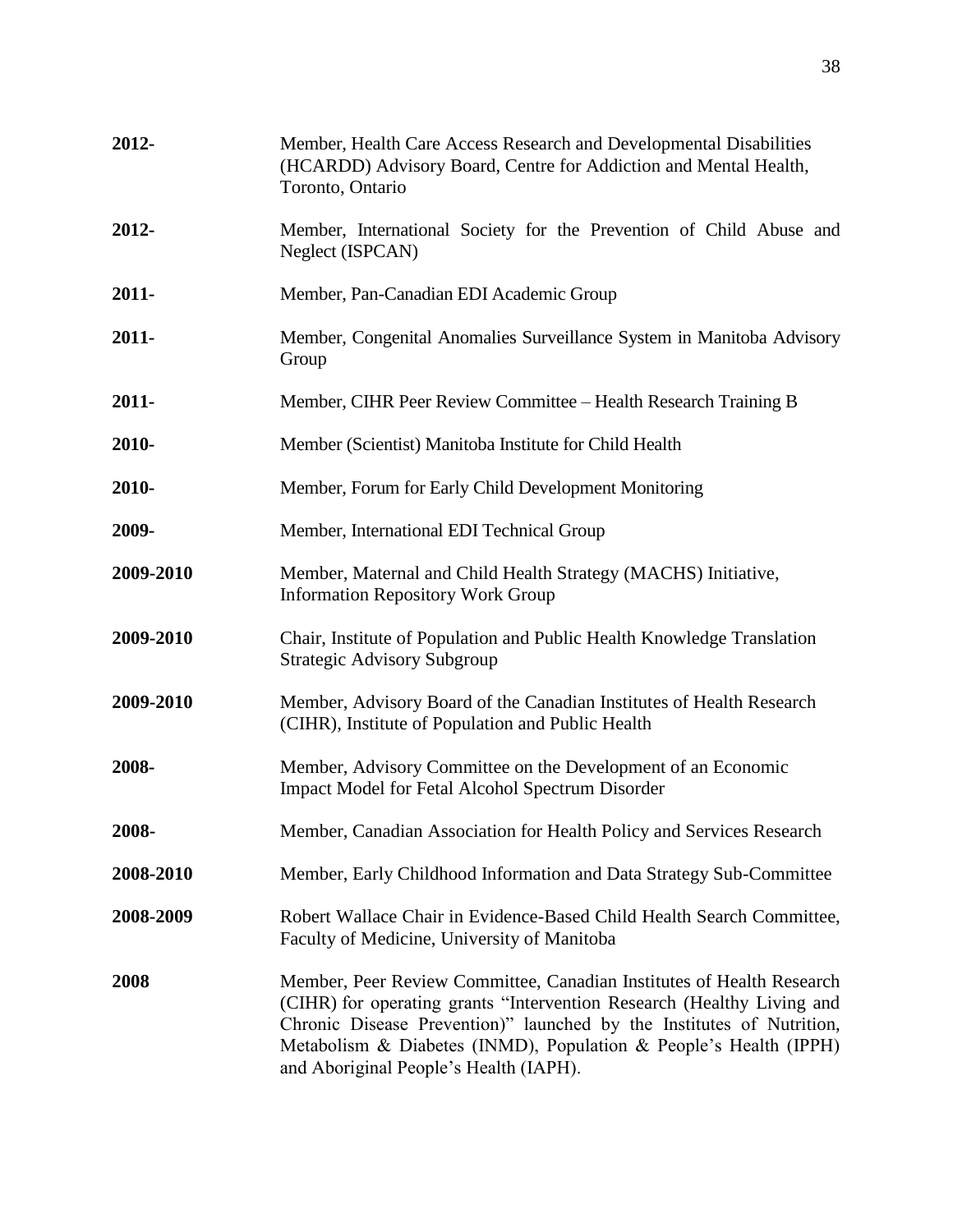| 2007-2009          | Member, Provincial Public Health Statistical System committee, Province<br>of Manitoba                                                                                               |
|--------------------|--------------------------------------------------------------------------------------------------------------------------------------------------------------------------------------|
| 2006-2010          | Association for Research on Motherhood                                                                                                                                               |
| 2006-              | Member, Manitoba Centre for Health Policy Research Funding Committee                                                                                                                 |
| 2007-              | Member, College of Reviewers for the Canada Research Chairs Program                                                                                                                  |
| 2007               | Invited Member, Expert Panel to inform the Public Health Agency of<br>Canada: On the Public Health Horizon: "A Look Forward at Child Health<br>and Development in the Coming Decade" |
| 2006 - 2012        | Research Affiliate of the St. Amant Research Centre                                                                                                                                  |
| 2006-2009          | Member, Early Childhood Learning Knowledge Center Committee                                                                                                                          |
| 2006-              | <b>St. Amant Centre Community Research Advisory Committee</b>                                                                                                                        |
| 2006 - 2008        | Working Group member, Need to Know Team "What Works" project                                                                                                                         |
| 2005-2006          | <b>CIHR Masters Research Award Committee member</b><br><b>Canadian Institutes of Health Research</b>                                                                                 |
| <b>2004, March</b> | Invited by the CIHR Canadian Lifelong Health Initiative to consult on the<br>development of a Canadian Multi-generational birth cohort study, Toronto.                               |
| 2004-2005          | <b>Search Committee Member</b><br>Community Health Sciences Search Committee for Director of Manitoba<br>Centre for Health Policy                                                    |
| $2004 -$           | <b>Canadian Public Health Association</b>                                                                                                                                            |
| 2003-2006          | <b>CIHR Doctoral Research Award Committee Member</b><br><b>Canadian Institutes of Health Research</b>                                                                                |
| 2003-2007          | Core Member<br>Canadian Institute for Advanced Research, New Investigators' Network                                                                                                  |
| 2003/04            | <b>Internal Advisory Committee Member</b><br>Manitoba Health Injury Surveillance Report                                                                                              |
| 2003-              | Peer Review Committee Member<br>The Canadian Initiative on Social Statistics (CISS)<br>Strategic Joint Initiative of SSHRC and Statistics Canada.                                    |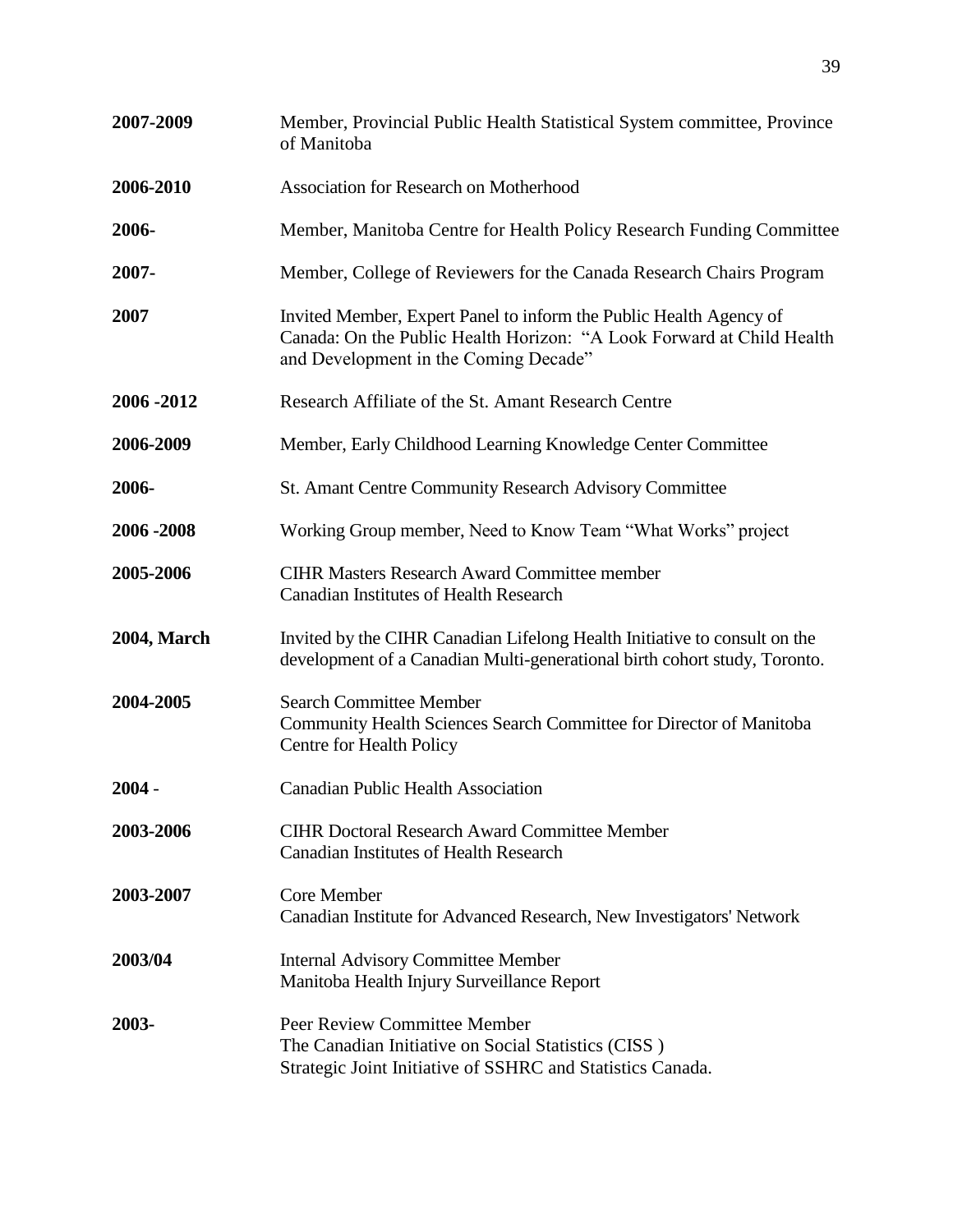| 2003-2005              | <b>Working group Member</b><br>"Need to Know" Mental Health Report                                                                                                                                                                                                                                                                                                                                                                                                                                                                                                                                                                                                                                                              |
|------------------------|---------------------------------------------------------------------------------------------------------------------------------------------------------------------------------------------------------------------------------------------------------------------------------------------------------------------------------------------------------------------------------------------------------------------------------------------------------------------------------------------------------------------------------------------------------------------------------------------------------------------------------------------------------------------------------------------------------------------------------|
| 2003                   | Planning committee Member<br><b>International Child Health Services Research Meeting</b><br>Washington DC, Sept 21, 2003                                                                                                                                                                                                                                                                                                                                                                                                                                                                                                                                                                                                        |
| 2002                   | Member of the Peer Review Committee<br><b>Canadian Population Health Initiative</b>                                                                                                                                                                                                                                                                                                                                                                                                                                                                                                                                                                                                                                             |
| 2002-                  | Society for Research in Child Development                                                                                                                                                                                                                                                                                                                                                                                                                                                                                                                                                                                                                                                                                       |
| 1997-1998              | Member of Research and Evaluation Technical Advisory Group<br>Children and Youth Secretariat, Manitoba                                                                                                                                                                                                                                                                                                                                                                                                                                                                                                                                                                                                                          |
| 1996                   | Member, 1995-96 Socio-Health Review Committee<br>Health Services Utilization and Research Commission, Saskatchewan                                                                                                                                                                                                                                                                                                                                                                                                                                                                                                                                                                                                              |
| 1992-1994              | Member, Utilization Review Advisory Committee<br>St. Boniface General Hospital, Manitoba.                                                                                                                                                                                                                                                                                                                                                                                                                                                                                                                                                                                                                                       |
| 1992-1993              | Member, Provincial Surgical Services Committee<br>Manitoba                                                                                                                                                                                                                                                                                                                                                                                                                                                                                                                                                                                                                                                                      |
| 1991-1992              | Member, Provincial Programs Committee<br>Manitoba                                                                                                                                                                                                                                                                                                                                                                                                                                                                                                                                                                                                                                                                               |
| <b>Ad Hoc Reviews:</b> | <b>Ambulatory Pediatrics</b><br>American Journal of Public Health<br><b>Archives of Pediatrics</b><br><b>BMC</b> Pediatrics<br>Canadian Journal of Community Mental Health<br>Canadian Journal of Public Health<br><b>Canadian Medical Association Journal</b><br><b>Carthy Foundation</b><br>Child Abuse & Neglect<br><b>Child Maltreatment</b><br>Canadian Language and Literacy Research Network<br>Health and Canadian Society Journal<br><b>Health Reports</b><br>Journal of Epidemiology and Community Health<br>National Health Research and Development Program Pediatrics<br>Social Sciences and Medicine<br>Scottish Collaboration for Public Health Research and Policy<br>The Heart and Stroke Foundation of Canada |